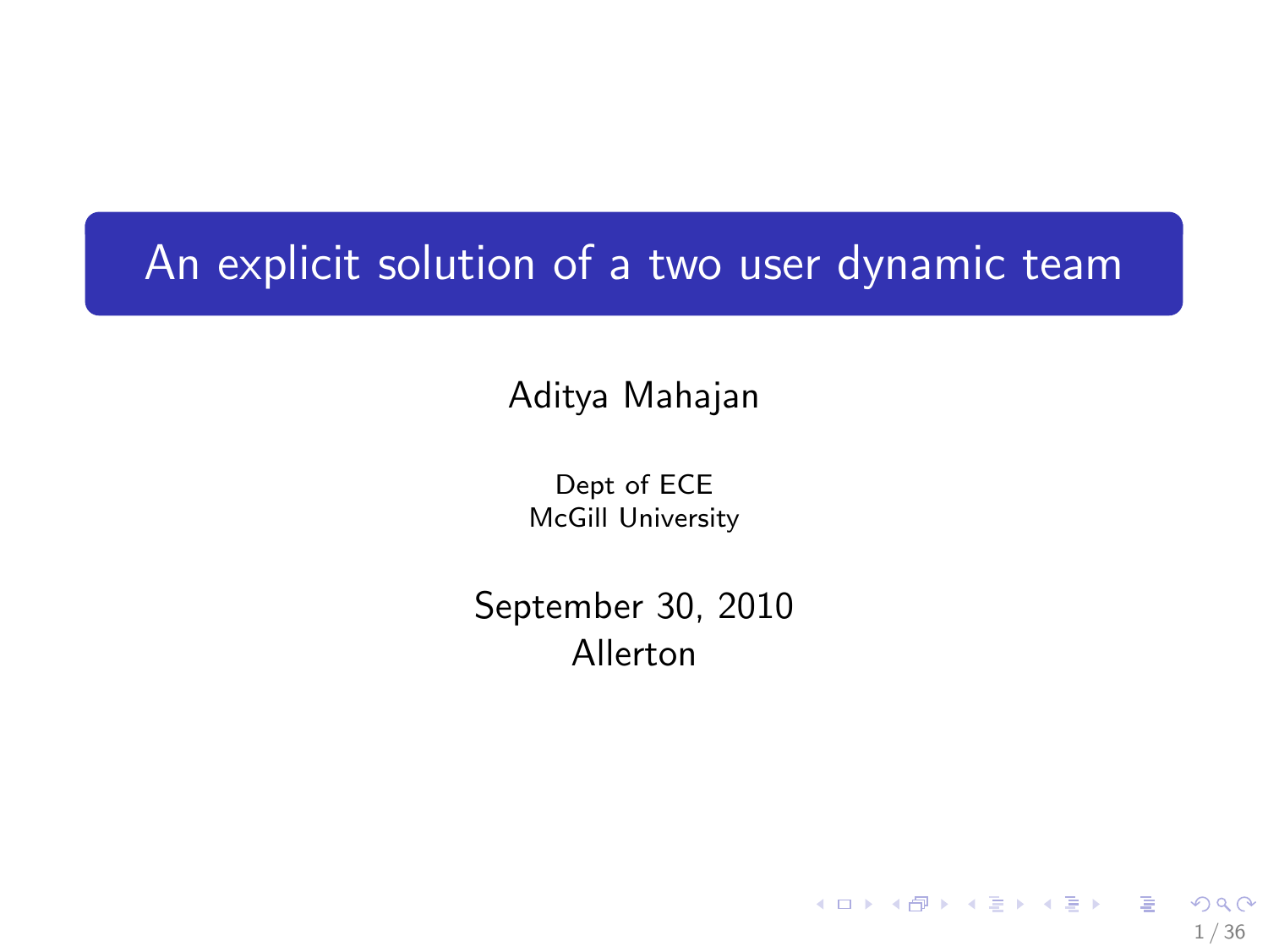メロトメ 御 トメ 君 トメ 君 トッ 君  $-990$  $2/36$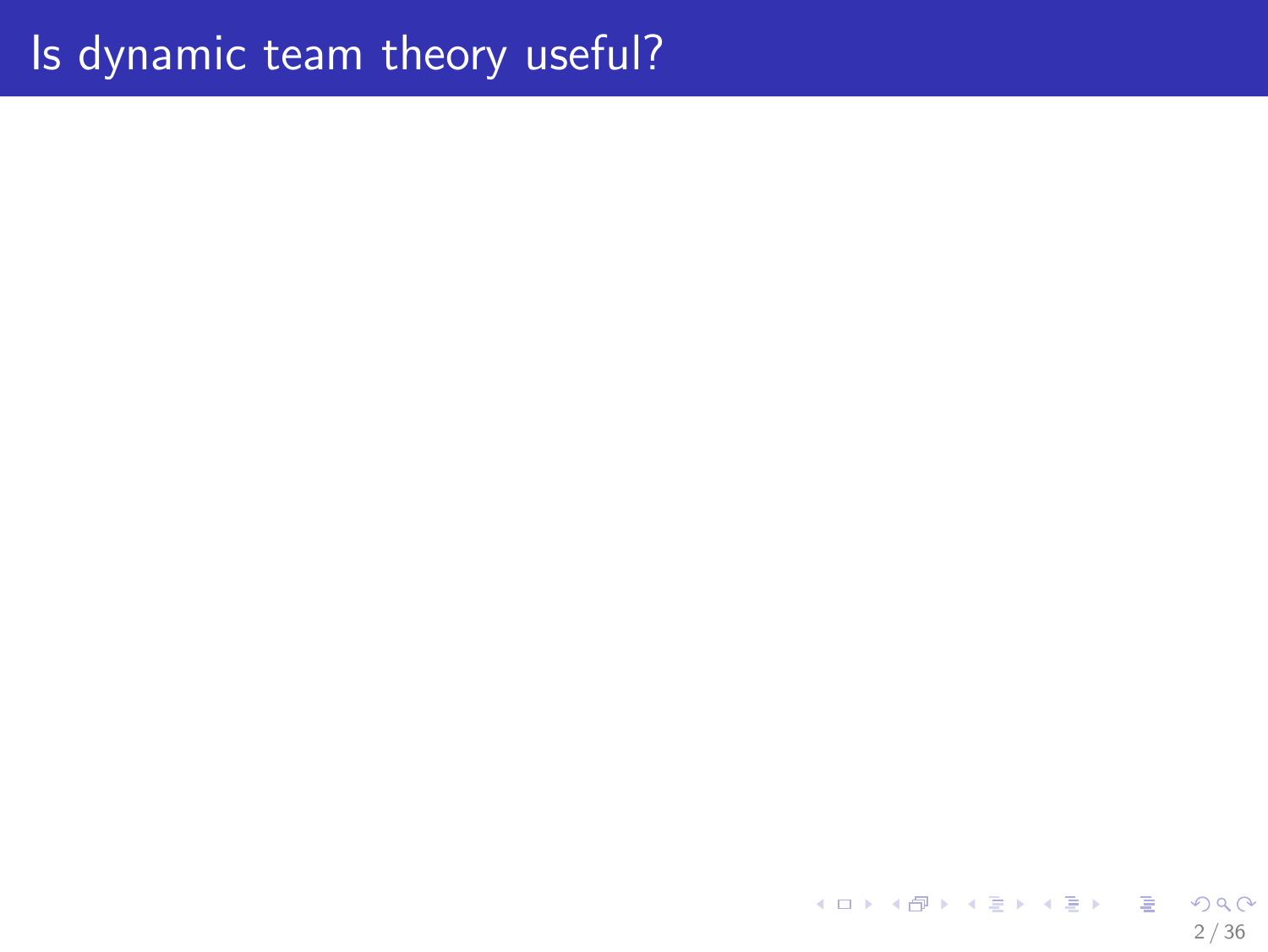#### Hlyuchj and Gallager, 1981

Although the notion of a dynamic team problem has been around for over 25 years, the class of problems is of sufficient complexity that little progress has been made toward a general solution technique or even in finding general properties of optimal solutions. Hence its value to the multi-access problem does not go much beyond a conceptual level.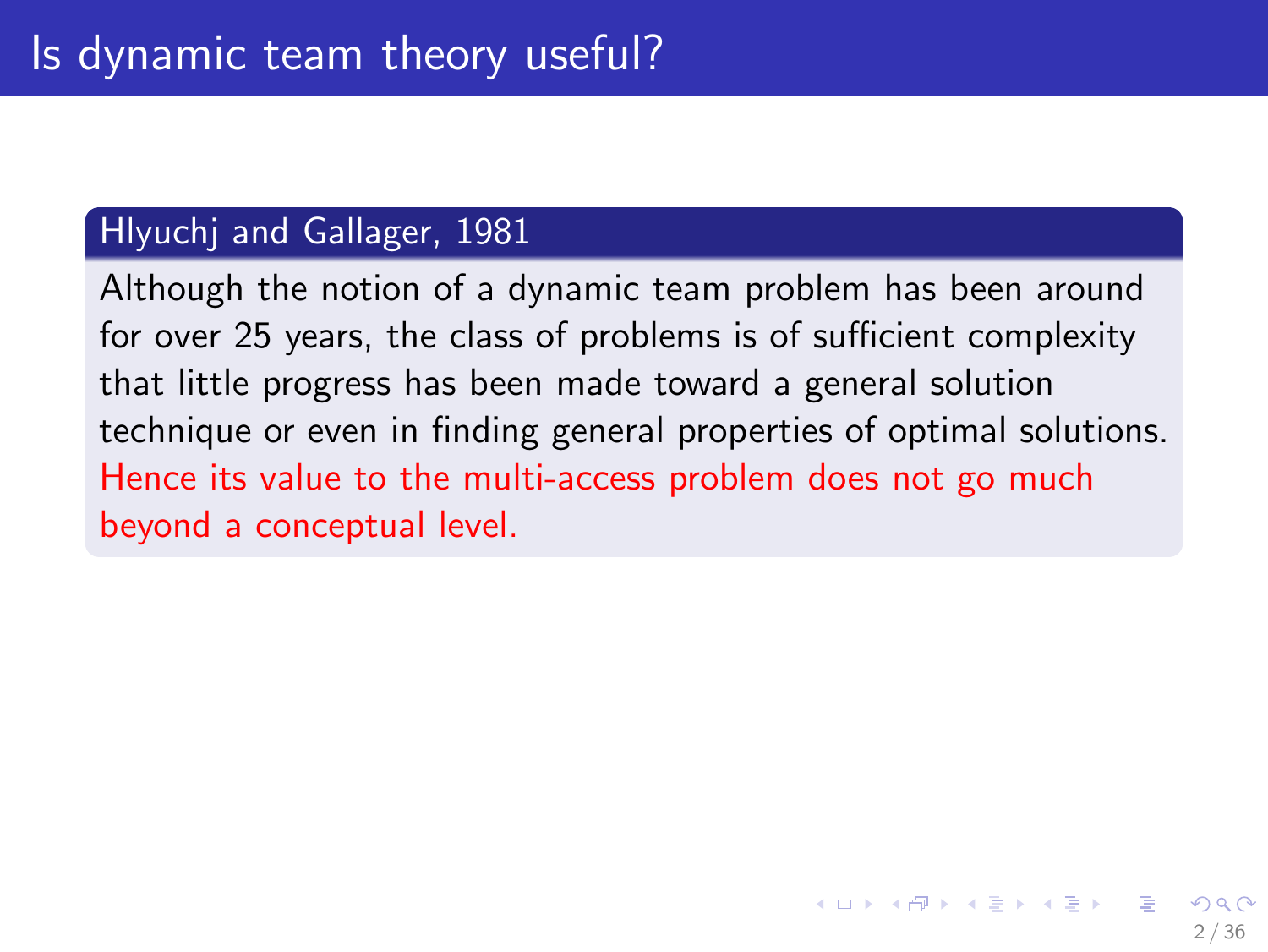#### Hlyuchj and Gallager, 1981

Although the notion of a dynamic team problem has been around for over 25 years, the class of problems is of sufficient complexity that little progress has been made toward a general solution technique or even in finding general properties of optimal solutions. Hence its value to the multi-access problem does not go much beyond a conceptual level.

#### What is the state of the art after 30 years?

Have we made any progress toward a general solution technique to be of any value to the problem that Hlyuchj and Gallager were interested in?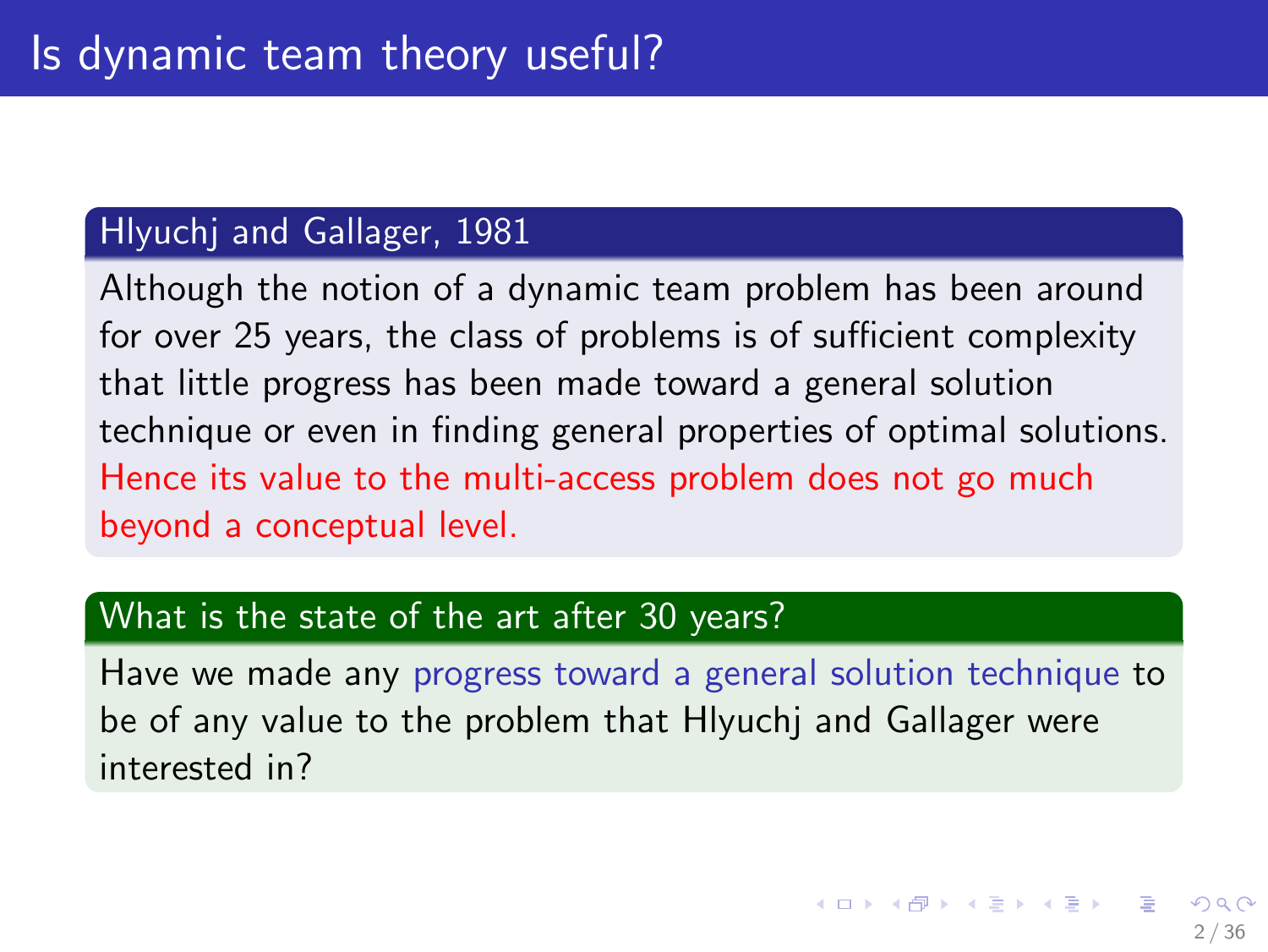### Problem Setup: Two-user multiple access broadcast

#### Two-users with single slot buffer

- $x_{i,t} \in \{0,1\}$ : # packets in buffer
- $a_{i,t} \in \{0,1\}$ : # new packet arrivals

 $a_{i,t} \sim \text{Ber}(p_i)$ 

 $u_{i,t} \in \{0,1\}$ : # transmitted packets



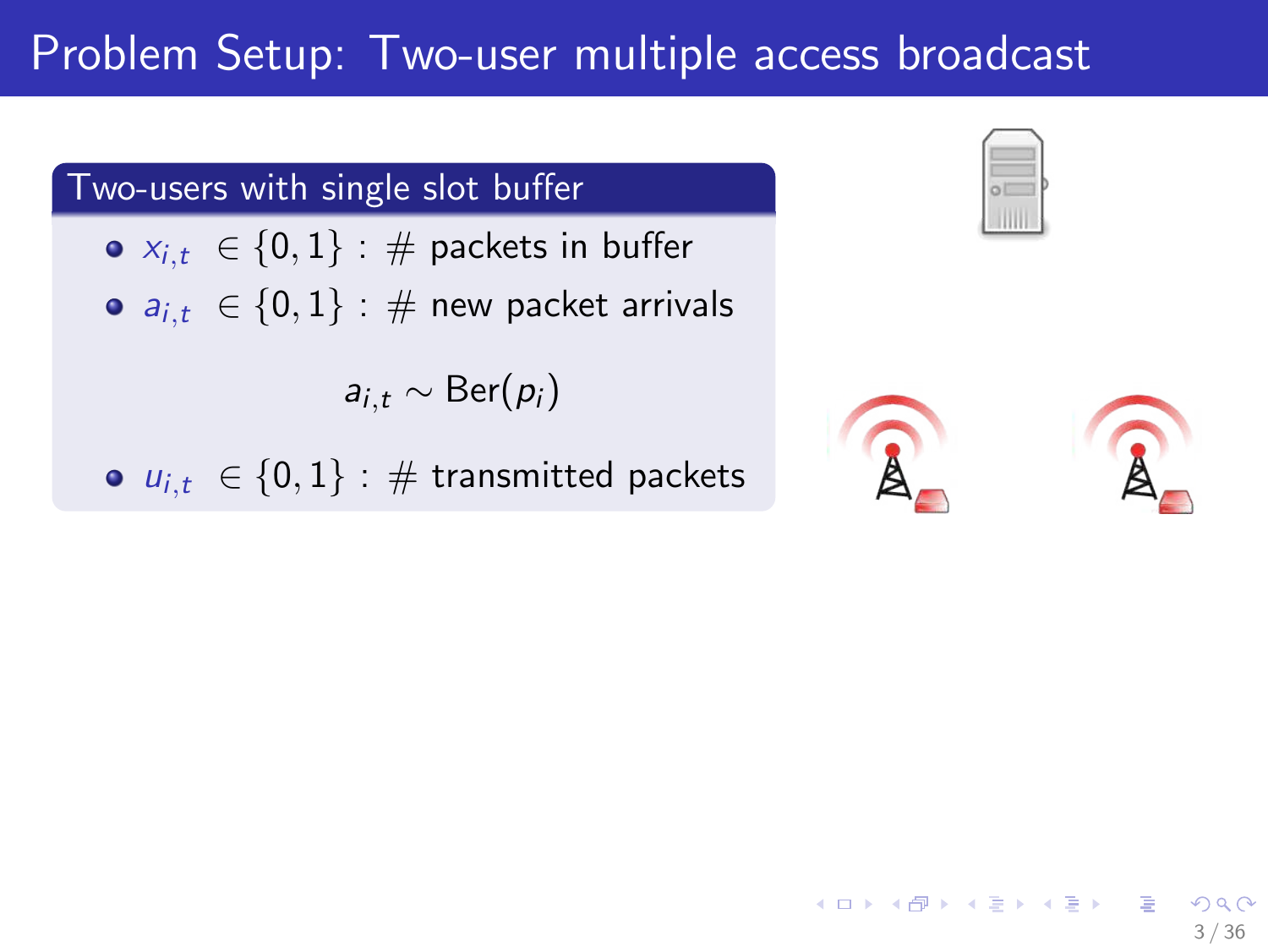### Problem Setup: Two-user multiple access broadcast

#### Two-users with single slot buffer

- $x_{i,t} \in \{0,1\}$ : # packets in buffer
- $a_{i,t} \in \{0,1\}$ : # new packet arrivals

$$
a_{i,t} \sim \text{Ber}(p_i)
$$

•  $u_{i,t} \in \{0,1\}$ : # transmitted packets

#### Multiple access channel

Indicator of successful decoding:  $z_t = u_{1,t} \oplus u_{2,t}$ 

$$
x_{i,t+1}=(x_{i,t}-u_{i,t}z_t)\vee a_{i,t}
$$





メロメ メ御き メミメ メミメ

3 / 36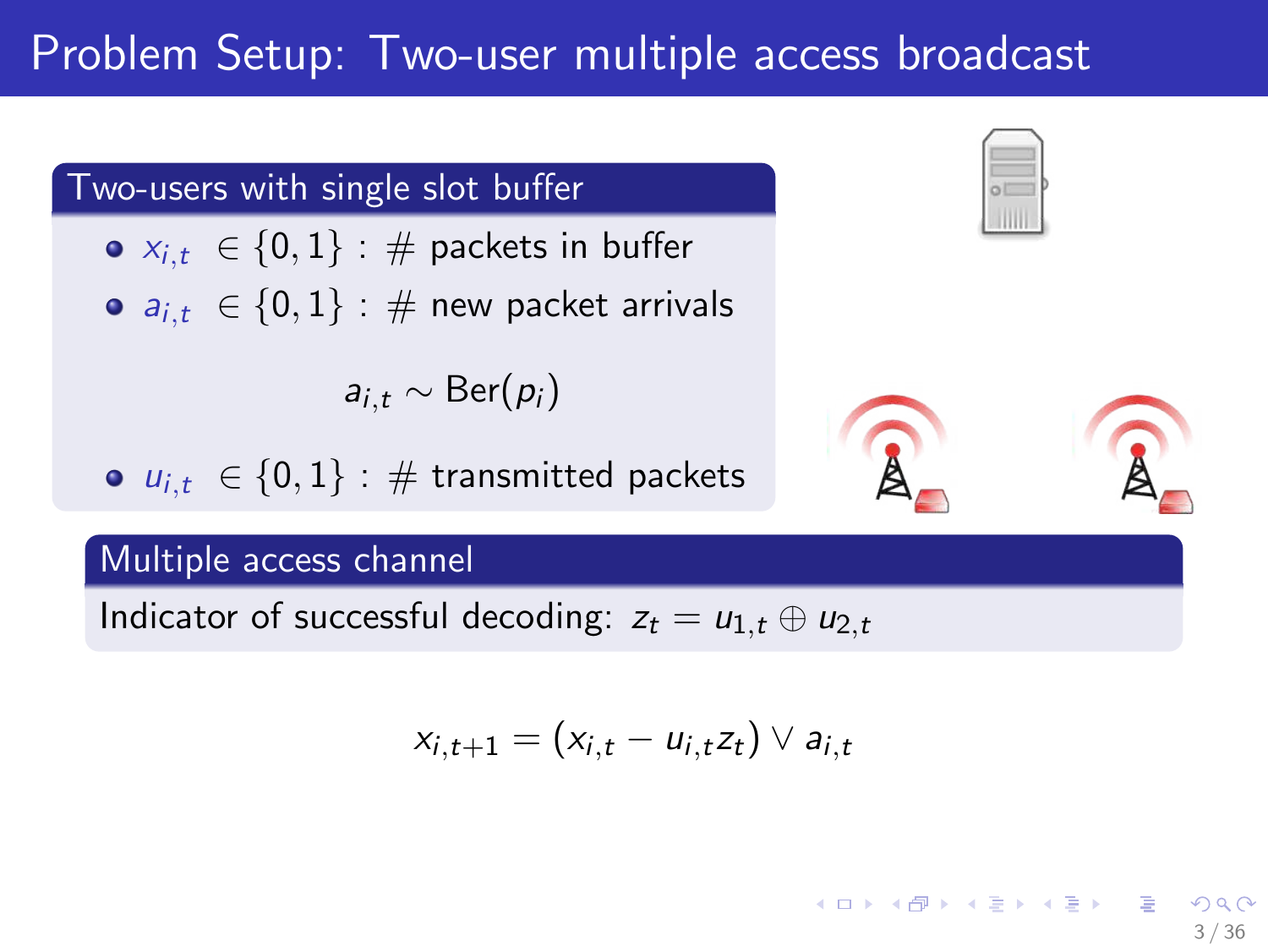### Problem Setup: Two-user multiple access broadcast

#### Two-users with single slot buffer

- $\bullet \; x_{i,t} \; \in \{0,1\} : \#$  packets in buffer
- $a_{i,t} \in \{0,1\}$ : # new packet arrivals

$$
a_{i,t} \sim \text{Ber}(p_i)
$$

 $\bullet$   $u_{i,t} \in \{0,1\}$ : # transmitted packets

#### Multiple access channel

Indicator of successful decoding:  $z_t = u_{1,t} \oplus u_{2,t}$ 

$$
x_{i,t+1}=(x_{i,t}-u_{i,t}z_t)\vee a_{i,t}
$$

#### Broadcast channel

 $z_t$  is available to the users after unit delay





3 / 36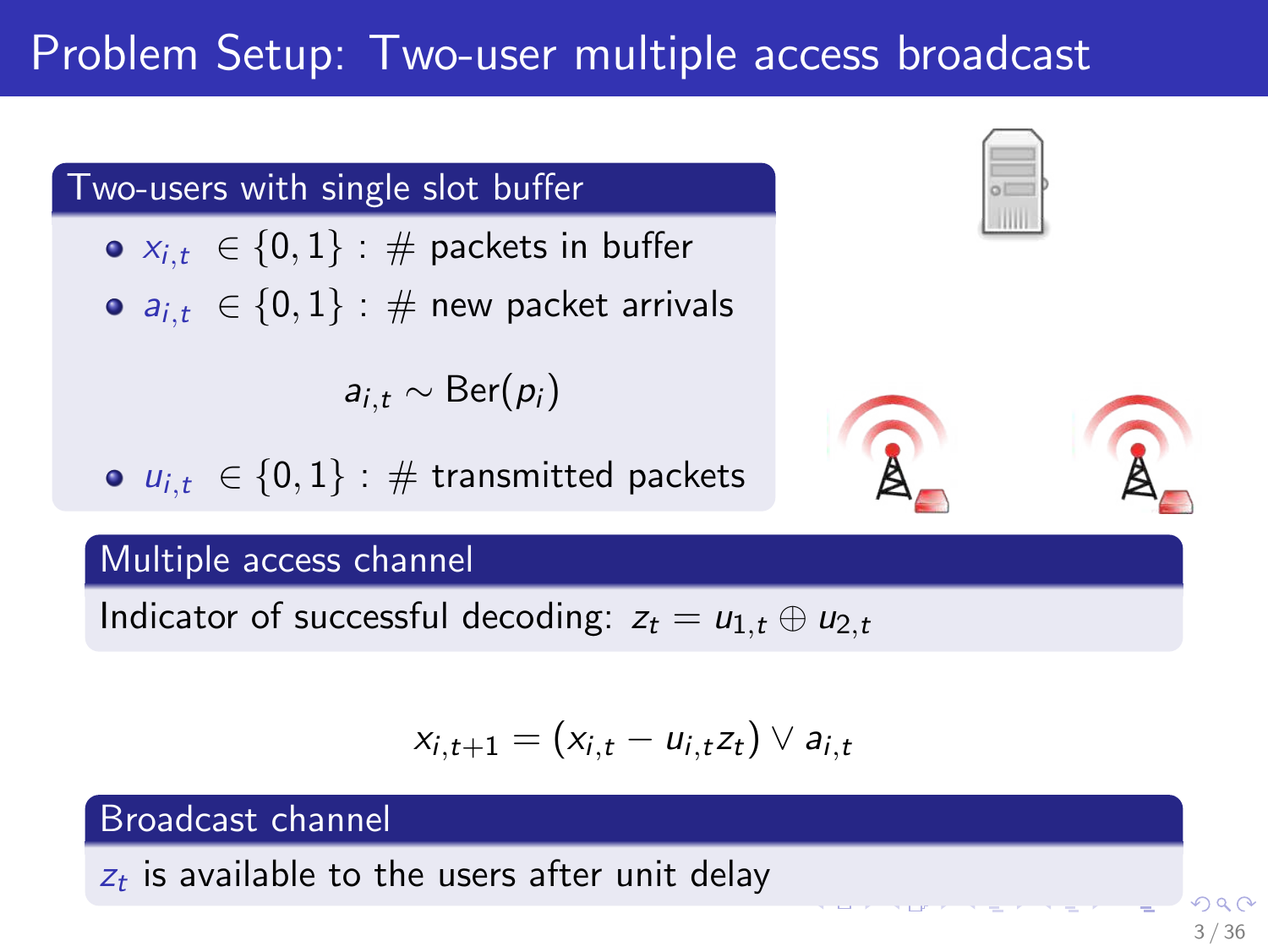### Problem Setup: Two user multiple access broadcast

#### Problem (P1)

- $\circ$  Given: arrival rates  $p_1$  and  $p_2$
- Choose: Transmission policies  $(g_1, g_2)$  where  ${\bf g}_i = (g_{i,1}, g_{i,2}, \ldots, g_{i,T})$  and

$$
u_{i,t} = g_{i,t}(x_{i,1:t}, u_{i,1:t-1}, z_{1:t-1})
$$

Objective: Maximize

$$
\mathbb{E}^{\mathbf{g}_1,\mathbf{g}_2}\bigg\{\sum_{t=1}^T u_{1,t}\oplus u_{2,t}\bigg\}\quad\text{ or }\quad\lim_{T\to\infty}\frac{1}{T}\mathbb{E}^{\mathbf{g}_1,\mathbf{g}_2}\bigg\{\sum_{t=1}^T u_{1,t}\oplus u_{2,t}\bigg\}
$$

 $\widehat{\mathtt{A}}$ 



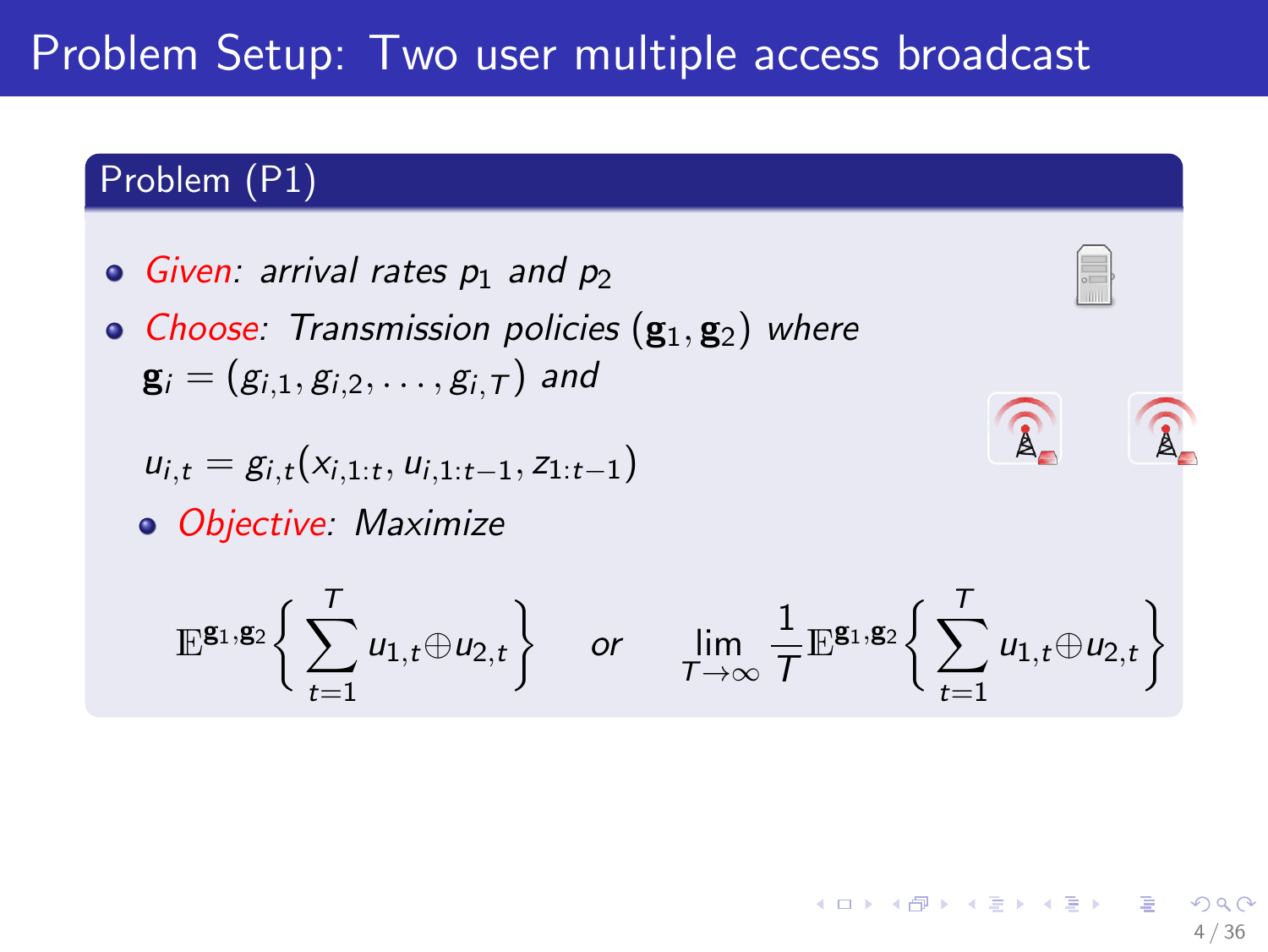Simplest canonical problem in multi-access networks.

- Slotted ALOHA and variants: Provide approximately optimal performance when the number of users is large. Huge literature ...
- Collision incurs a cost but does not affect the dynamics Schoute, 76, Walrand Varaiya, 79,
- We are interested in the two-user problem in which collision affects the dynamics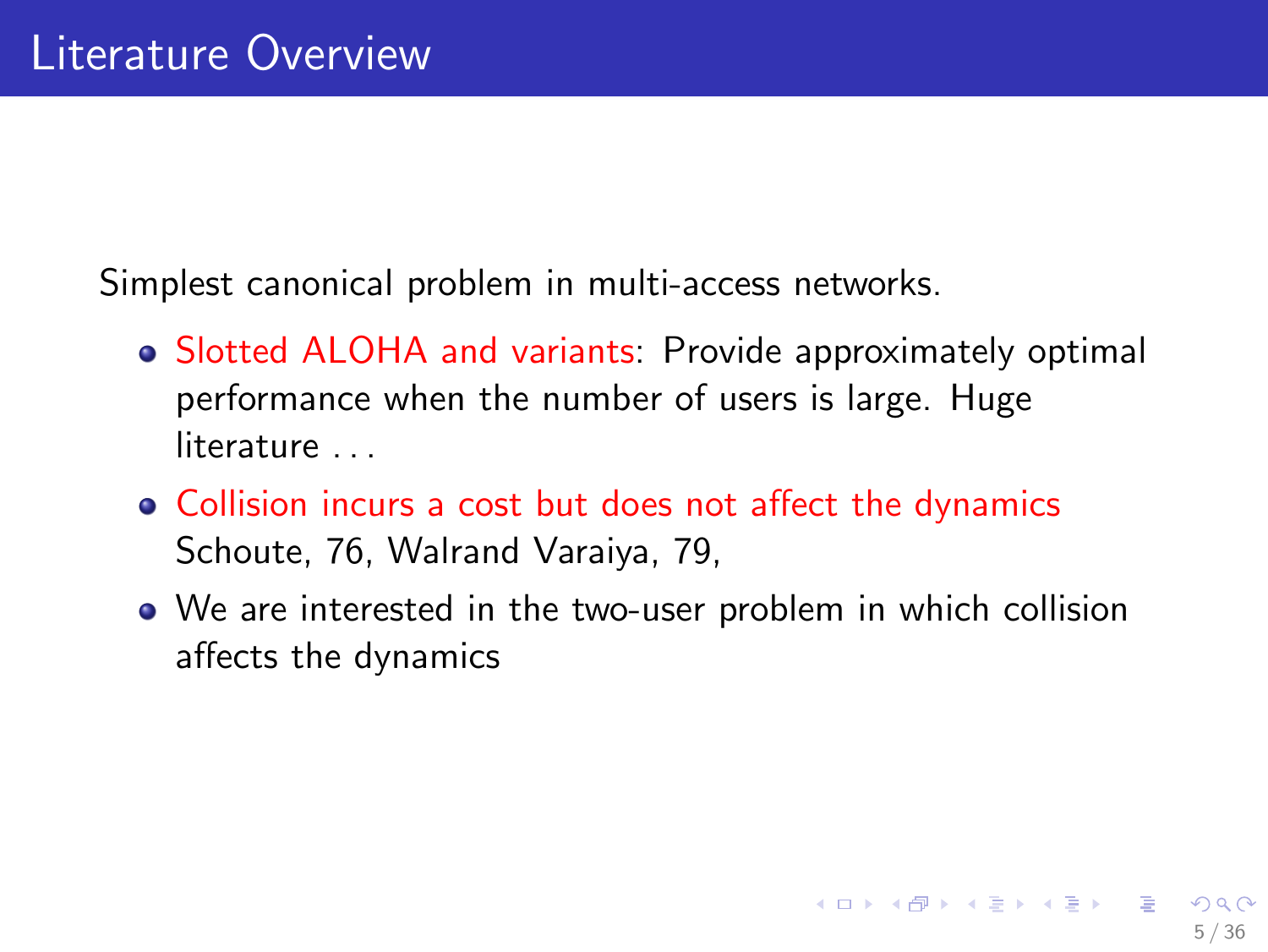#### Symmetric arrival rates **Asymmetric arrival rates**

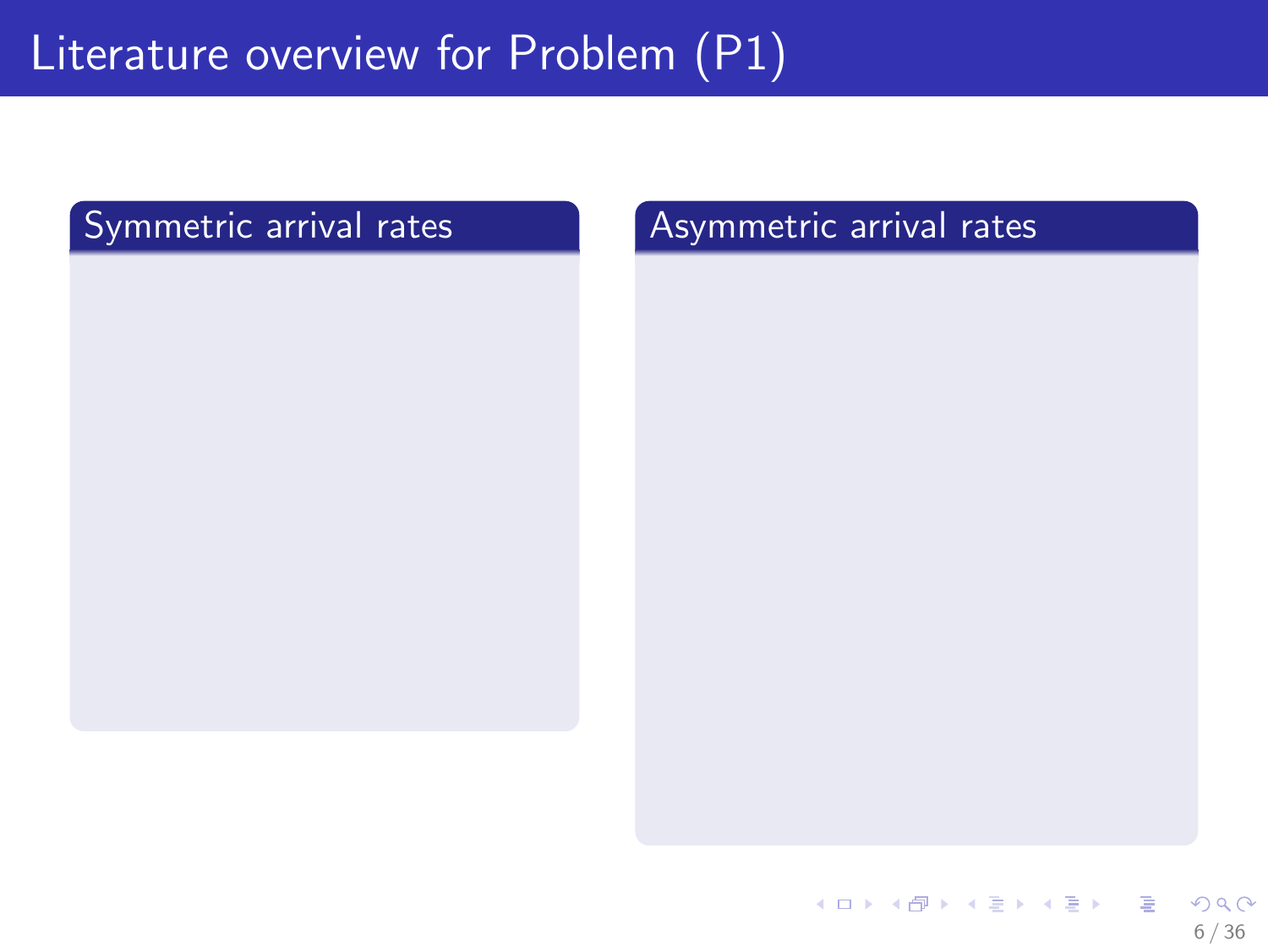**• Hlyuchj Gallager 81:** 

Ooi Wornell 96: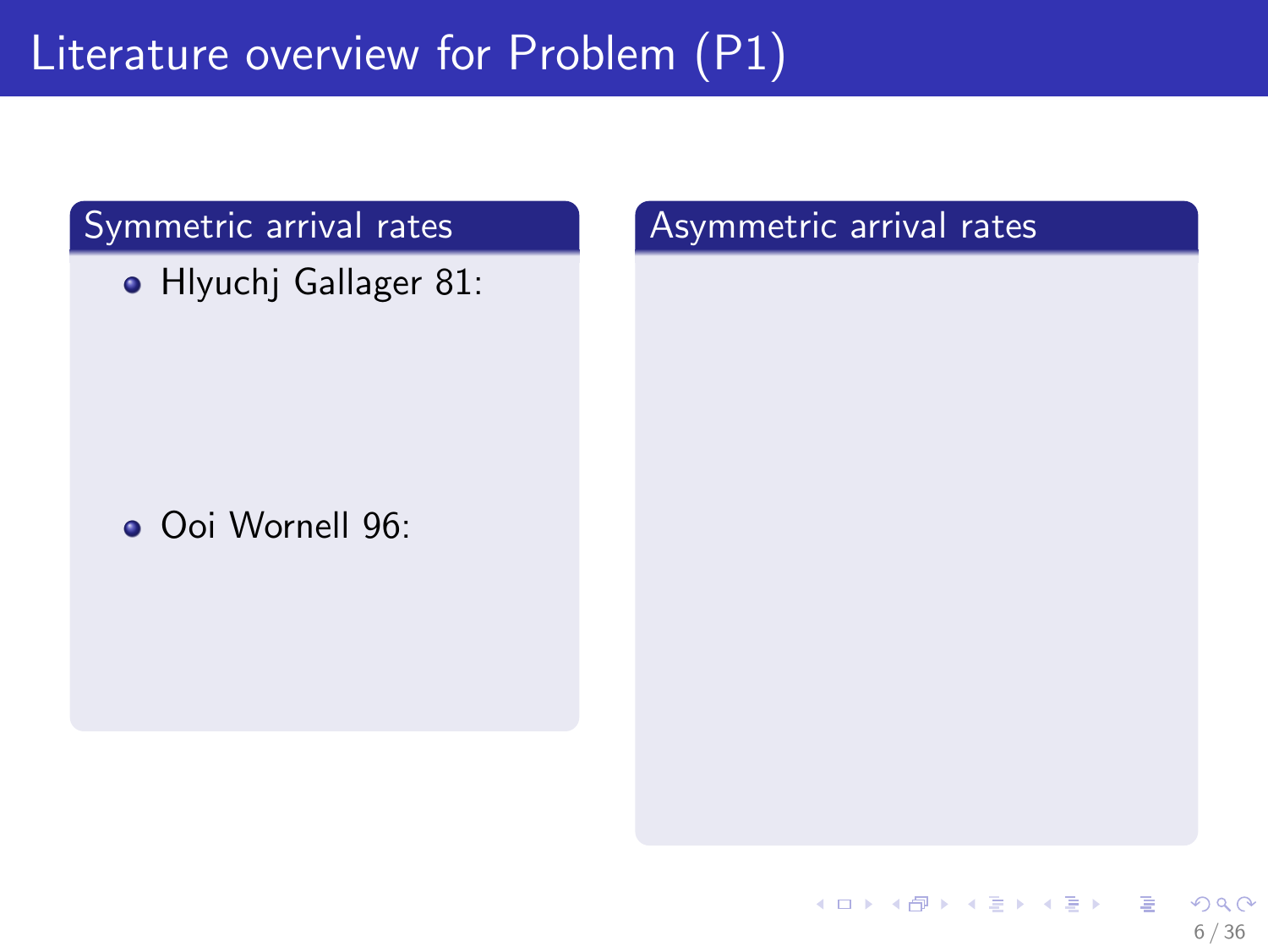- **Hlyuchj Gallager 81:** 
	- Restrict to window protocols
	- **•** Analytic soln.
	- **·** lower bound
- Ooi Wornell 96: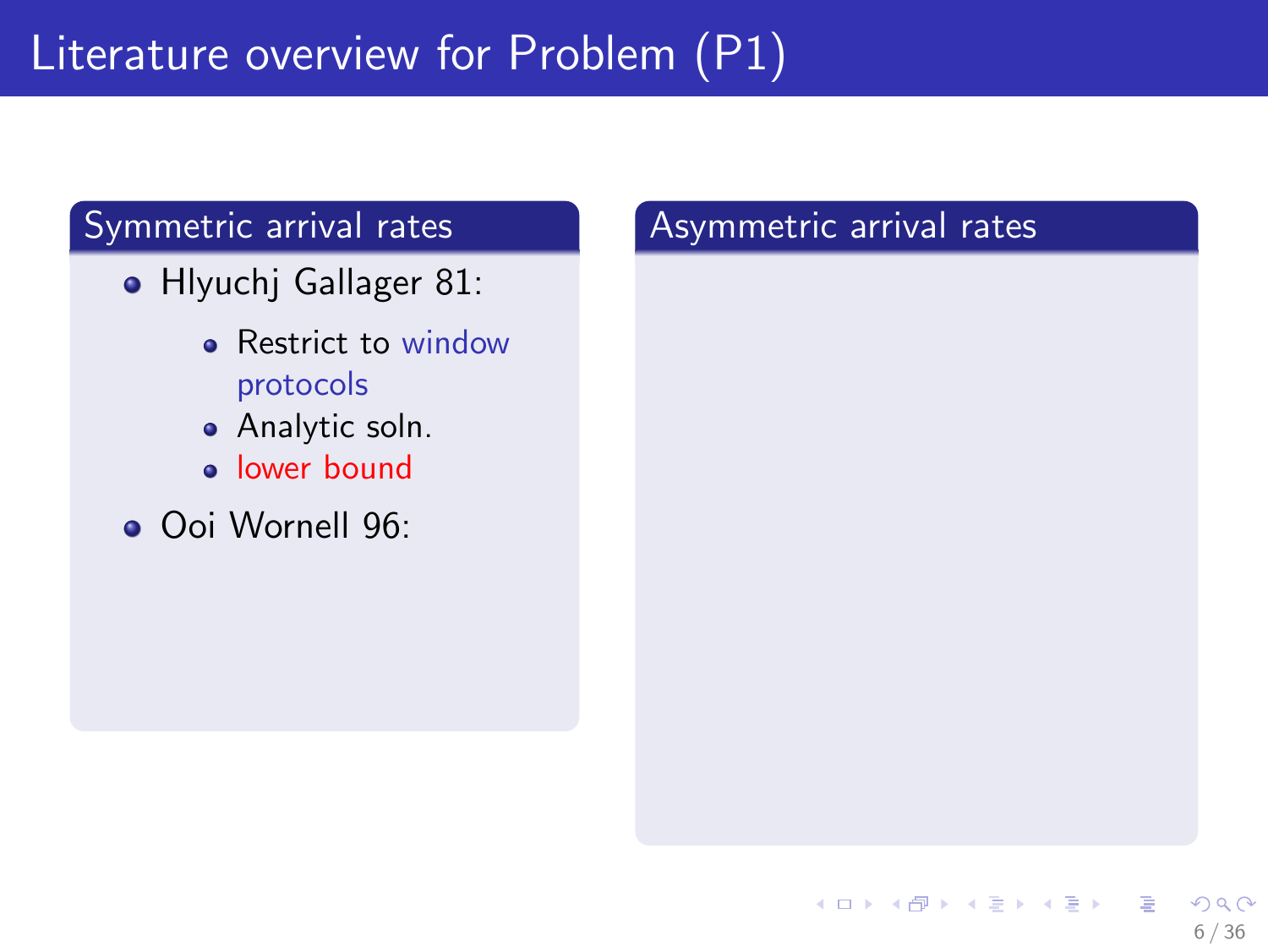- **Hlyuchi Gallager 81:** 
	- Restrict to window protocols
	- Analytic soln.
	- lower bound
- Ooi Wornell 96:
	- Genie reveals buffer state after a delay
	- **•** Numerical soln
	- upper bound

#### Asymmetric arrival rates

6 / 36

 $209$ 

イロト 不優 ト 不思 ト 不思 トー 理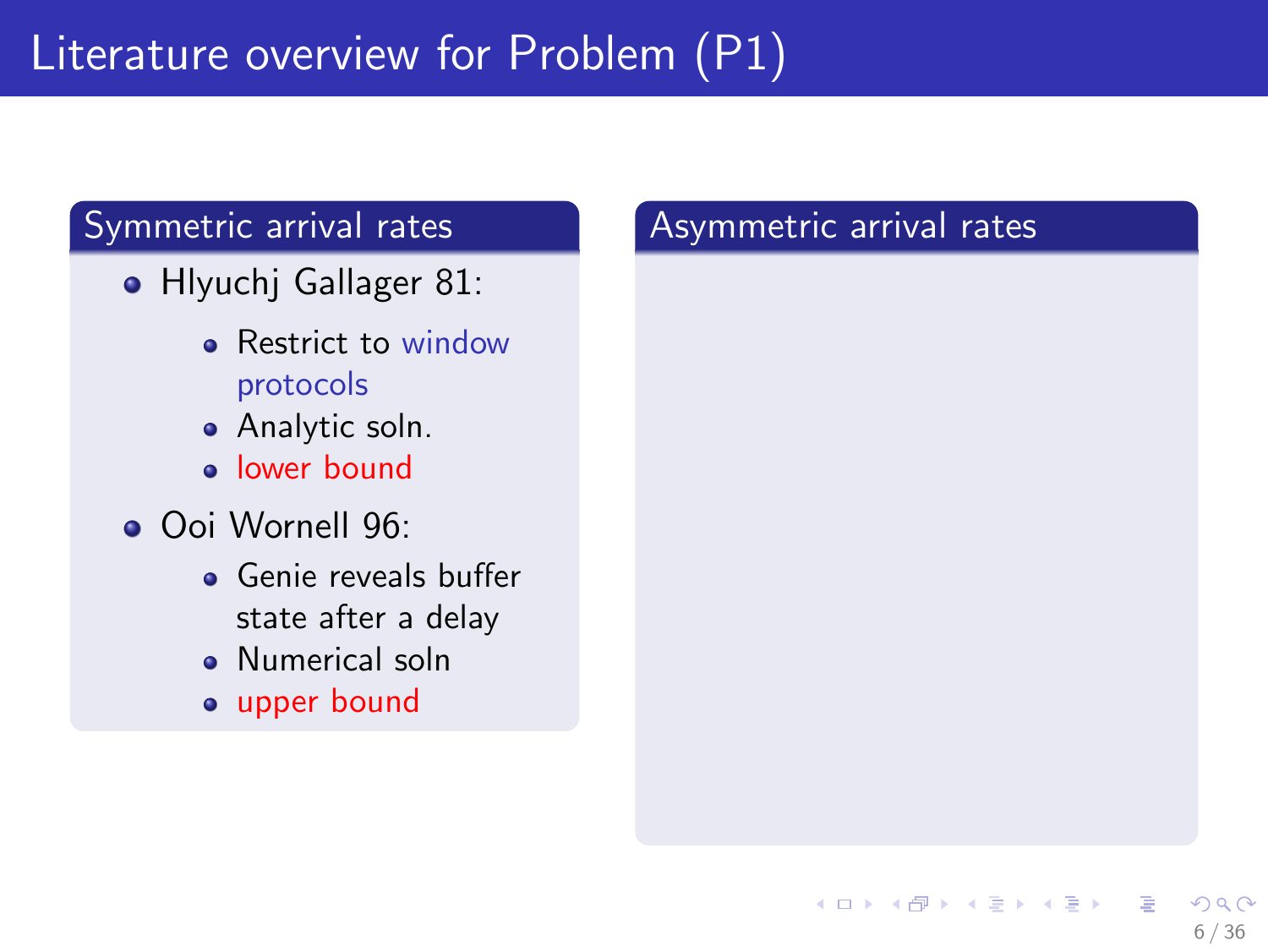Hlyuchj Gallager 81:

- Analytic • lower bound
- Ooi Wornell 96:
	- **•** Numerical • upper bound

lower and upper bounds match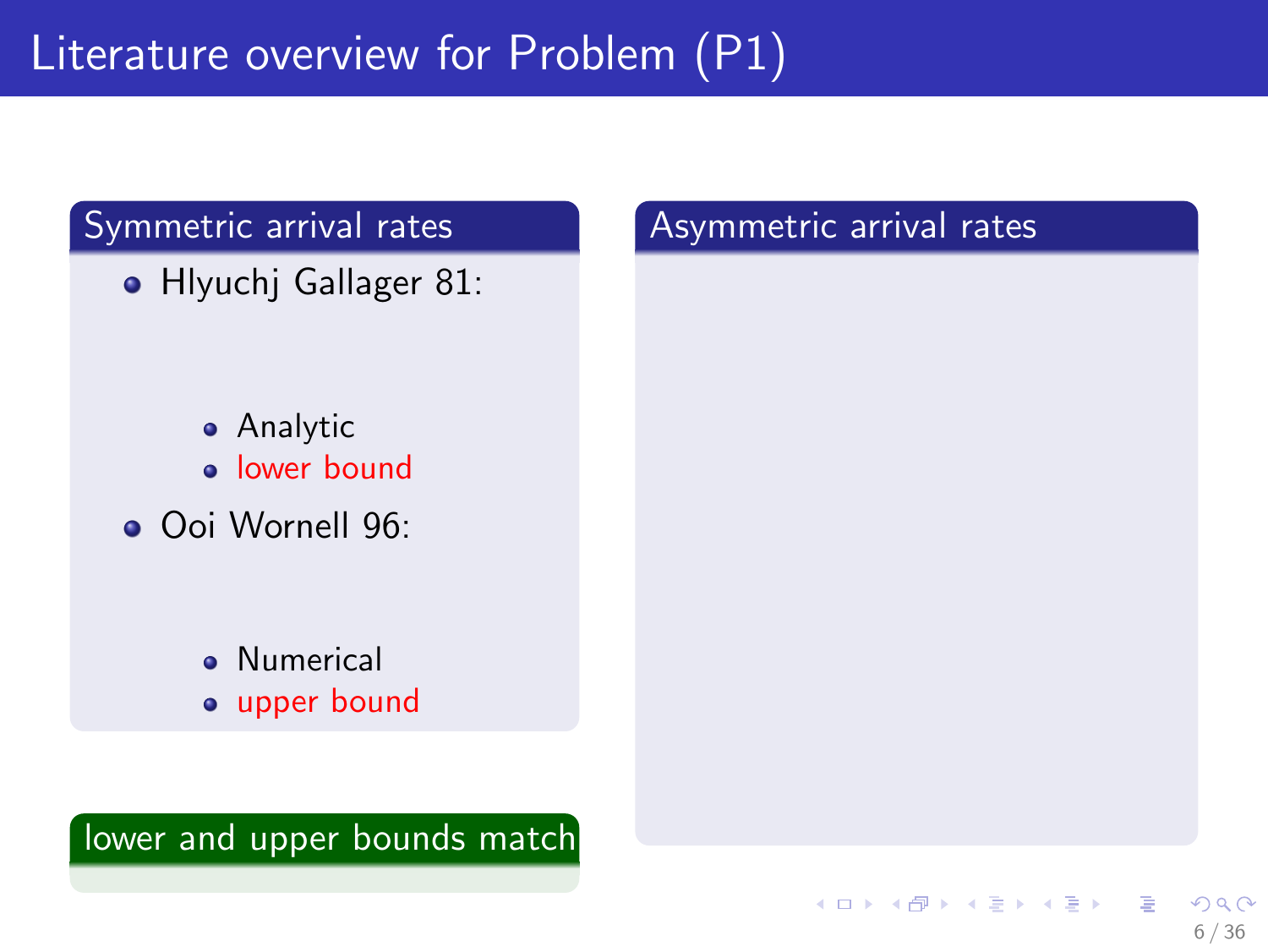**• Hlyuchi Gallager 81:** 

- Analytic **a** lower bound
- Ooi Wornell 96:
	- **.** Numerical • upper bound

#### Asymmetric arrival rates

- **Q** Lot of AI literature
- **e** Hansen et al. 04

**Bernstein et. al. 05** 

#### • Szer Charpillet 06

 $\mathbf{A} \equiv \mathbf{A} + \mathbf{A} \mathbf{B} + \mathbf{A} \mathbf{B} + \mathbf{A} \mathbf{B} + \mathbf{A} \mathbf{B}$ 

6 / 36

 $\Omega$ 

lower and upper bounds match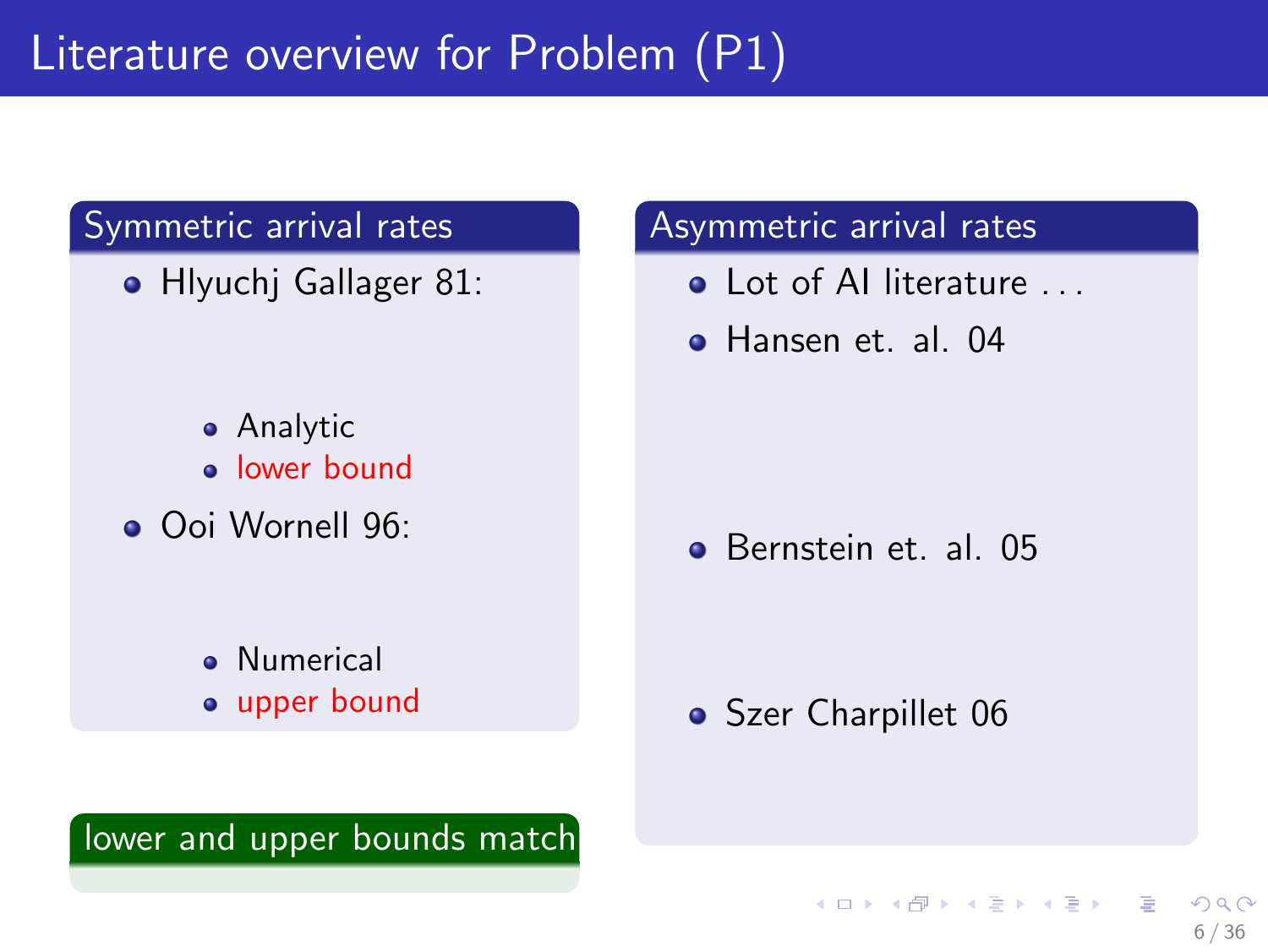**• Hlyuchi Gallager 81:** 

- **•** Analytic **.** lower bound
- Ooi Wornell 96:
	- **.** Numerical • upper bound

#### lower and upper bounds match

#### Asymmetric arrival rates

- $\bullet$  Lot of Al literature
- Hansen et. al. 04
	- Numerical algorithm to find optimal soln
	- Out of memory for  $T=5$
- **Bernstein et. al. 05** 
	- Heuristic algorithm
	- Controller for size=8
- Szer Charpillet 06
	- Approx. algorithm
	- Out of memory for  $T=5$

イロメ イ団メ イミメ イミメー

 $\Omega$ 6 / 36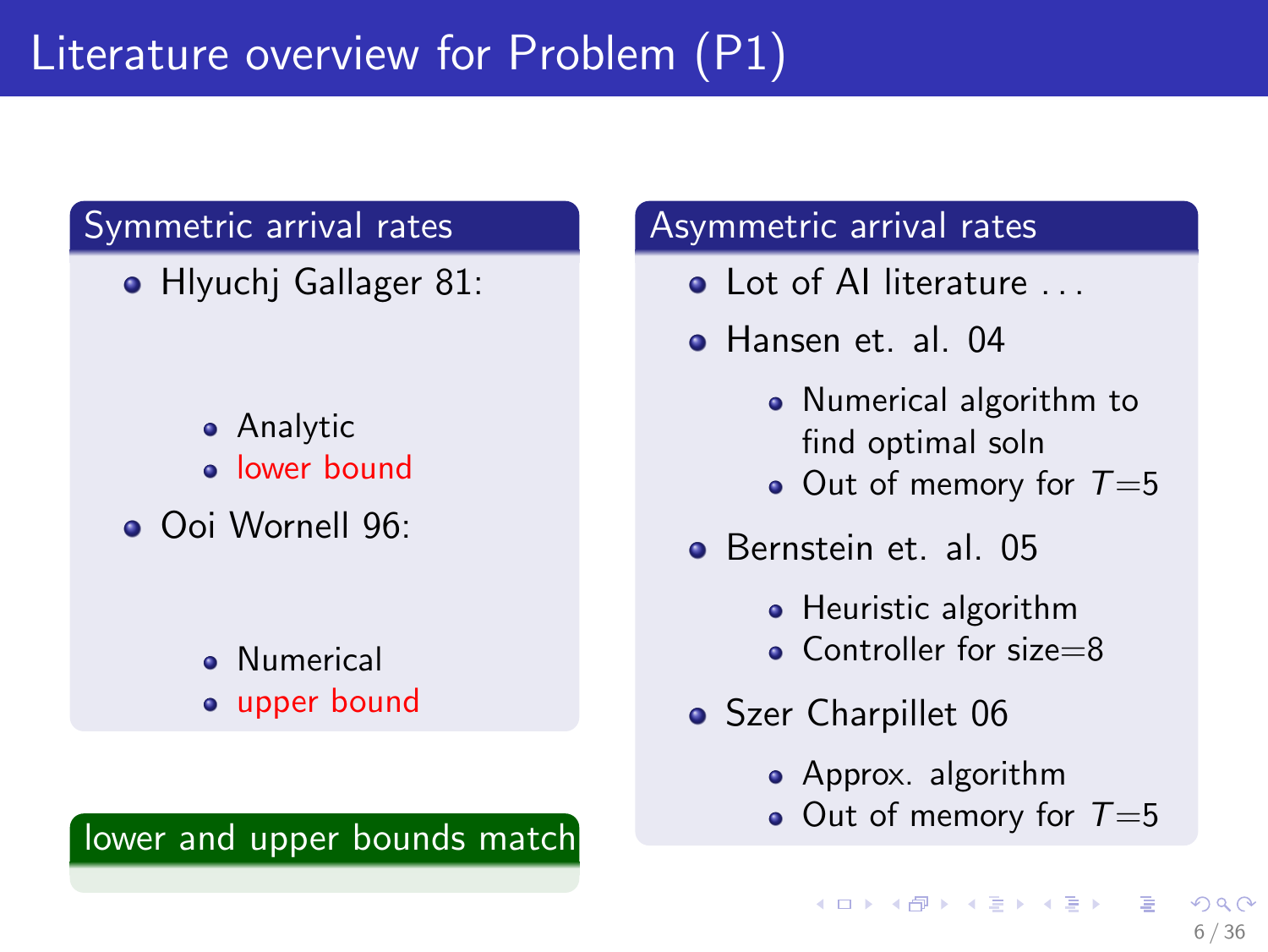**• Hlyuchi Gallager 81:** 

Analytic **a** lower bound

Ooi Wornell 96:

**•** Numerical • upper bound Asymmetric arrival rates

**Q** Lot of AI literature

Approx algorithms . . . but can only solve the system until  $T = 4$ 

イロト 不優 ト 不思 ト 不思 トー 理

6 / 36

 $\Omega$ 

lower and upper bounds match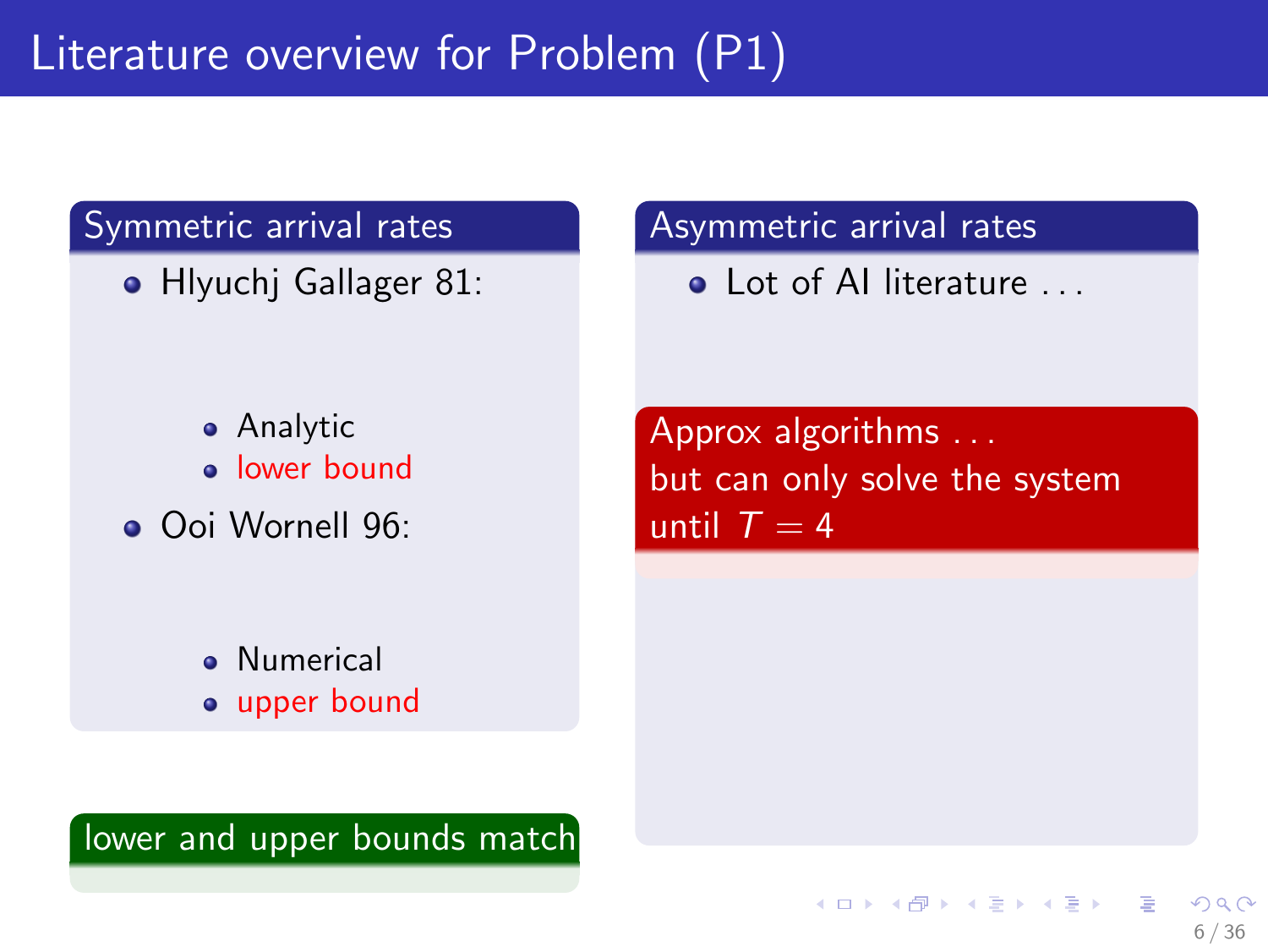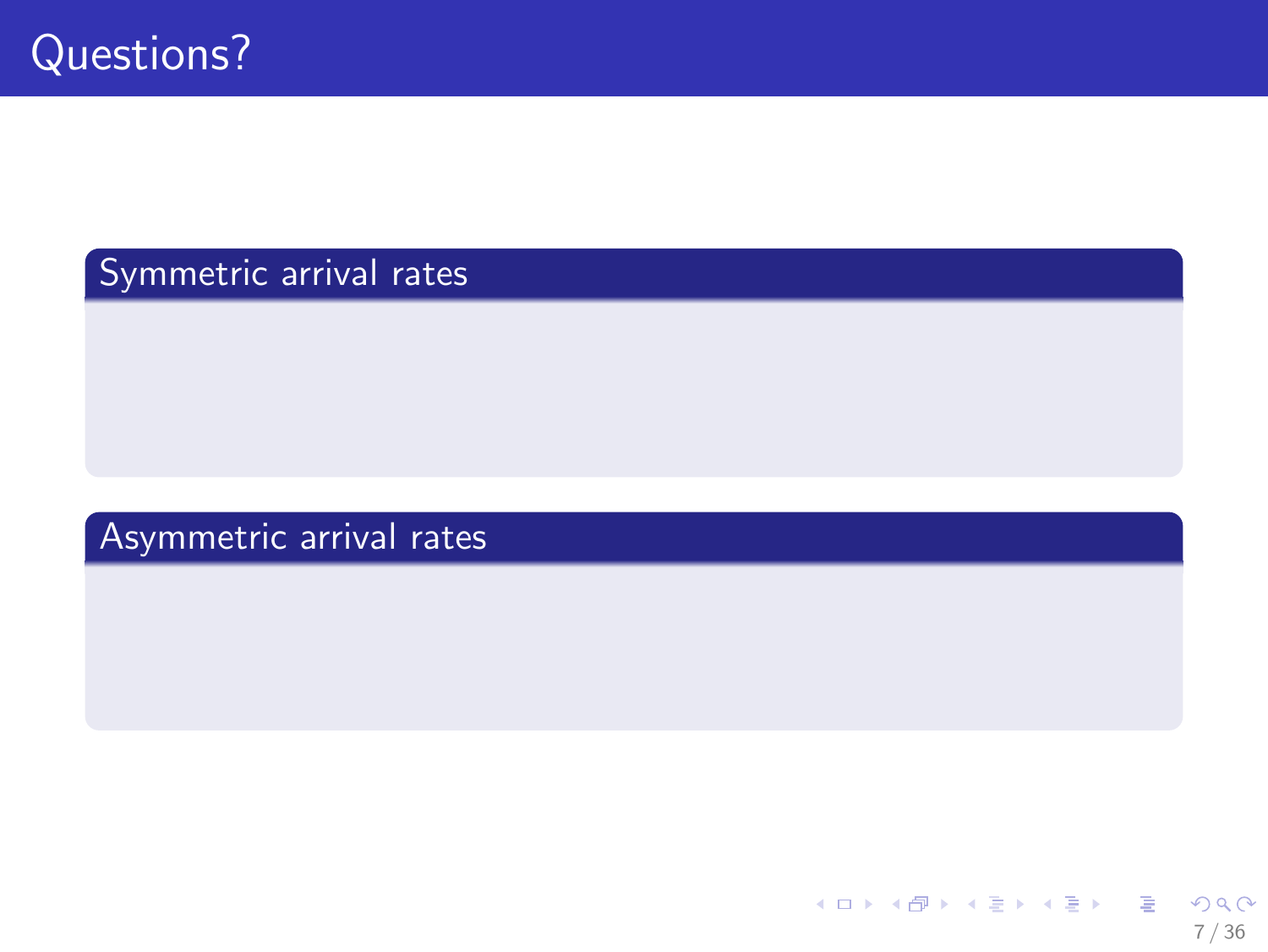- Optimal soln is known
- The proof is numerical
- Can we provide an analytic proof?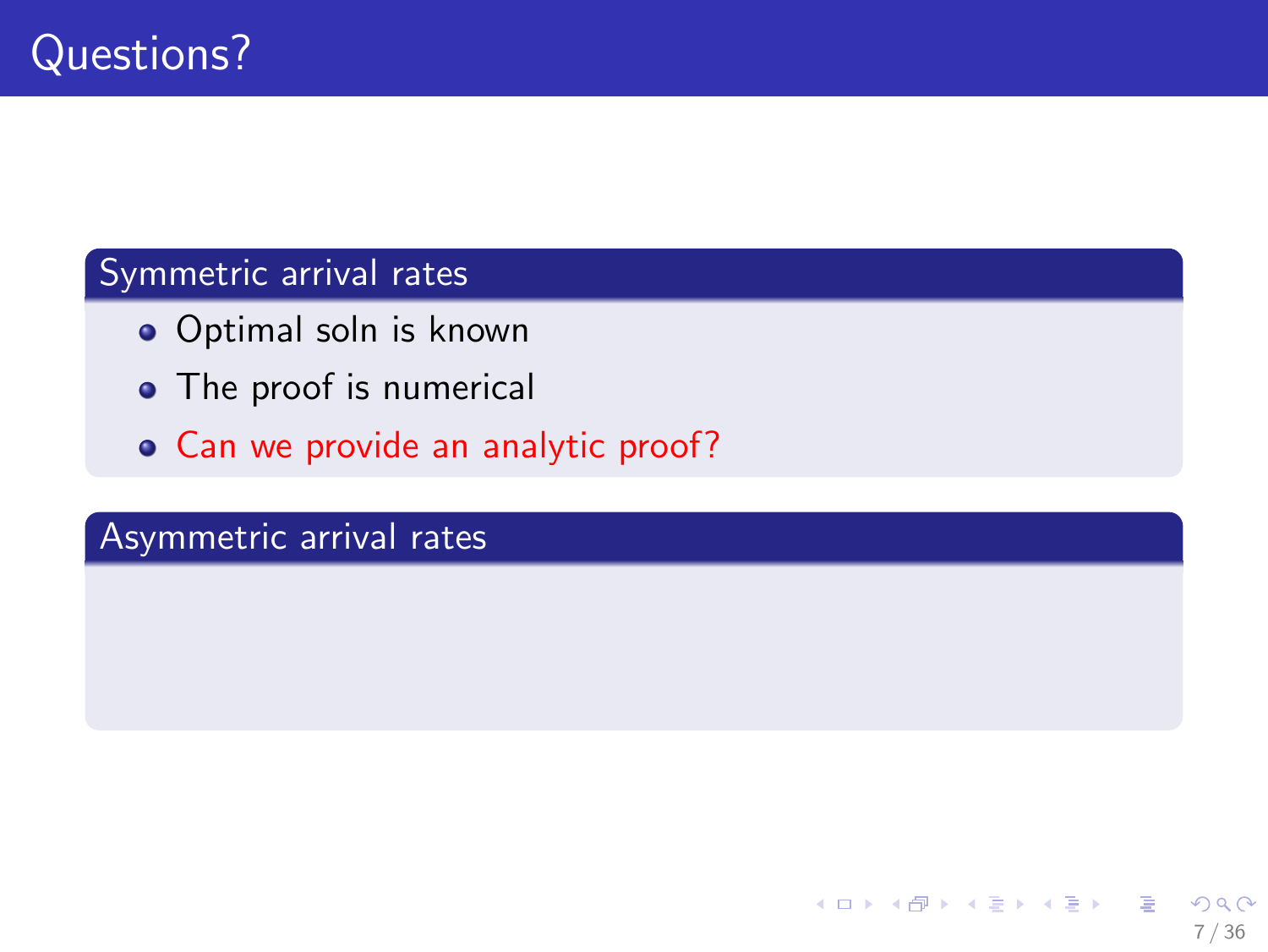- Optimal soln is known
- The proof is numerical
- Can we provide an analytic proof?

- Approx algorithms only work for small horizon
- Can we find algorithms that can solve large or infinite horizon problem?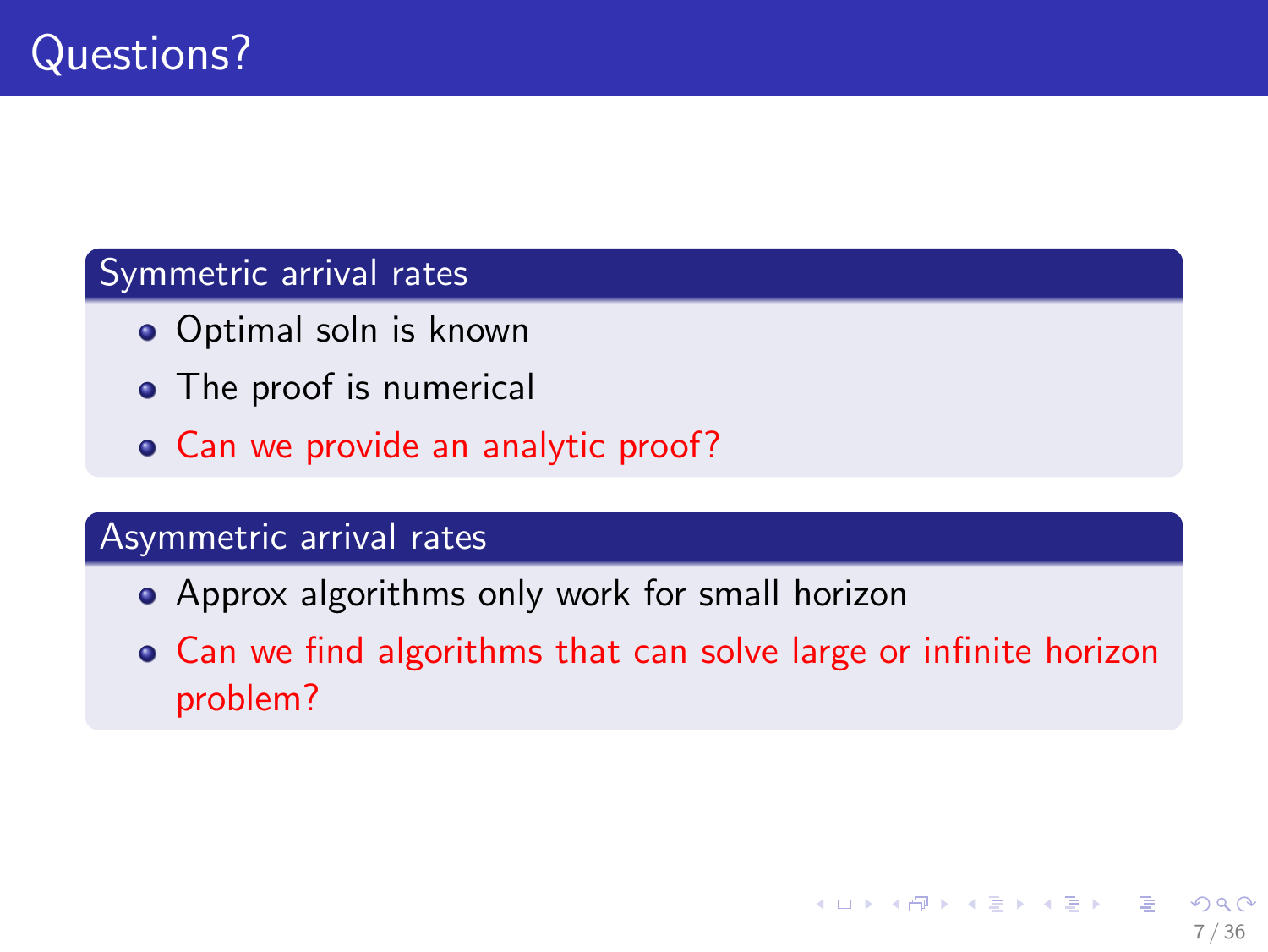• Provide a dynamic programming decomposition

The DP has countable state space and finite action space. Easy to use existing algorithms to find numerical solution for large or infinite horizon setups

For symmetric arrival rates, find an analytic soln to the DP.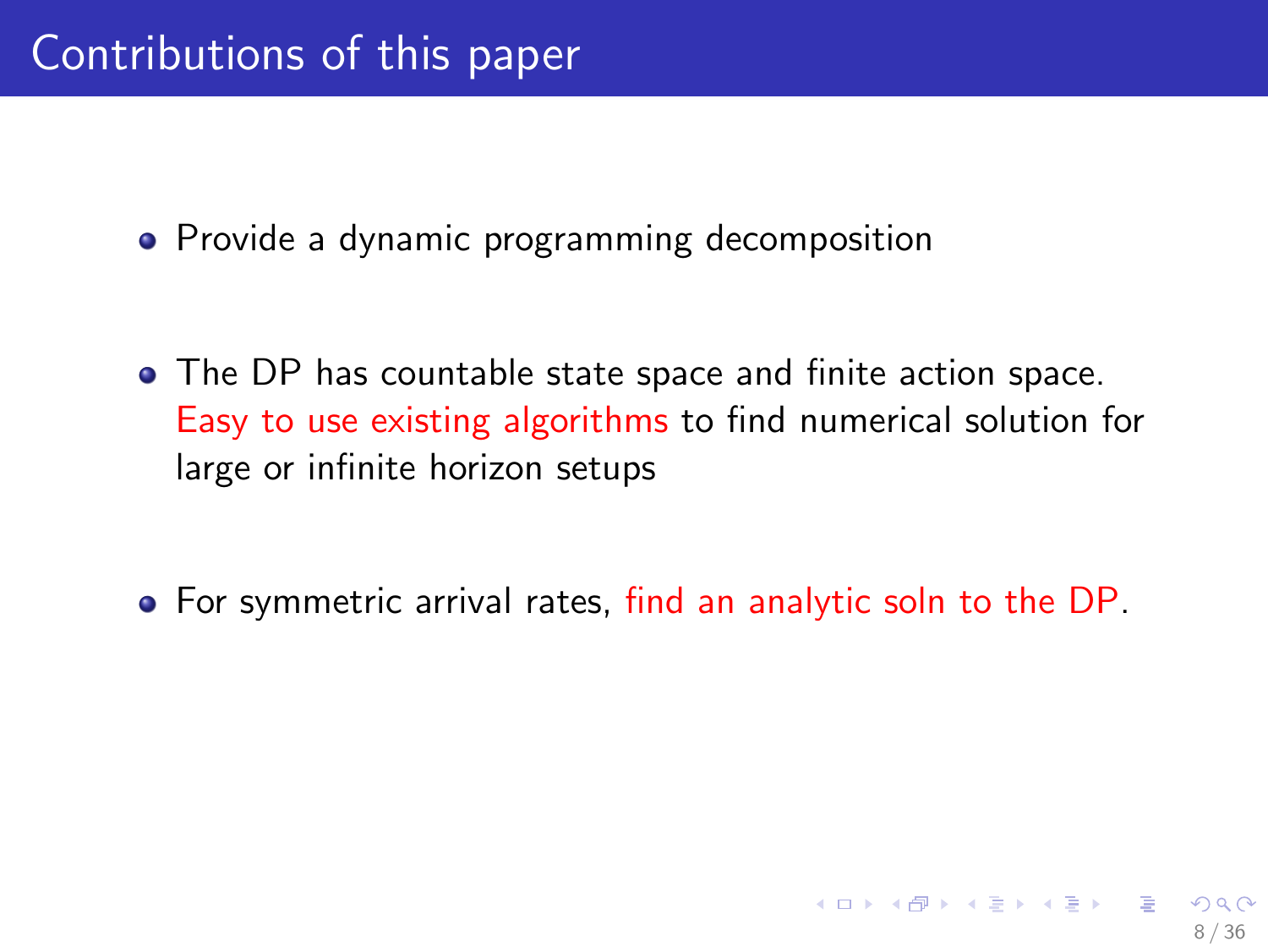#### Problem (P1)

- Given: arrival rates  $p_1$  and  $p_2$
- Choose: Transmission policies  $(g_1, g_2)$  where  ${\bf g}_i = (g_{i,1}, g_{i,2}, \ldots, g_{i,T})$  and

$$
u_{i,t} = g_{i,t}(x_{i,1:t}, u_{i,1:t-1}, z_{1:t-1})
$$

Objective: Maximize

$$
\mathbb{E}^{\mathbf{g}_1,\mathbf{g}_2}\bigg\{\sum_{t=1}^T u_{1,t} \oplus u_{2,t}\bigg\} \quad \text{ or } \quad \lim_{T \to \infty} \frac{1}{T} \mathbb{E}^{\mathbf{g}_1,\mathbf{g}_2}\bigg\{\sum_{t=1}^T u_{1,t} \oplus u_{2,t}\bigg\}
$$

$$
\widehat{\mathfrak{D}} \subset \widehat{\mathfrak{G}}
$$

K ロ X K @ X K 경 X X 경 X 시 경 9 / 36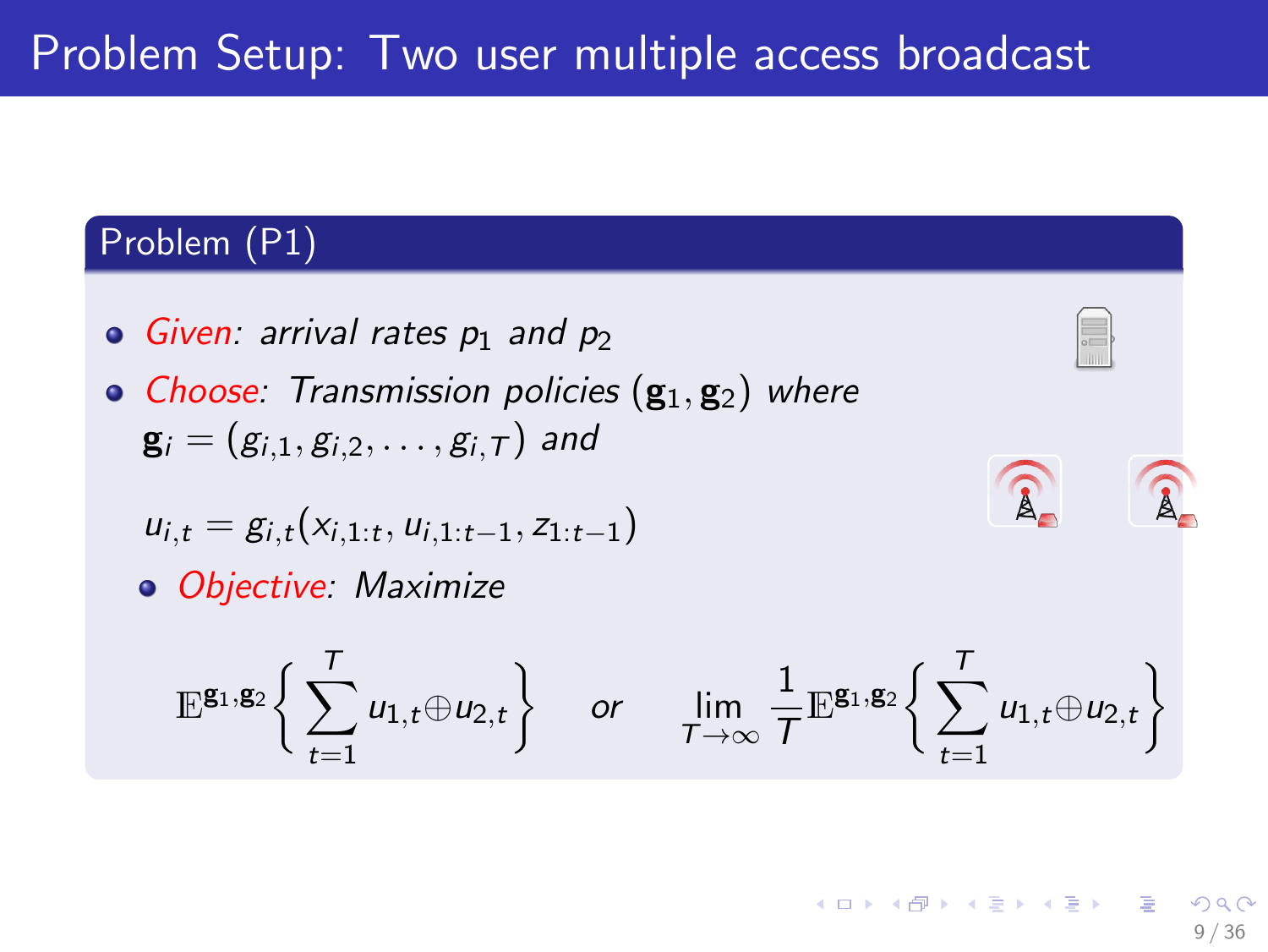$u_{i,t} = g_{i,t}(x_{i,1:t}, u_{i,1:t-1}, z_{1:t-1})$ 

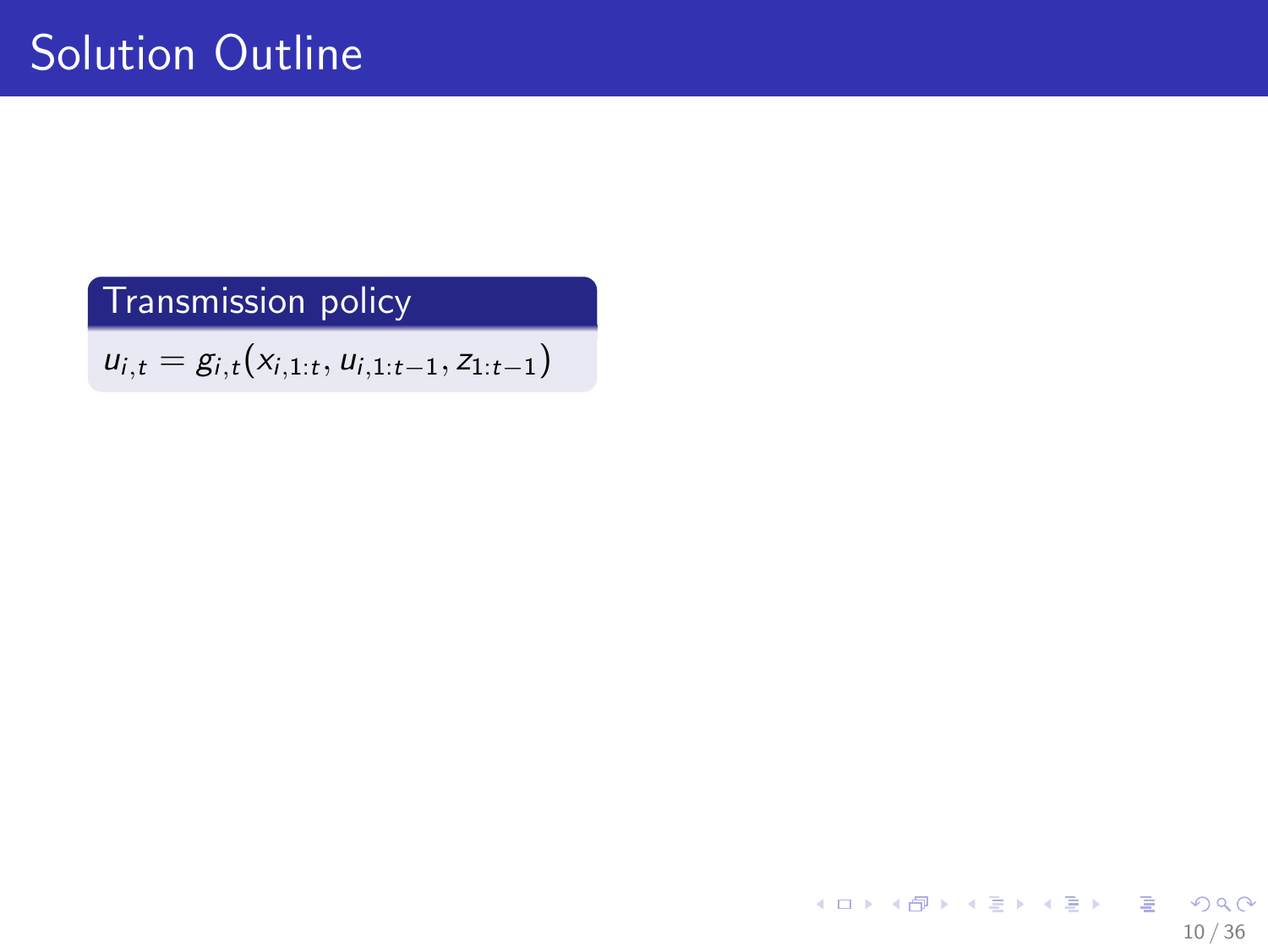$u_{i,t} = g_{i,t}(x_{i,1:t}, u_{i,1:t-1}, z_{1:t-1})$ 

Feedback  $\equiv$  control sharing

 $u_{i,t} = g_{i,t}(x_{i,1:t}, u_{1,1:t-1}, u_{2,1:t-1})$ 

K ロ X K @ X K 할 X K 할 X 시 할  $\Omega$ 10 / 36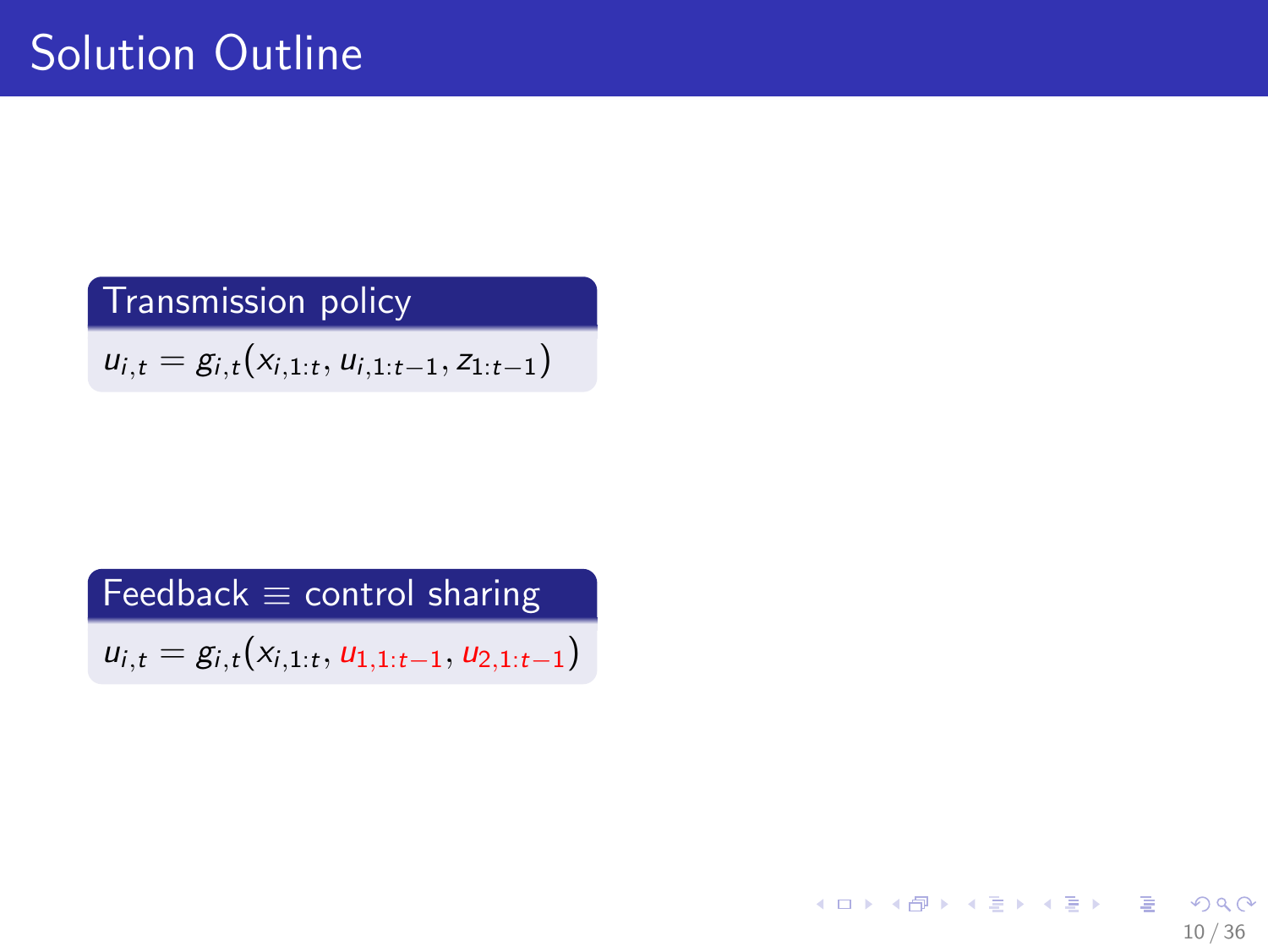$u_{i,t} = g_{i,t}(x_{i,1:t}, u_{i,1:t-1}, z_{1:t-1})$ 

 $\overline{x_{i,1:t-1}}$  is redundant  $u_{i,t} = g_{i,t}(x_{i,t}, u_{1,1:t-1}, u_{2,1:t-1})$ 

Feedback  $\equiv$  control sharing  $u_{i,t} = g_{i,t}(x_{i,1:t}, u_{1,1:t-1}, u_{2,1:t-1})$ 

> イロト 不優 ト 不思 ト 不思 トー 理  $\Omega$ 10 / 36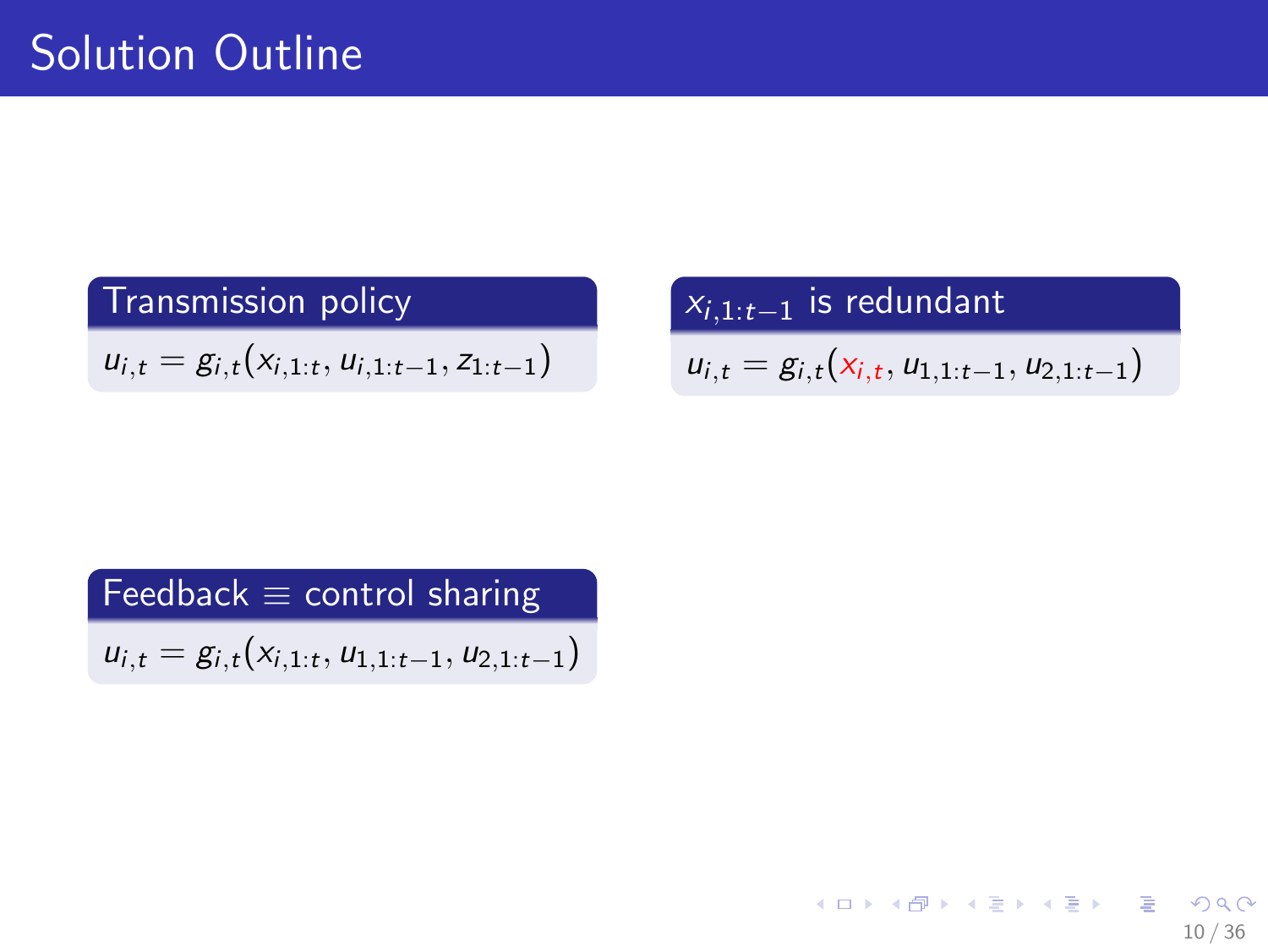$u_{i,t} = g_{i,t}(x_{i,1:t}, u_{i,1:t-1}, z_{1:t-1})$ 

#### $\overline{x_{i,1:t-1}}$  is redundant

$$
u_{i,t}=g_{i,t}(x_{i,t},u_{1,1:t-1},u_{2,1:t-1})
$$

Feedback  $\equiv$  control sharing

 $u_{i,t} = g_{i,t}(x_{i,1:t}, u_{1,1:t-1}, u_{2,1:t-1})$ 

Suff statistic for common info  $u_{i,t} = g_{i,t}(x_{i,t}, \pi_{1,t}, \pi_{2:t})$ where  $\pi_{i,t} = \Pr(x_{i,t} = 1|u_{1,1:t-1}, u_{2,1:t-1})$ 

> K ロ > K @ > K 등 > K 등 > … 등 10 / 36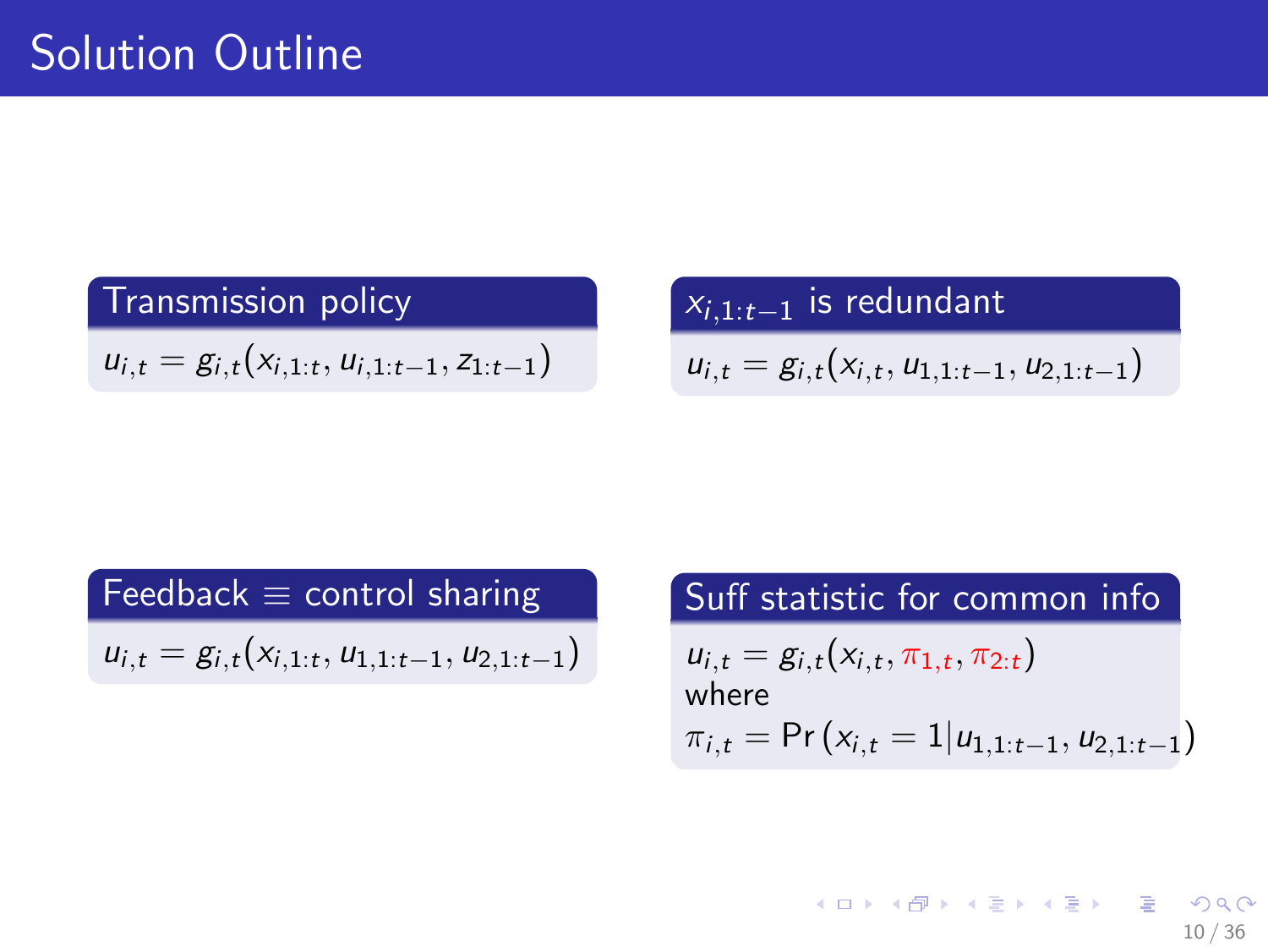## Solution Outline (cont)

#### Dynamic Program

$$
V_{\mathcal{T}+1}(\pi_1,\pi_2)=0
$$

and for  $t = T, T - 1, \ldots, 1$ 

 $V_t(\pi_1, \pi_2) = \max\{W_{10,t}(\pi_1, \pi_2), W_{01,t}(\pi_1, \pi_2), W_{11,t}(\pi_1, \pi_2)\}\$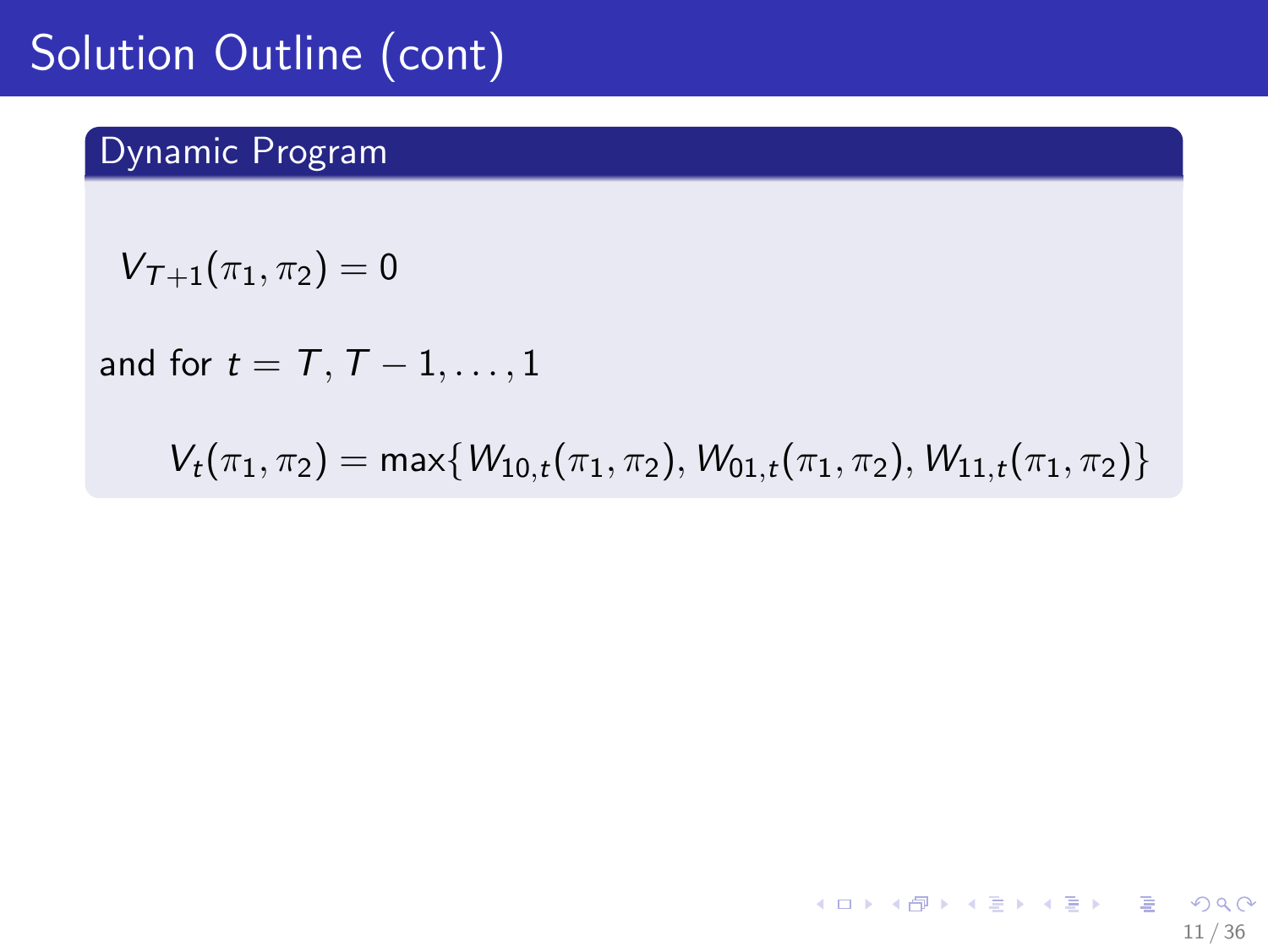## Solution Outline (cont)

#### Dynamic Program

$$
V_{\mathcal{T}+1}(\pi_1,\pi_2)=0
$$

and for  $t = T, T - 1, \ldots, 1$ 

 $V_t(\pi_1, \pi_2) = \max\{W_{10,t}(\pi_1, \pi_2), W_{01,t}(\pi_1, \pi_2), W_{11,t}(\pi_1, \pi_2)\}\$ 

#### Reachability Analysis

The reachable set of  $(\pi_1, \pi_2)$  is countable.

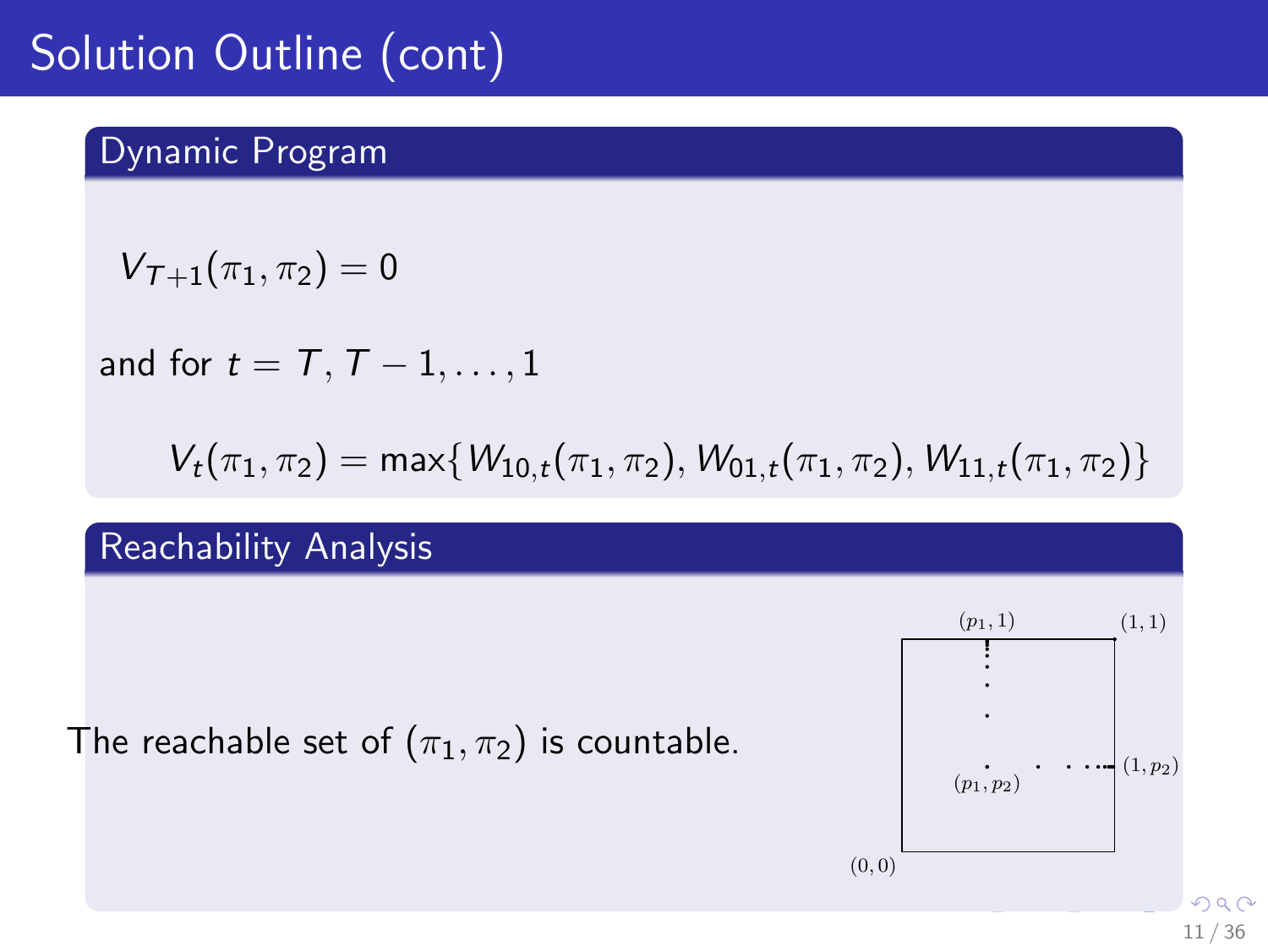$u_{i,t} = g_{i,t}(x_{i,1:t}, u_{i,1:t-1}, z_{1:t-1})$ 

#### $\overline{x_{i,1:t-1}}$  is redundant

$$
u_{i,t}=g_{i,t}(x_{i,t},u_{1,1:t-1},u_{2,1:t-1})
$$

Feedback  $\equiv$  control sharing

 $u_{i,t} = g_{i,t}(x_{i,1:t}, u_{1,1:t-1}, u_{2,1:t-1})$ 

Suff statistic for common info  $u_{i,t} = g_{i,t}(x_{i,t}, \pi_{1,t}, \pi_{2:t})$ where  $\pi_{i,t} = \Pr(x_{i,t} = 1|u_{1,1:t-1}, u_{2,1:t-1})$ 

> K ロ > K @ > K 등 > K 등 > … 등 12 / 36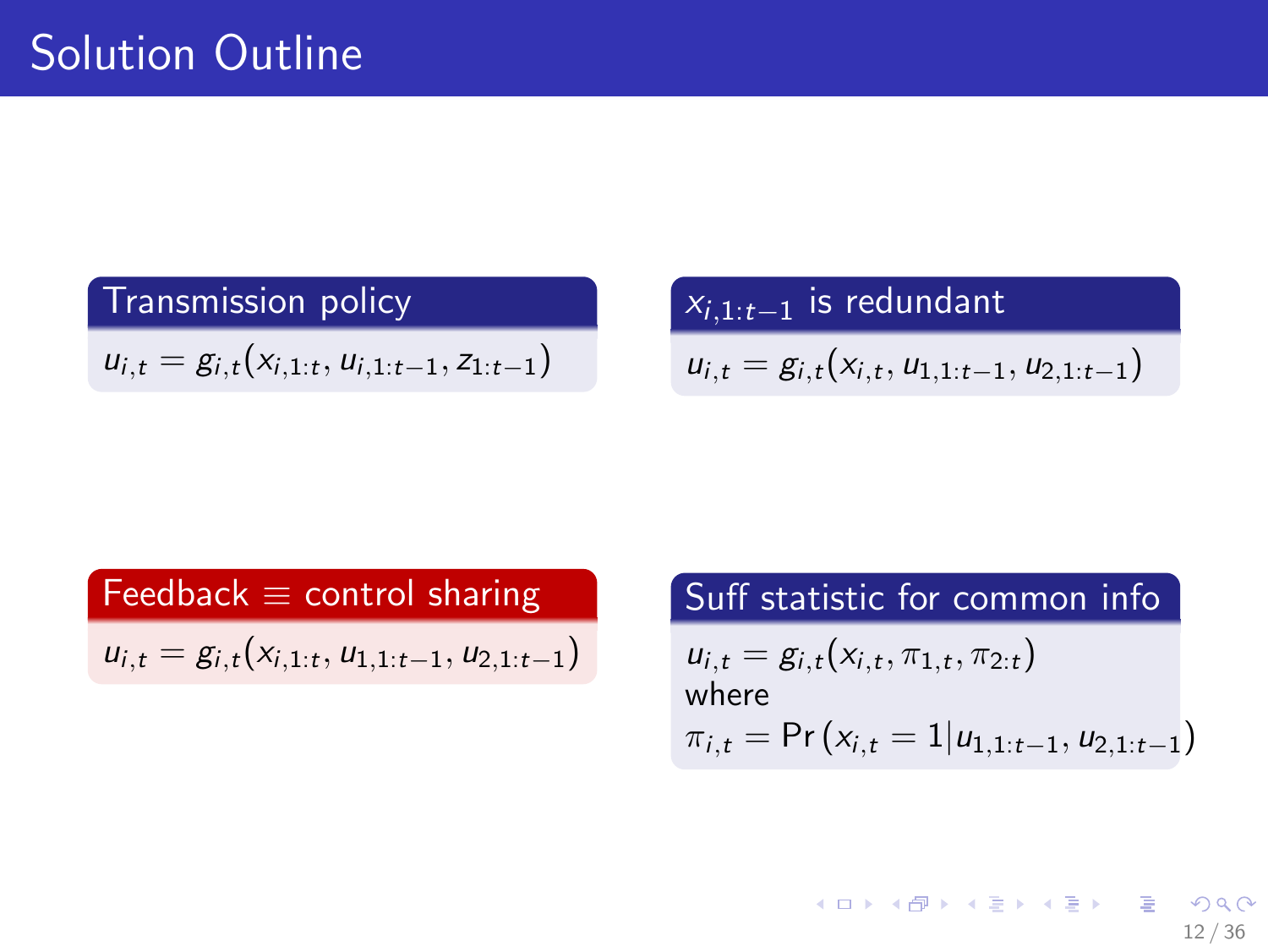### Feedback  $\equiv$  control sharing

$$
\bullet \ z_t = u_{1,t} \oplus u_{2,t}
$$

• Thus,

$$
u_{1,t}=z_t\oplus u_{2,t} \quad \text{and} \quad u_{2,t}=z_t\oplus u_{1,t}
$$

13 / 36

K ロ > K @ > K 할 > K 할 > 1 할 : ⊙ Q Q^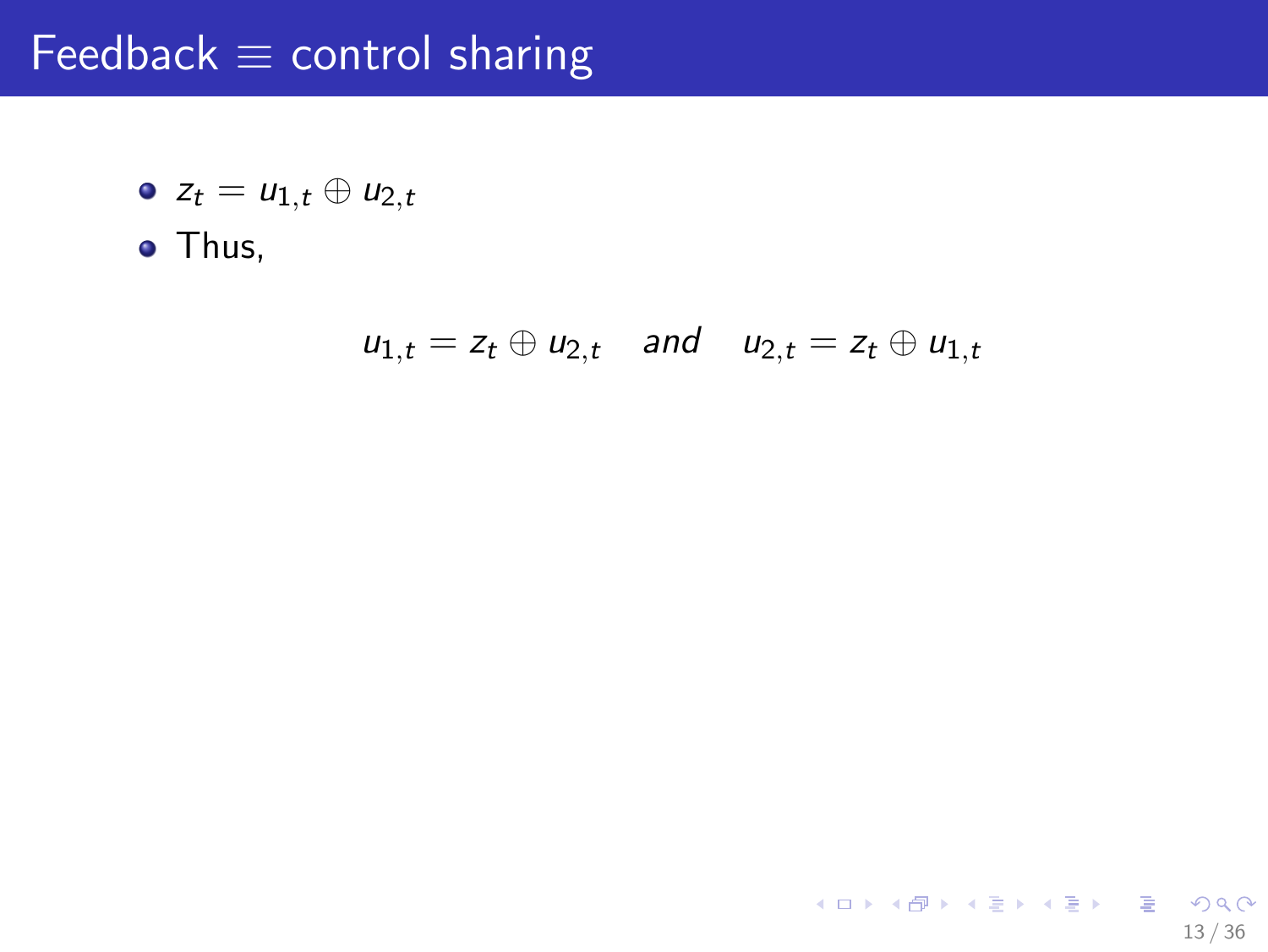### Feedback  $\equiv$  control sharing

$$
\bullet \ z_t = u_{1,t} \oplus u_{2,t}
$$

• Thus,

$$
u_{1,t}=z_t\oplus u_{2,t} \quad \text{and} \quad u_{2,t}=z_t\oplus u_{1,t}
$$

• Hence,

$$
u_{i,t} = g_{i,t}(x_{i,1:t}, u_{1,1:t-1}, u_{2,1:t-1}, z_{1:t-1})
$$

13 / 36

K ロ ▶ K @ ▶ K 할 ▶ K 할 ▶ ① 할 → ① 의 ①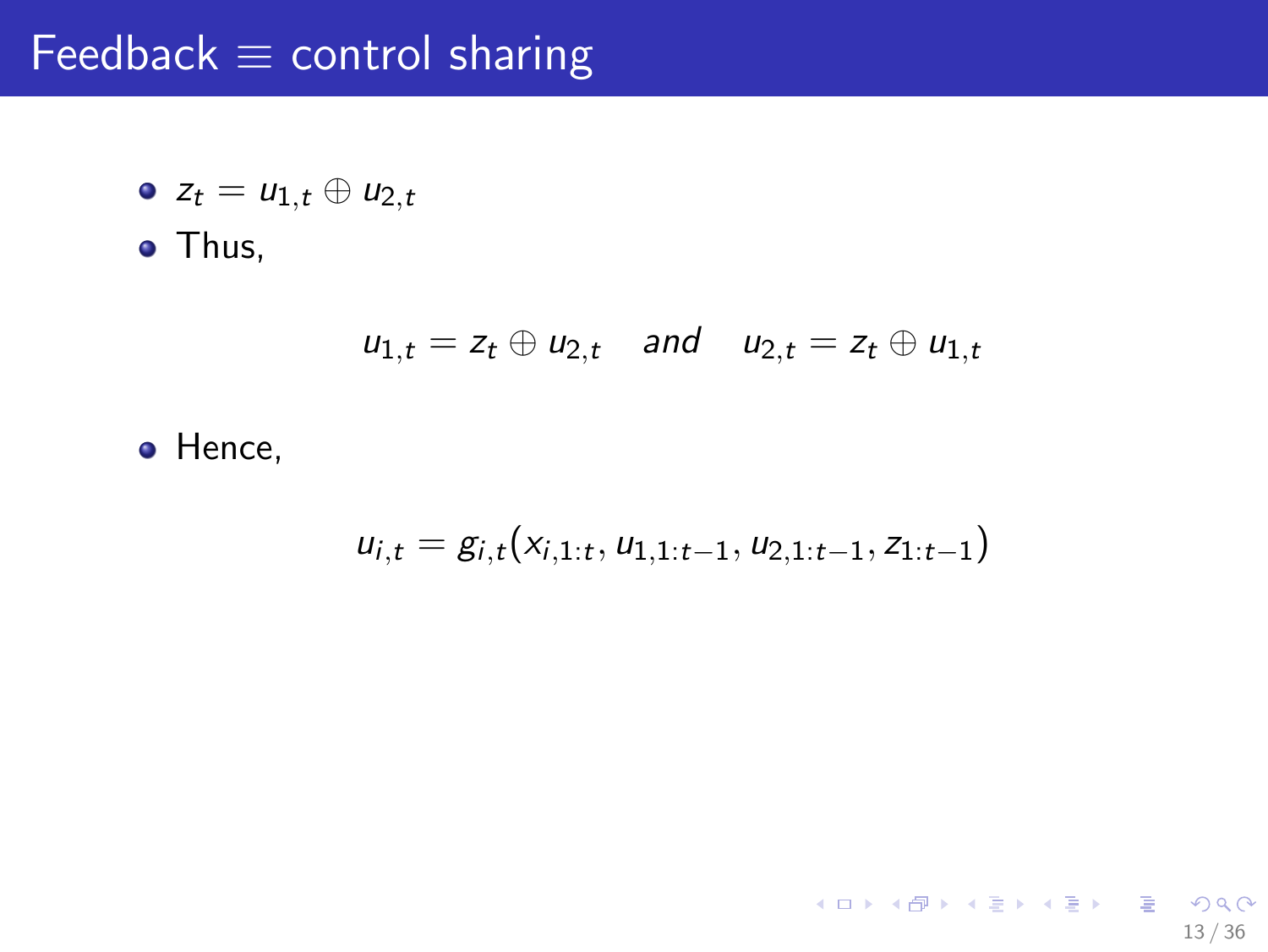### Feedback  $\equiv$  control sharing

$$
\bullet \ z_t = u_{1,t} \oplus u_{2,t}
$$

• Thus,

$$
u_{1,t}=z_t\oplus u_{2,t} \quad \text{and} \quad u_{2,t}=z_t\oplus u_{1,t}
$$

o Hence,

$$
u_{i,t} = g_{i,t}(x_{i,1:t}, u_{1,1:t-1}, u_{2,1:t-1}, z_{1:t-1})
$$

Since  $z_t = u_{1,t} \oplus u_{2,t}$ ,

$$
u_{i,t} = g_{i,t}(x_{i,1:t}, u_{1,1:t-1}, u_{2,1:t-1})
$$

K ロ ▶ K @ ▶ K 할 ▶ K 할 ▶ ( 할 ) 900 13 / 36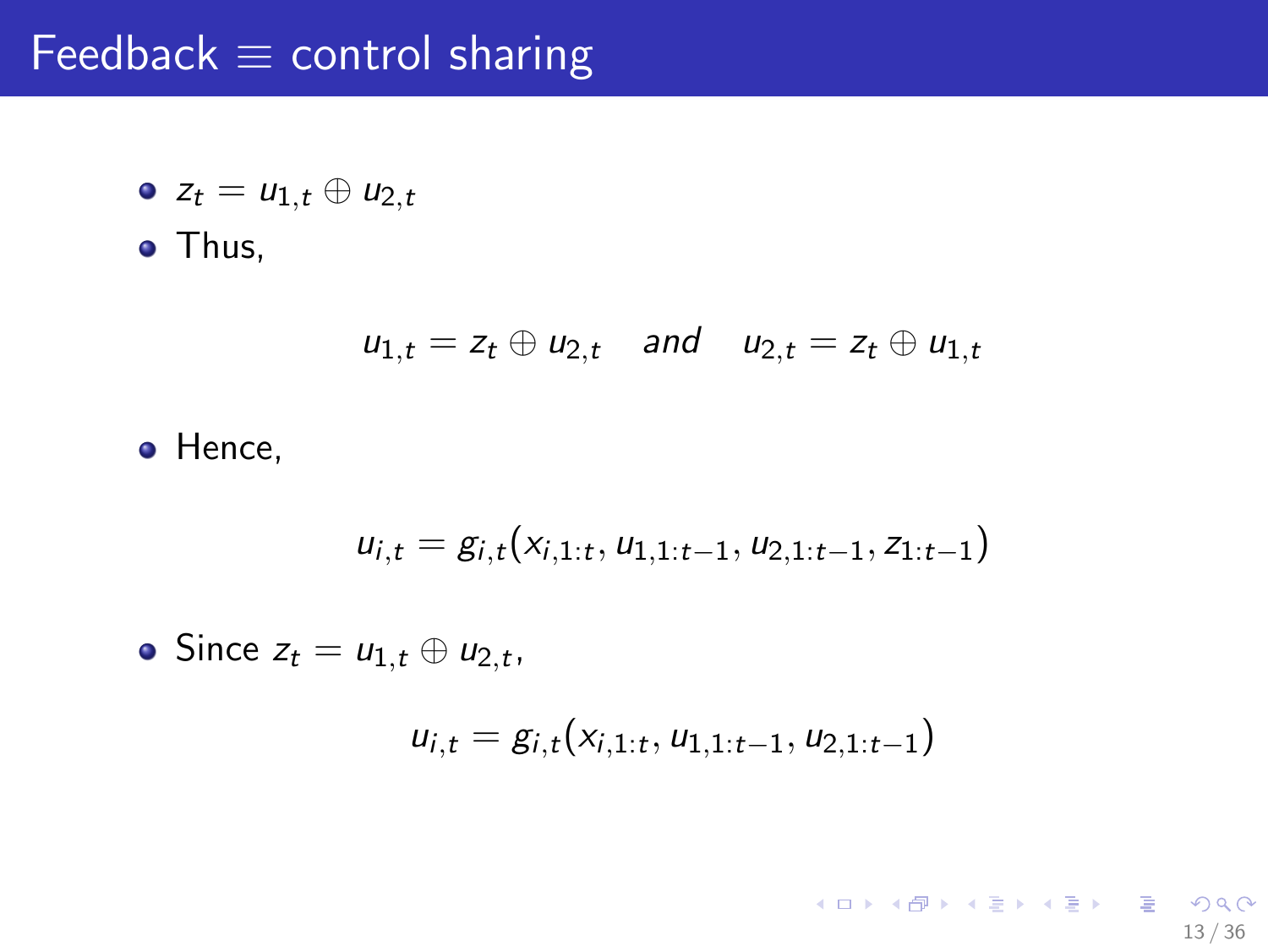$u_{i,t} = g_{i,t}(x_{i,1:t}, u_{i,1:t-1}, z_{1:t-1})$ 

#### $x_{i,1:t-1}$  is redundant

$$
u_{i,t}=g_{i,t}(x_{i,t},u_{1,1:t-1},u_{2,1:t-1})
$$

Feedback  $\equiv$  control sharing

 $u_{i,t} = g_{i,t}(x_{i,1:t}, u_{1,1:t-1}, u_{2,1:t-1})$ 

Suff statistic for common info  $u_{i,t} = g_{i,t}(x_{i,t}, \pi_{1,t}, \pi_{2:t})$ where  $\pi_{i,t} = \Pr(x_{i,t} = 1|u_{1,1:t-1}, u_{2,1:t-1})$ 

> K ロ X K @ X K 경 X X 경 X X 경 14 / 36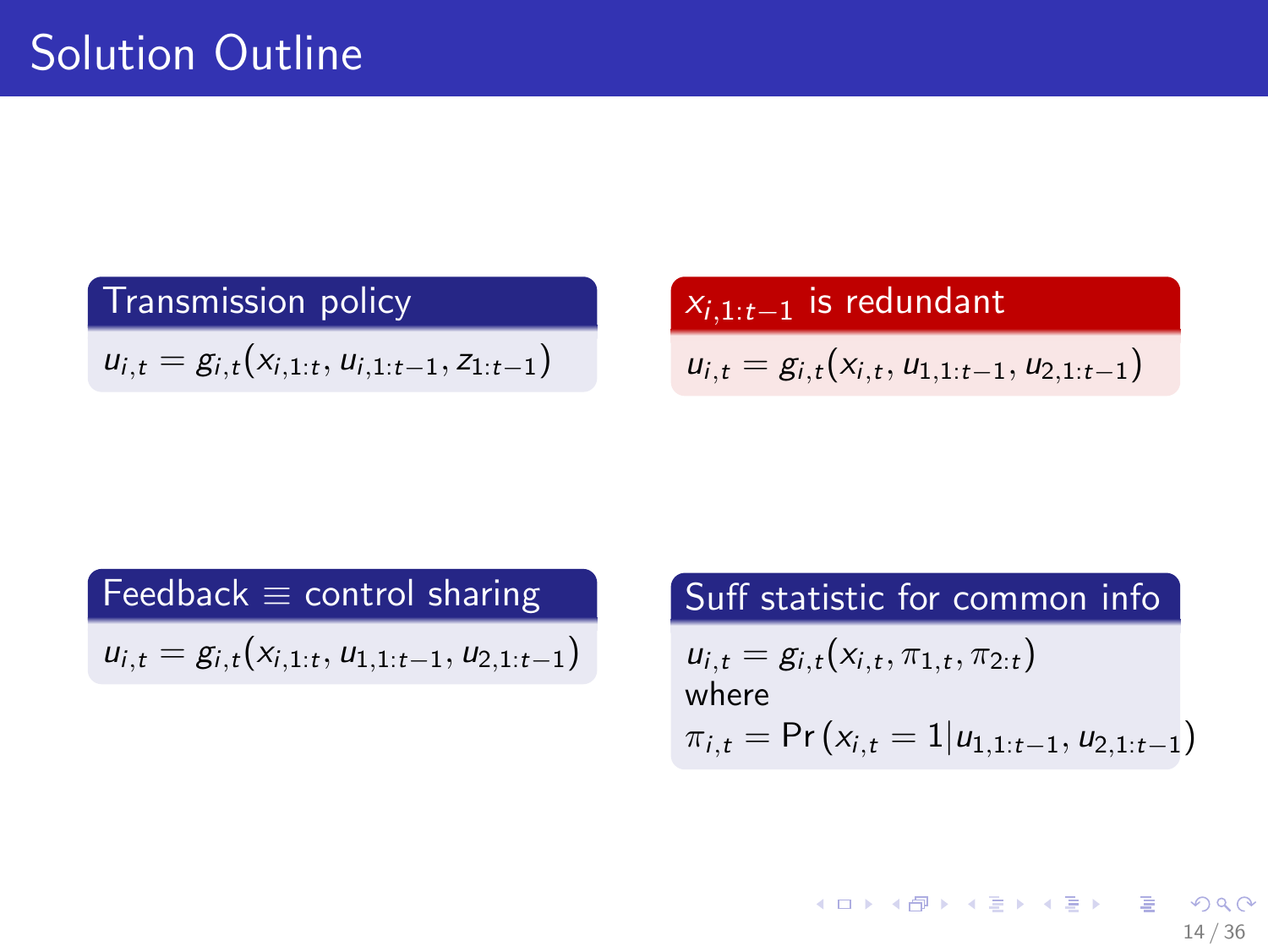- Arbitrarily fix the transmission policy of user 2
- $(x_{1,t}, u_{1,1:t-1}, u_{2,1:t-1})$  is a controlled Markov chain with control action  $u_{1,t}$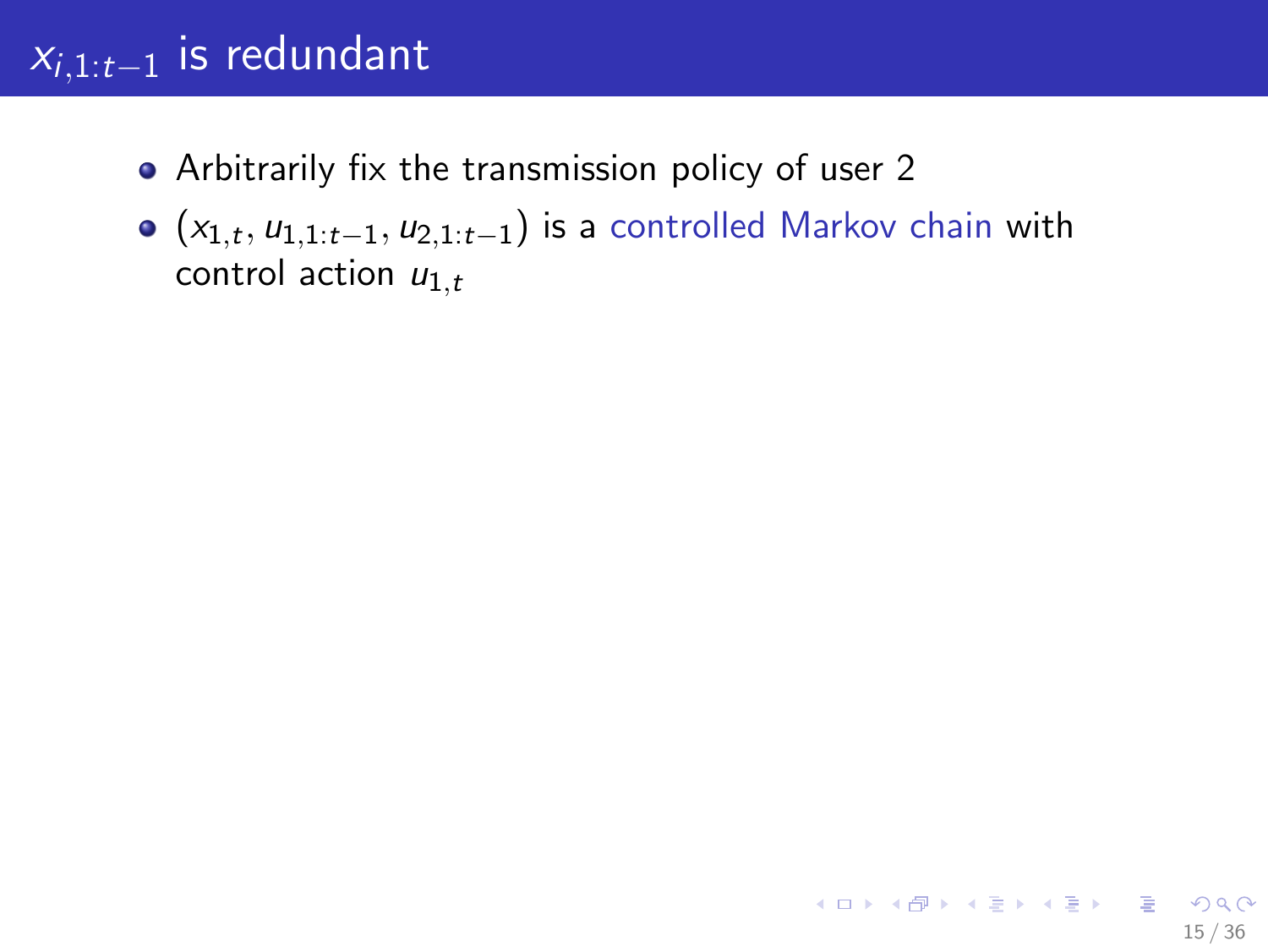- Arbitrarily fix the transmission policy of user 2
- $(x_{1,t}, u_{1,1:t-1}, u_{2,1:t-1})$  is a controlled Markov chain with control action  $u_{1,t}$
- Conditioned on the controls, the dynamics are independent

$$
x_{1,1:t} \leftrightarrow (u_{1,1:t-1}, u_{2,1:t-1}) \leftrightarrow x_{2,1:t}
$$

15 / 36

K ロ ▶ K @ ▶ K 할 ▶ K 할 ▶ → 할 → K Q Q Q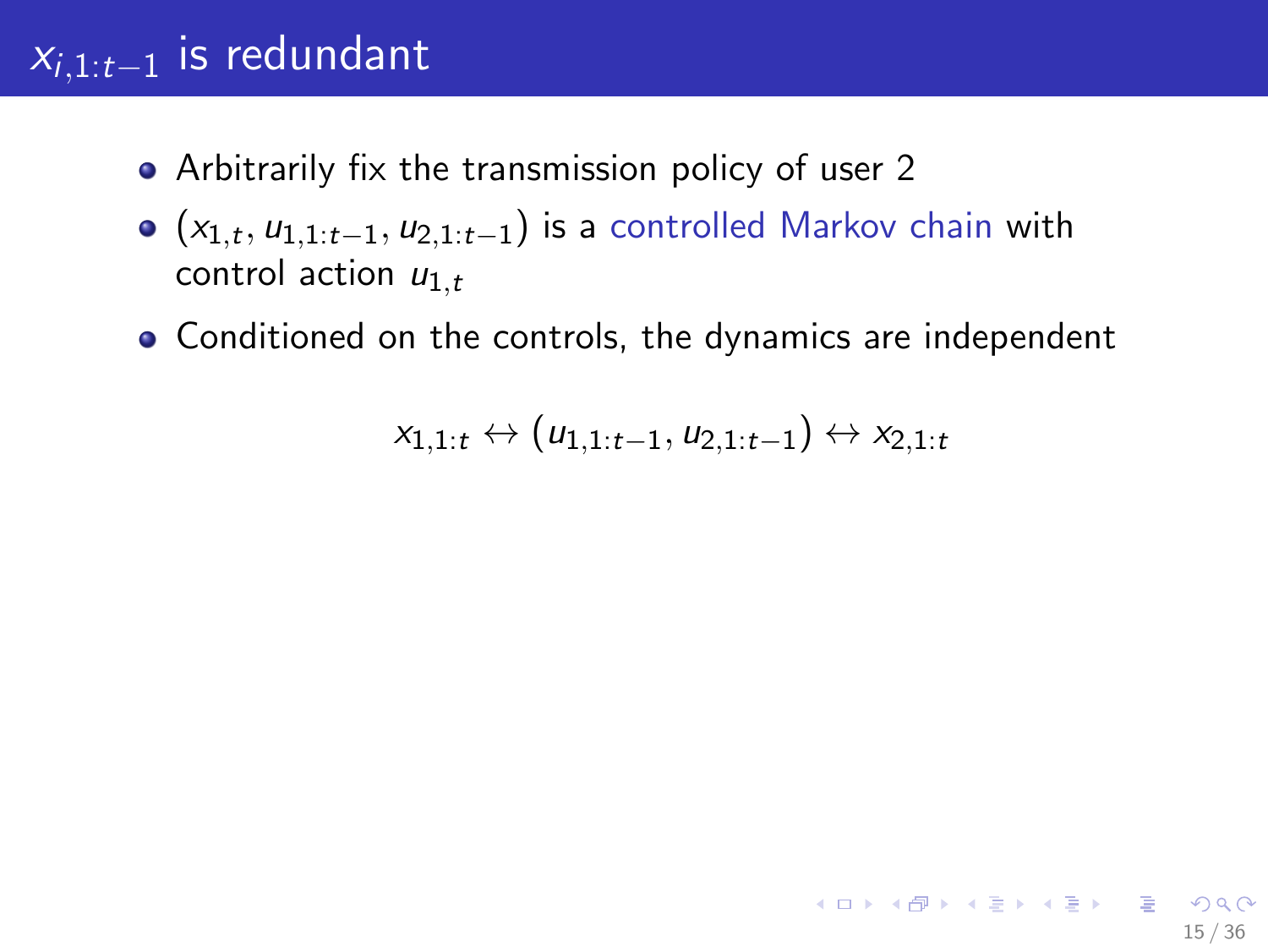- Arbitrarily fix the transmission policy of user 2
- $(x_{1,t}, u_{1,1:t-1}, u_{2,1:t-1})$  is a controlled Markov chain with control action  $u_{1,t}$
- Conditioned on the controls, the dynamics are independent

$$
x_{1,1:t} \leftrightarrow (u_{1,1:t-1}, u_{2,1:t-1}) \leftrightarrow x_{2,1:t}
$$

• Thus, conditional expected reward

$$
\mathbb{E}[u_{1,t} \oplus u_{2,t}|x_{1,1:t}, u_{1,1:t-1}, u_{2,1:t-}]
$$
  
=  $\mathbb{E}[u_{1,t} \oplus u_{2,t}|x_{1,t}, u_{1,1:t-1}, u_{2,1:t-}]$ 

15 / 36

K ロ ▶ K @ ▶ K 할 > K 할 > → 할 → 9 Q Q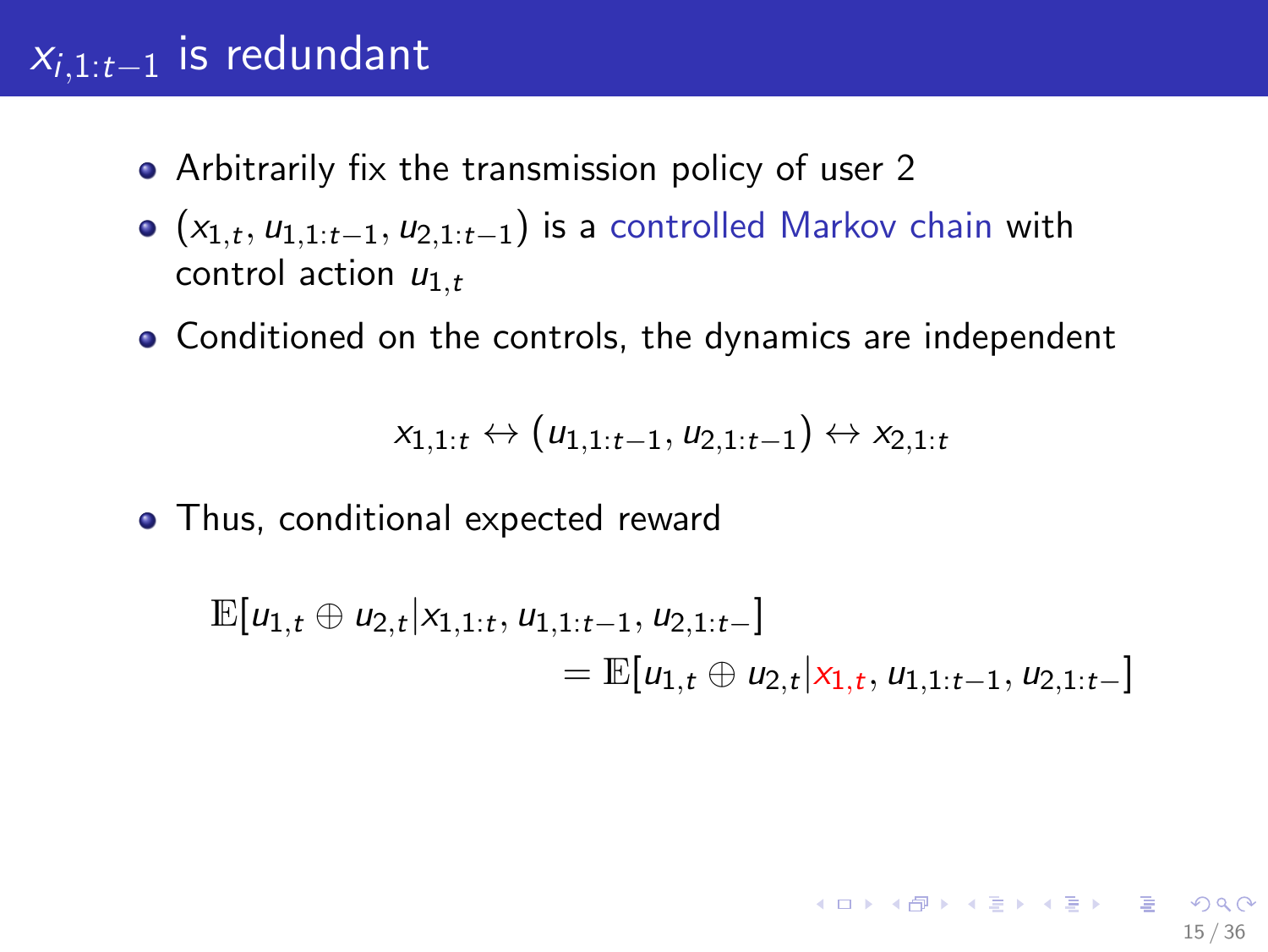- Arbitrarily fix the transmission policy of user 2
- $(x_{1,t}, u_{1,1:t-1}, u_{2,1:t-1})$  is a controlled Markov chain with control action  $u_{1,t}$
- Conditioned on the controls, the dynamics are independent

$$
x_{1,1:t} \leftrightarrow (u_{1,1:t-1}, u_{2,1:t-1}) \leftrightarrow x_{2,1:t}
$$

• Thus, conditional expected reward

$$
\mathbb{E}[u_{1,t} \oplus u_{2,t}|x_{1,1:t}, u_{1,1:t-1}, u_{2,1:t-}]
$$
  
=  $\mathbb{E}[u_{1,t} \oplus u_{2,t}|x_{1,t}, u_{1,1:t-1}, u_{2,1:t-}]$ 

• Thus.

$$
u_{i,t} = g_{i,t}(x_{i,t}, u_{1,1:t-1}, u_{2,1:t-1})
$$

15 / 36

K ロ ▶ K @ ▶ K 할 > K 할 > → 할 → 9 Q Q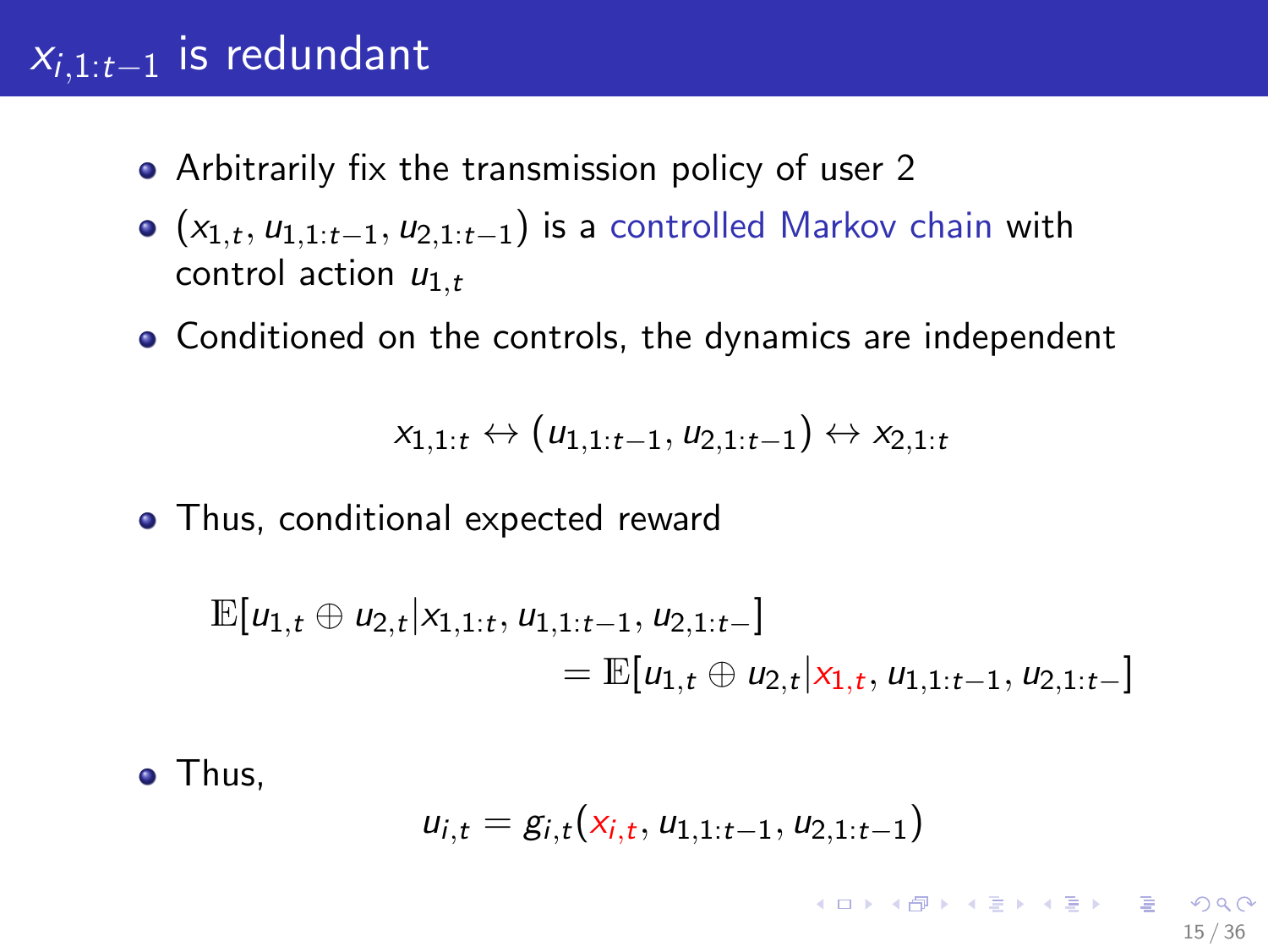$u_{i,t} = g_{i,t}(x_{i,1:t}, u_{i,1:t-1}, z_{1:t-1})$ 

#### $\overline{x_{i,1:t-1}}$  is redundant

$$
u_{i,t}=g_{i,t}(x_{i,t},u_{1,1:t-1},u_{2,1:t-1})
$$

Feedback  $\equiv$  control sharing

 $u_{i,t} = g_{i,t}(x_{i,1:t}, u_{1,1:t-1}, u_{2,1:t-1})$ 

Suff statistic for common info  $u_{i,t} = g_{i,t}(x_{i,t}, \pi_{1,t}, \pi_{2:t})$ where  $\pi_{i,t} = \Pr(x_{i,t} = 1|u_{1,1:t-1}, u_{2,1:t-1})$ 

> K ロ > K @ > K 등 > K 등 > … 등 16 / 36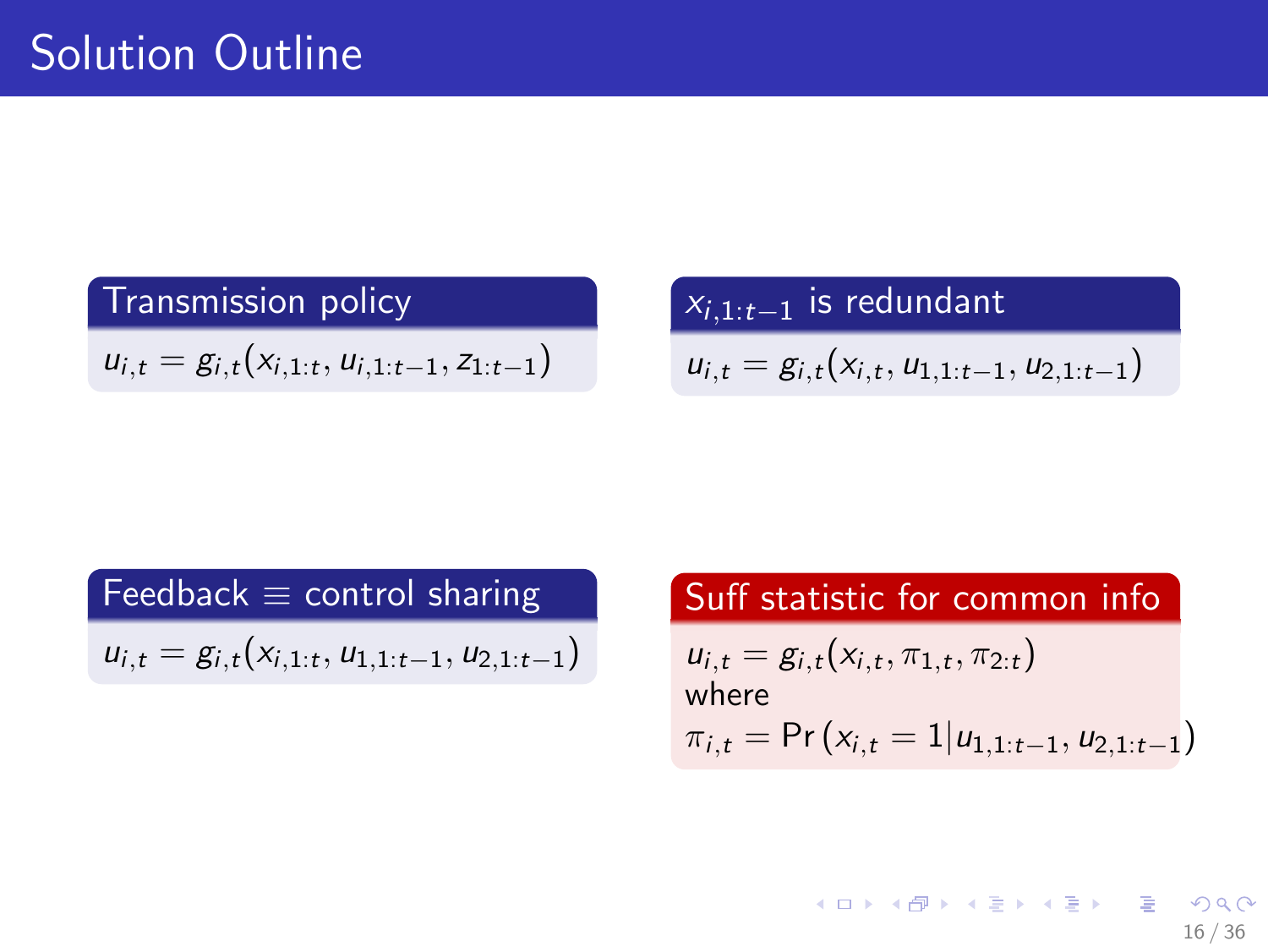$$
u_{i,t}=g_{i,t}(x_{i,t},u_{1,1:t-1},u_{2,1:t-1})
$$

- $\bullet$  Common information:  $(u_{1,1:t-1}, u_{2,1:t-1})$
- Private information:  $x_{i,t}$

#### A special case of Mahajan, Nayyar, Teneketzis, 2008

Same solution approach (using the notion of a coordinator) applies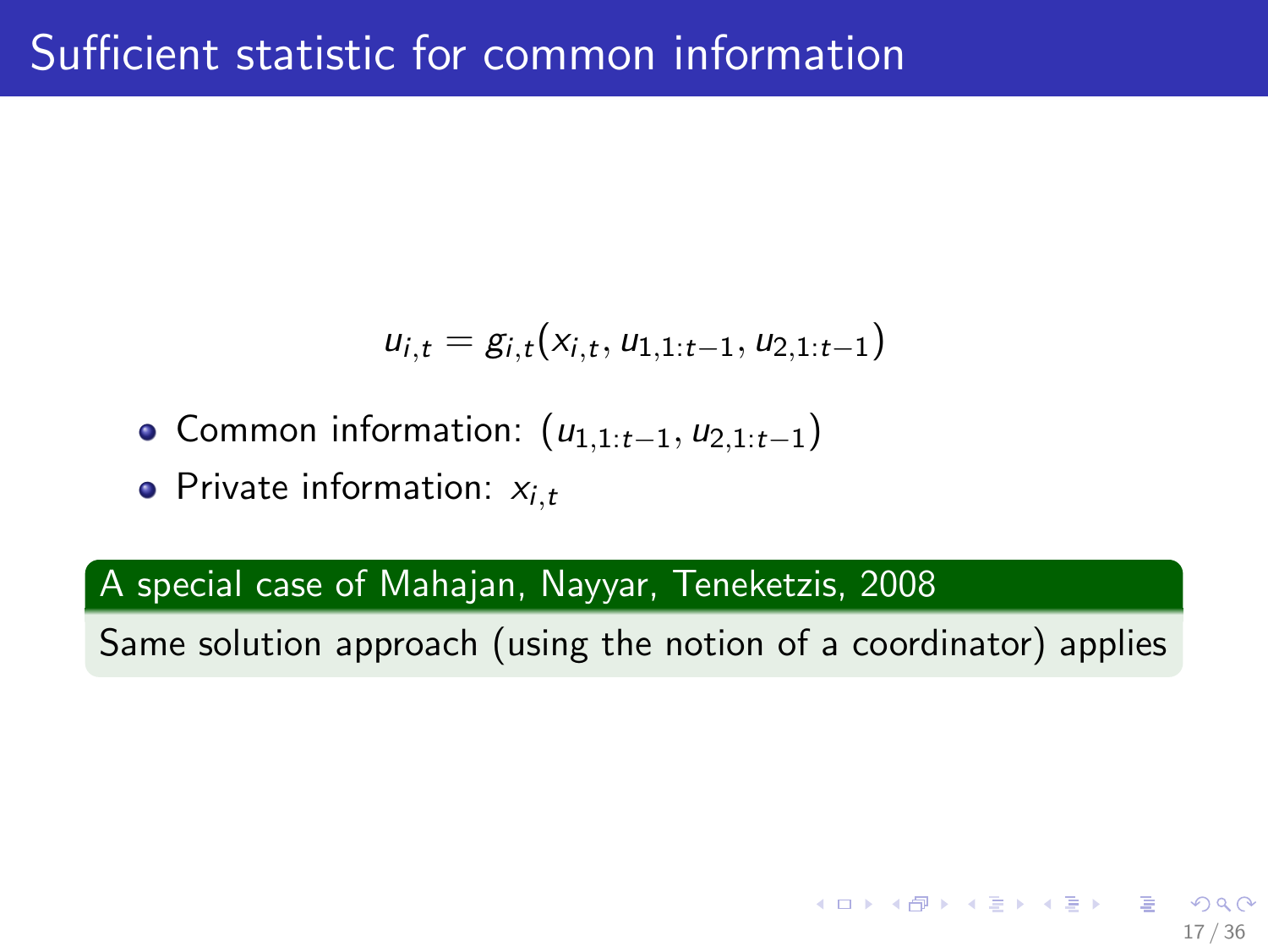#### Coordinator of the two users

Observation of coordinator: common information

$$
(u_{1,1:t-1}, u_{2,1:t-1})
$$

Action of the coordinator: partial functions  $(\gamma_{1,t}, \gamma_{2,t})$  s.t.

$$
u_{i,t}=\gamma_{i,t}(x_{i,t})
$$

18 / 36

**E** 

イロメ イ団メ イ君メ イ君メー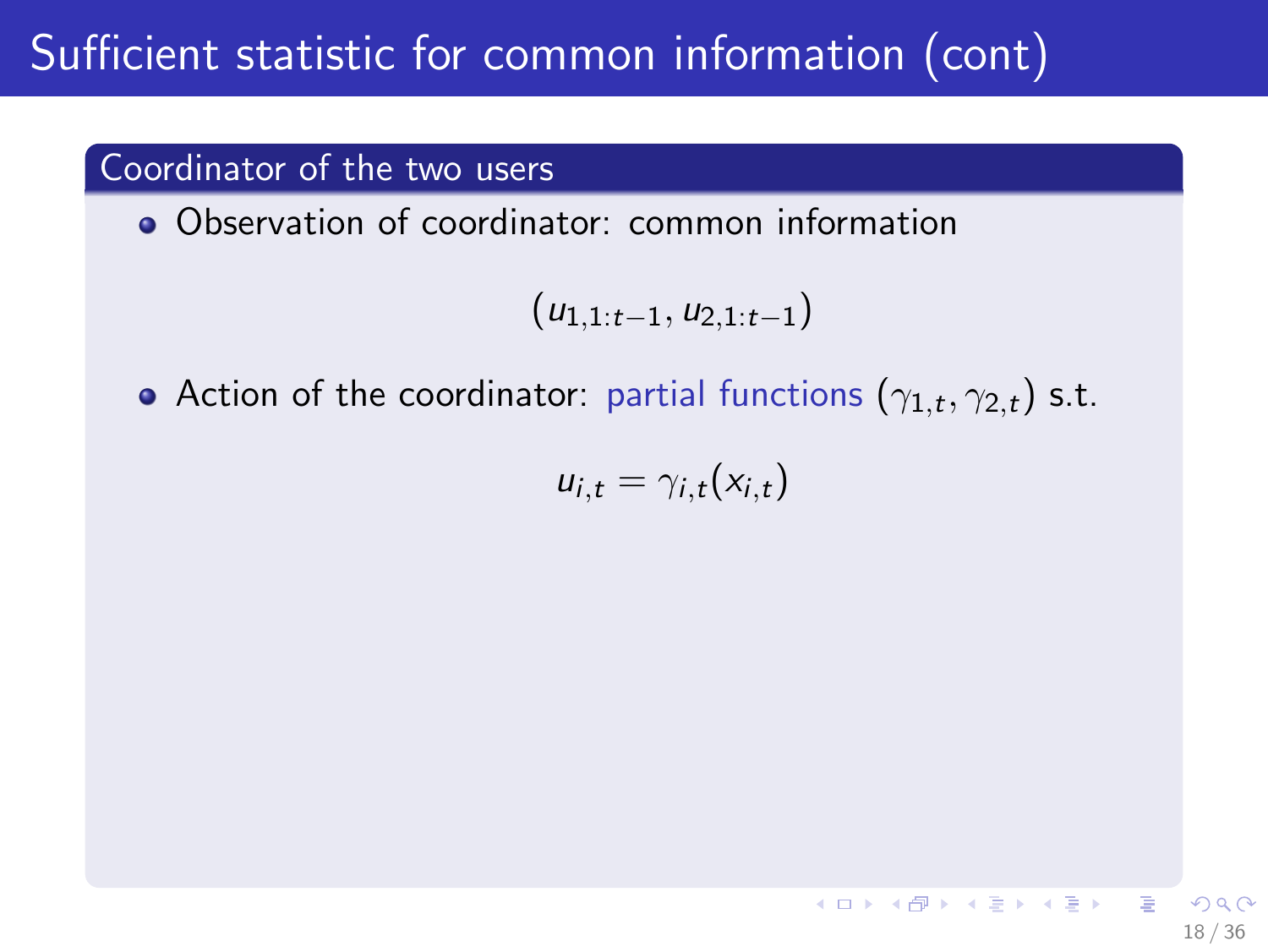#### Coordinator of the two users

Observation of coordinator: common information

$$
(u_{1,1:t-1}, u_{2,1:t-1})
$$

Action of the coordinator: partial functions  $(\gamma_{1,t}, \gamma_{2,t})$  s.t.

$$
u_{i,t}=\gamma_{i,t}(x_{i,t})
$$

• For ease of notation, let  $\varphi_{i,t} = \gamma_{i,t}(1)$ . Then

$$
u_{i,t} = \varphi_{i,t} x_{i,t}
$$

18 / 36

K ロ X K @ X K 할 X K 할 X 시 할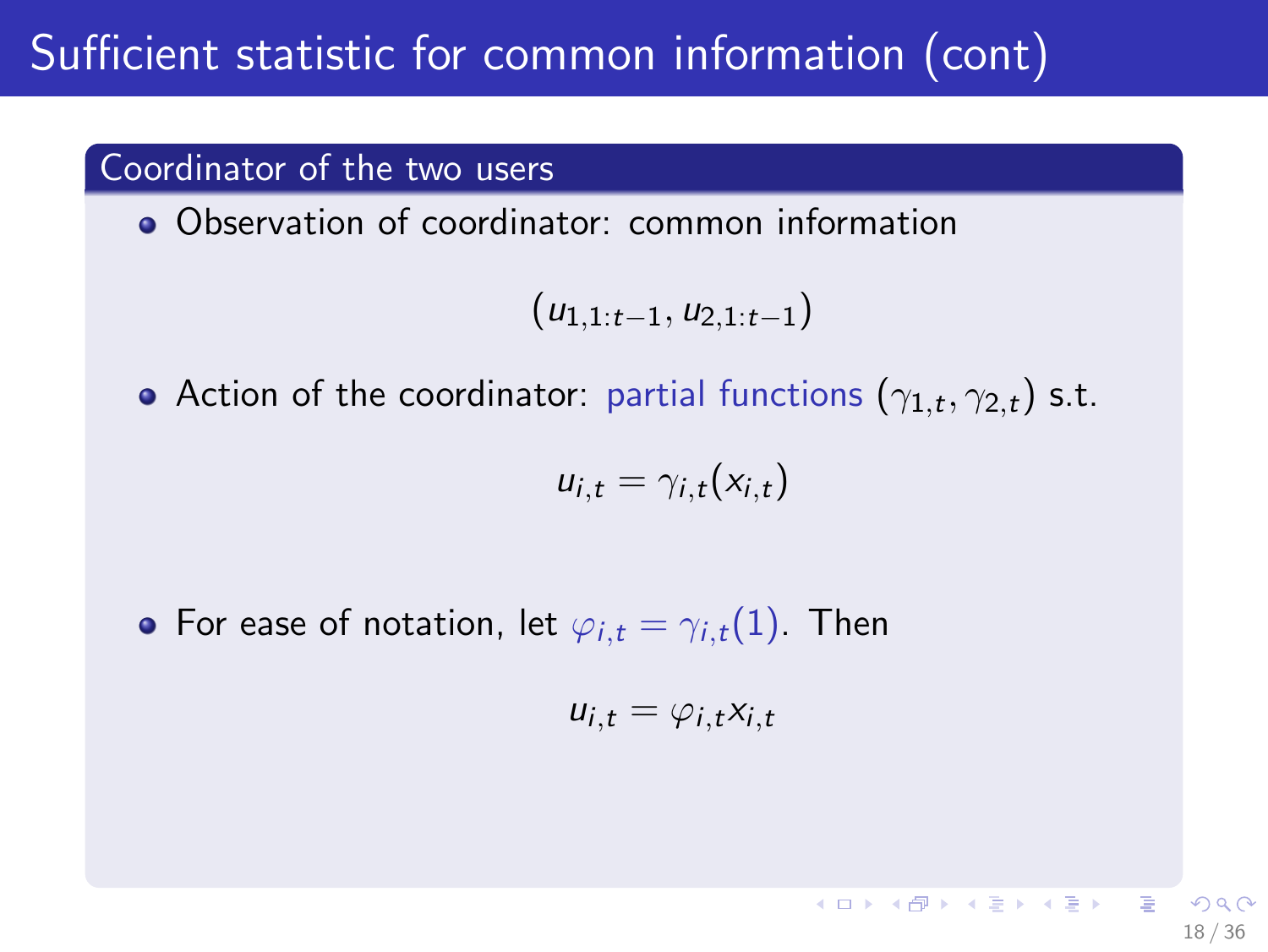#### Coordinator of the two users

• Observation of coordinator: common information

$$
(u_{1,1:t-1}, u_{2,1:t-1})
$$

Action of the coordinator: partial functions  $(\gamma_{1,t}, \gamma_{2,t})$  s.t.

$$
u_{i,t}=\gamma_{i,t}(x_{i,t})
$$

• For ease of notation, let  $\varphi_{i,t} = \gamma_{i,t}(1)$ . Then

$$
u_{i,t} = \varphi_{i,t} x_{i,t}
$$

Think of  $(\varphi_{1,t}, \varphi_{2,t})$  as the control action of the coordinator.

K ロ > K @ > K 등 > K 등 > … 등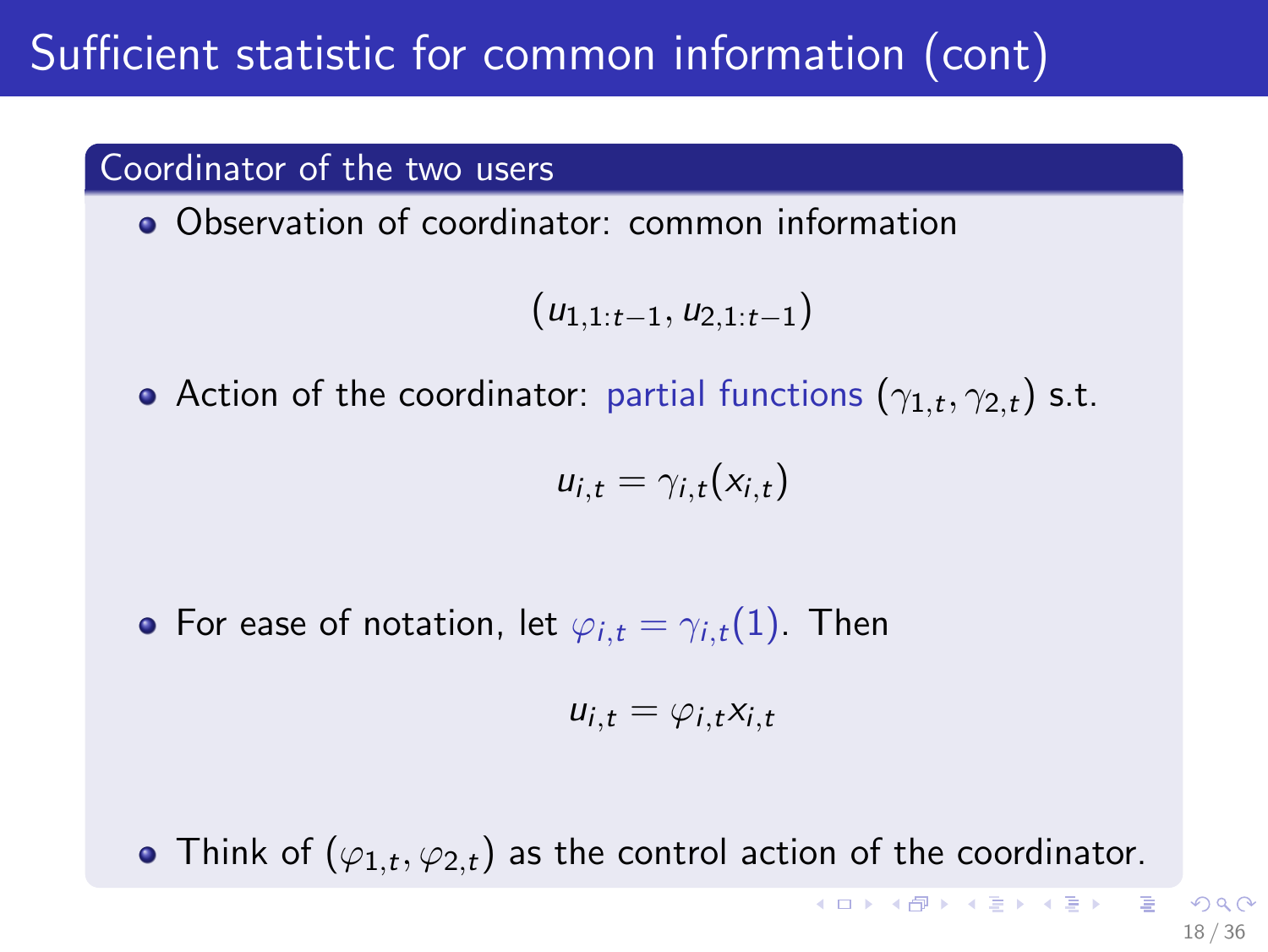### Problem (P2)

- $\bullet$  Given: arrival rates  $p_1$  and  $p_2$
- Choose: Coordination policy  $\mathbf{h} = (h_1, h_2, \dots, h_T)$  where

$$
(\varphi_{1,t},\varphi_{2,t})=h_t(u_{1,1:t-1},u_{2,1:t-1},\varphi_{1,1:t-1},\varphi_{2,1:t-1})
$$

• Objective: Maximize

$$
\mathbb{E}^{\mathsf{h}}\bigg\{\sum_{t=1}^T u_{1,t} \oplus u_{2,t}\bigg\} \quad \text{ or } \quad \lim_{T\to\infty}\frac{1}{T}\mathbb{E}^{\mathsf{h}}\bigg\{\sum_{t=1}^T u_{1,t} \oplus u_{2,t}\bigg\}
$$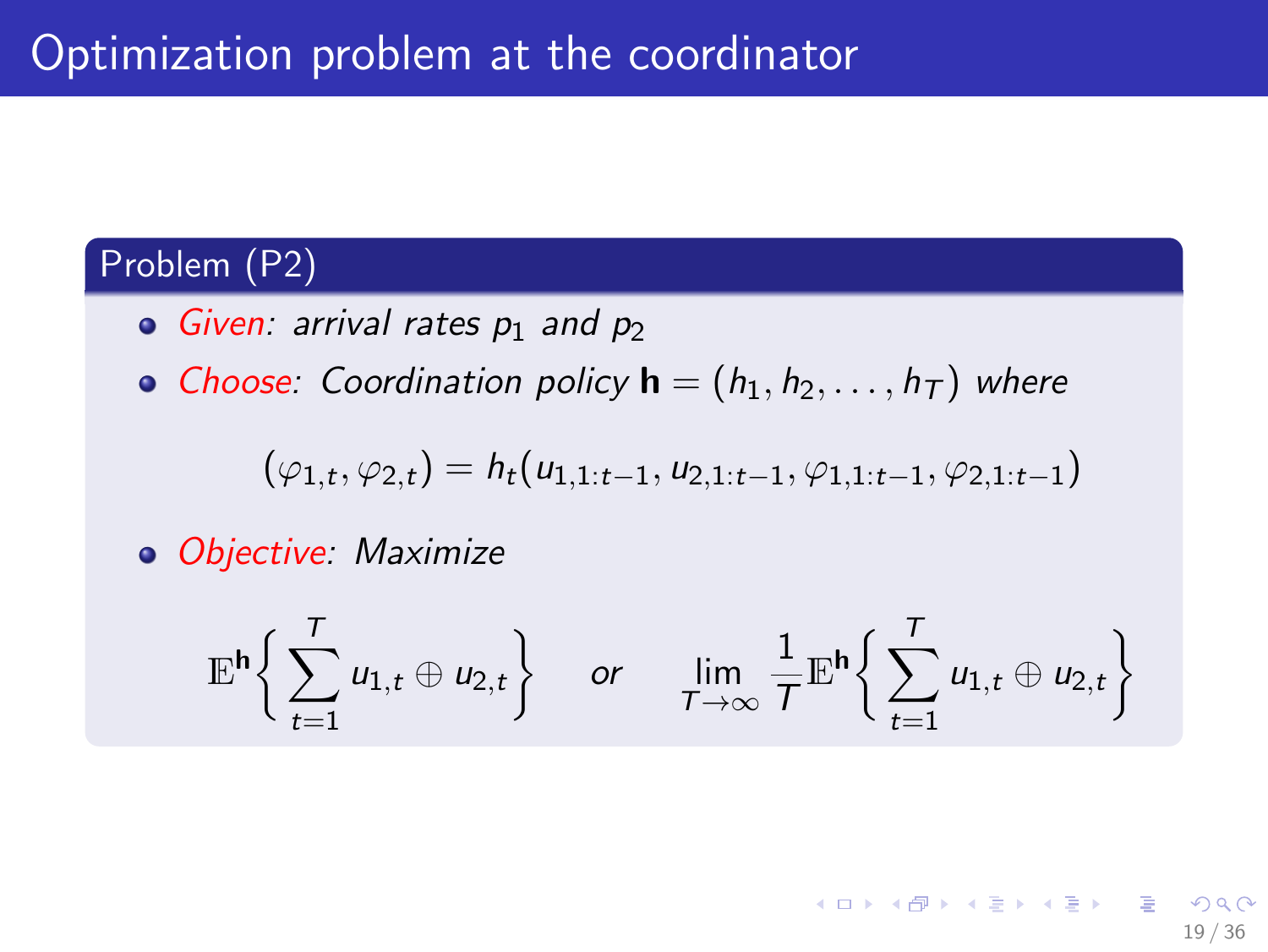#### Proposition

Problem (P1) and (P2) are equivalent.

#### Proof.

• Any transmission policy  $(g_1, g_2)$  for  $(P1)$  can be implemented in (P2) by choosing

$$
\varphi_{i,t}=g_{i,t}(1,u_{1,1:t-1},u_{2,1:t-1})
$$

resulting in identical realization of all system variables.

• Any coordination policy **h** for (P2) can be implemented in (P1) by choosing

$$
g_{i,t}(x_{i,t},u_{1,1:t-1},u_{2,1:t-1})=\varphi_{i,t}x_{i,t}
$$

where  $\varphi_{i,t}$  is recursively chosen according to

$$
(\varphi_{1,t},\varphi_{2,t})=h_t(u_{1,1:t-1},u_{2,1:t-1},\varphi_{1,1:t-1},\varphi_{2,1:t-1})
$$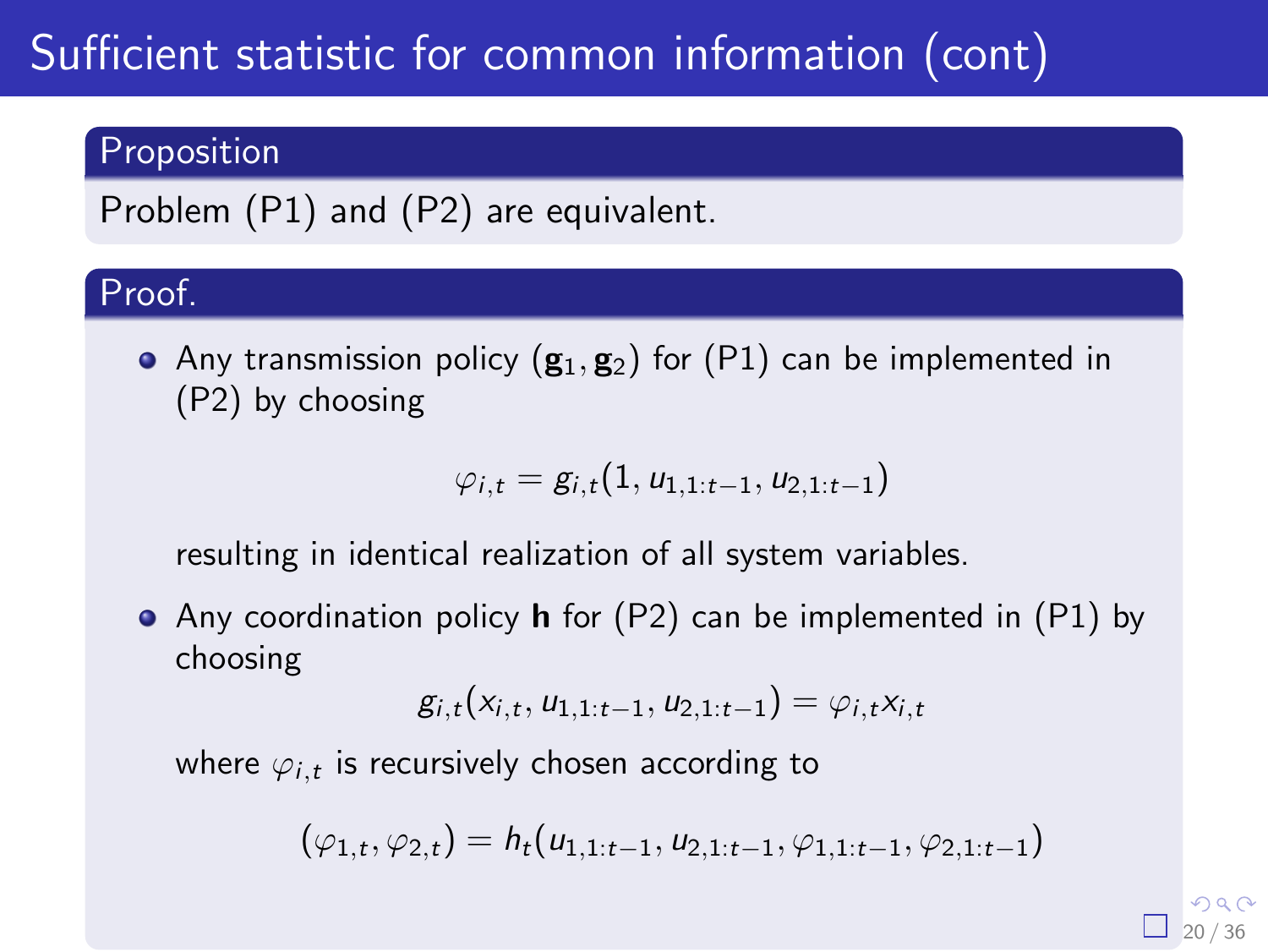#### **Definition**

$$
\pi_{i,t} = \Pr\left(x_{i,t} = 1 \middle| \begin{array}{c} u_{1,1:t-1}, u_{2,1:t-1} \\ \varphi_{1,1:t-1}, \varphi_{2,1:t-1} \end{array}\right)
$$

#### Proposition

In (P2), restricting attention to coordination policies of the form

$$
(\varphi_{1,t}, \varphi_{2,t}) = h_t(\pi_{1,t}, \pi_{2,t})
$$

is without loss. Therefore, in (P1) restricting attention to transmission policies of the form

$$
u_{i,t} = g_{i,t}(x_{i,t}, \pi_{1,t}, \pi_{2,t})
$$

21 / 36

イロメ イ何メ イヨメ イヨメート

is without loss.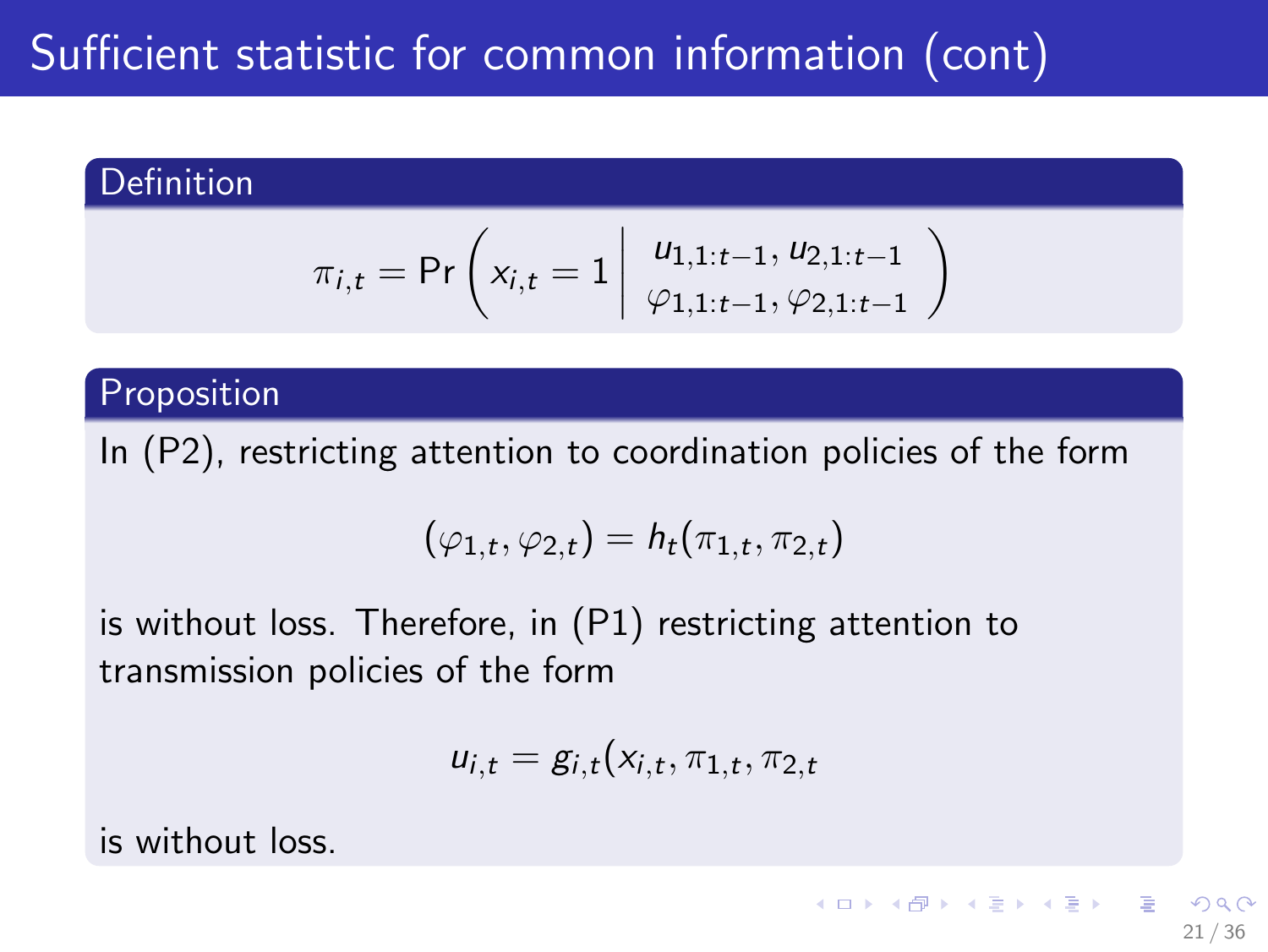#### Proof.

- $\left(\pi_{1,t},\pi_{2,t}\right)$  is a controlled Markov process with control action  $(\varphi_{1,t},\varphi_{2,t}).$
- Expected conditional reward

$$
\mathbb{E}[u_{1,t} \oplus u_{2,t}|u_{1,1:t-1}, u_{2,1:t-}, \varphi_{1,1:t}, \varphi_{2,1:t}] \n= \pi_{1,t}\varphi_{1,t}(1 - \pi_{2,t}\varphi_{2,t}) + (1 - \pi_{1,t}\varphi_{1,t})\pi_{2,t}\varphi_{2,t} \n= \mathbb{E}[u_{1,t} \oplus u_{2,t}|\pi_{1,t}, \pi_{2,t}, \varphi_{1,t}, \varphi_{2,t}]
$$

22 / 36

K ロ X K @ X K 경 X X 경 X X 경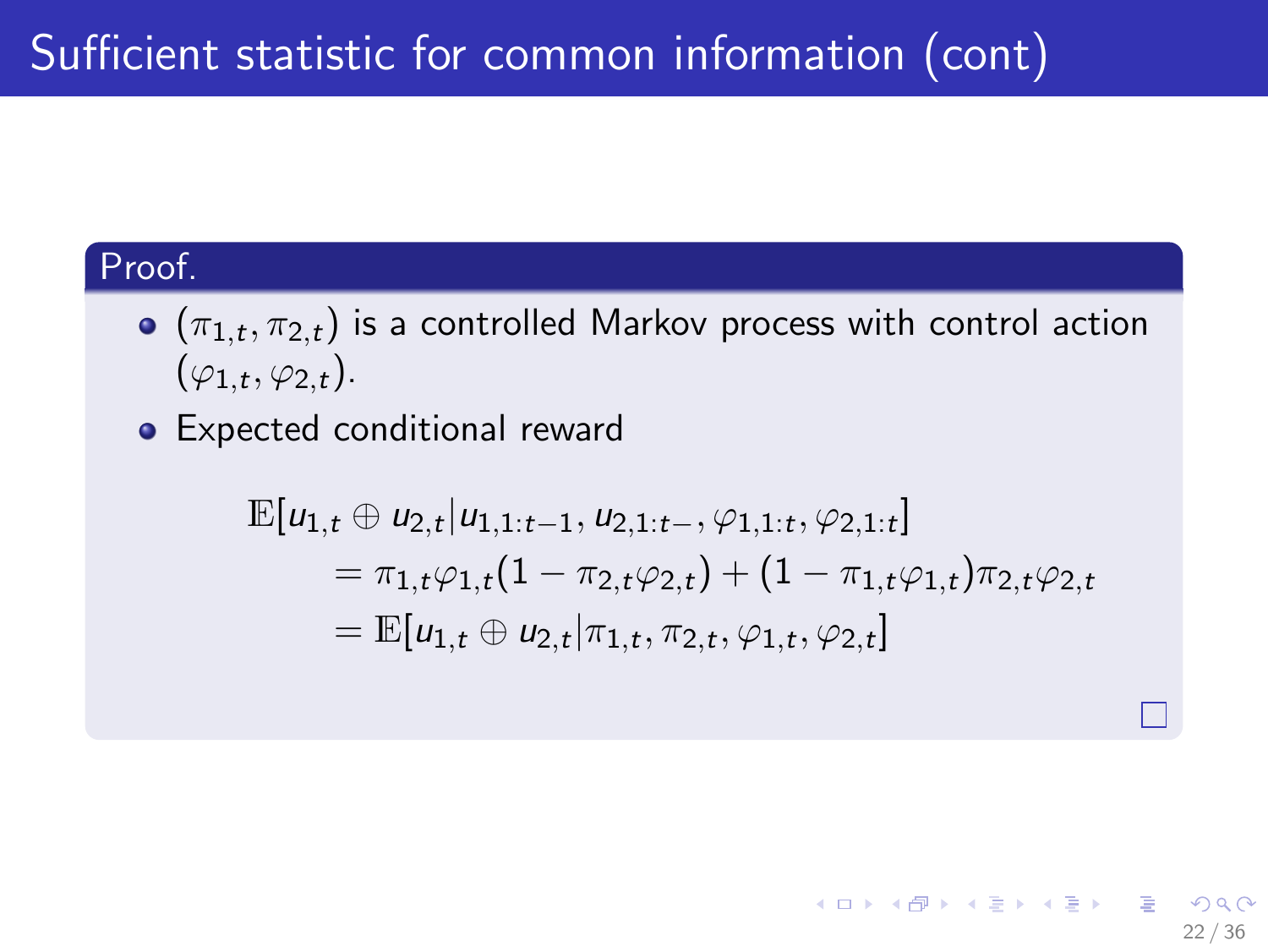## Solution Outline (cont)

#### Dynamic Program

$$
V_{\mathcal{T}+1}(\pi_1,\pi_2)=0
$$

and for  $t = T, T - 1, \ldots, 1$ 

 $V_t(\pi_1, \pi_2) = \max\{W_{10,t}(\pi_1, \pi_2), W_{01,t}(\pi_1, \pi_2), W_{11,t}(\pi_1, \pi_2)\}\$ 

#### Reachability Analysis

The reachable set of  $(\pi_1, \pi_2)$  is countable.



23 / 36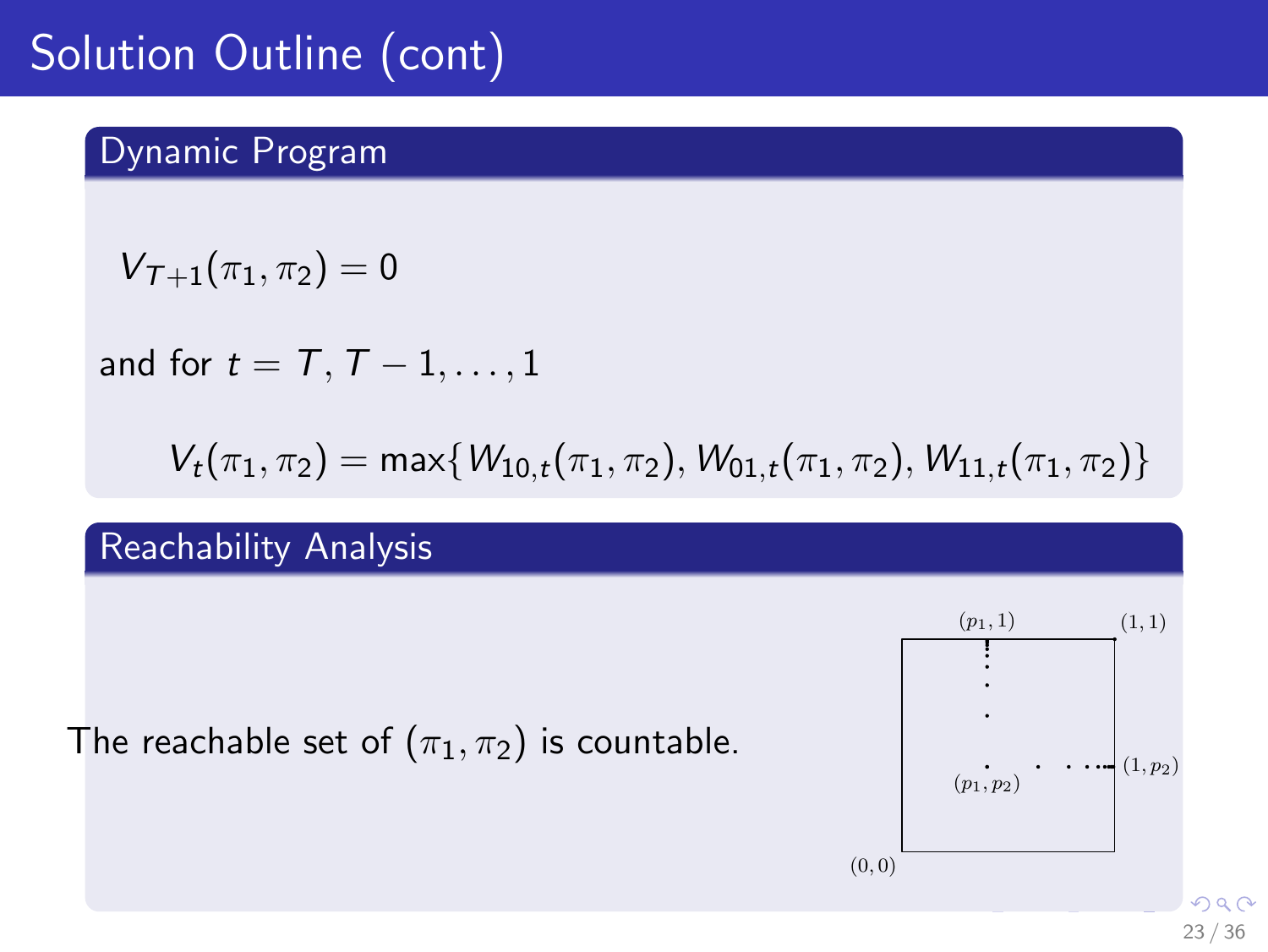- DP follows immediately from the fact that  $(\pi_{1,t}, \pi_{2,t})$  is a controlled Markov process.
- By the same argument, the DP naturally extends to infinite horizon setup.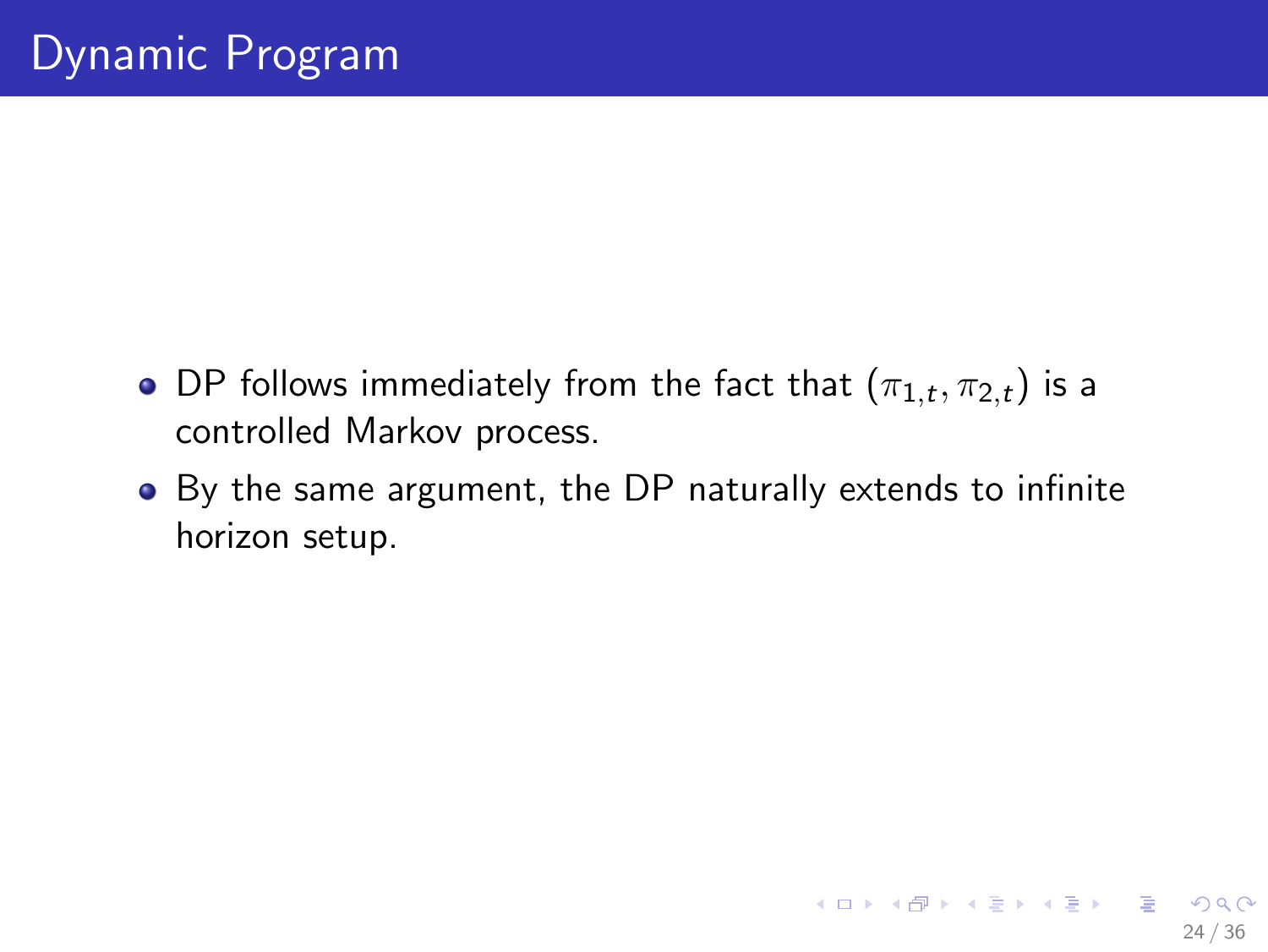### Reachability Analysis

• Let  $A_i$  be an operator from [0, 1] to [0, 1] such that for any  $\pi \in [0,1]$ 

$$
A_i\pi=1-(1-p_i)(1-\pi)
$$

#### Evolution of info state

\n- When 
$$
(\varphi_{1,t}, \varphi_{2,t}) = (0, 0), (\pi_{1,t+1}, \pi_{2,t+1}) = (A_1 \pi_{1,t}, A_2 \pi_{2,t}).
$$
\n- When  $(\varphi_{1,t}, \varphi_{2,t}) = (1, 0), (\pi_{1,t+1}, \pi_{2,t+1}) = (p_1, A_2 \pi_{2,t}).$
\n- When  $(\varphi_{1,t}, \varphi_{2,t}) = (0, 1), (\pi_{1,t+1}, \pi_{2,t+1}) = (A_1 \pi_{1,t}, p_2).$
\n- When  $(\varphi_{1,t}, \varphi_{2,t}) = (1, 1),$   $(\pi_{1,t+1}, \pi_{2,t+1}) = \begin{cases} (1, 1) & \text{if } x_{1,t} = x_{2,t} = 1 \\ (p_1, p_2) & \text{otherwise} \end{cases}$
\n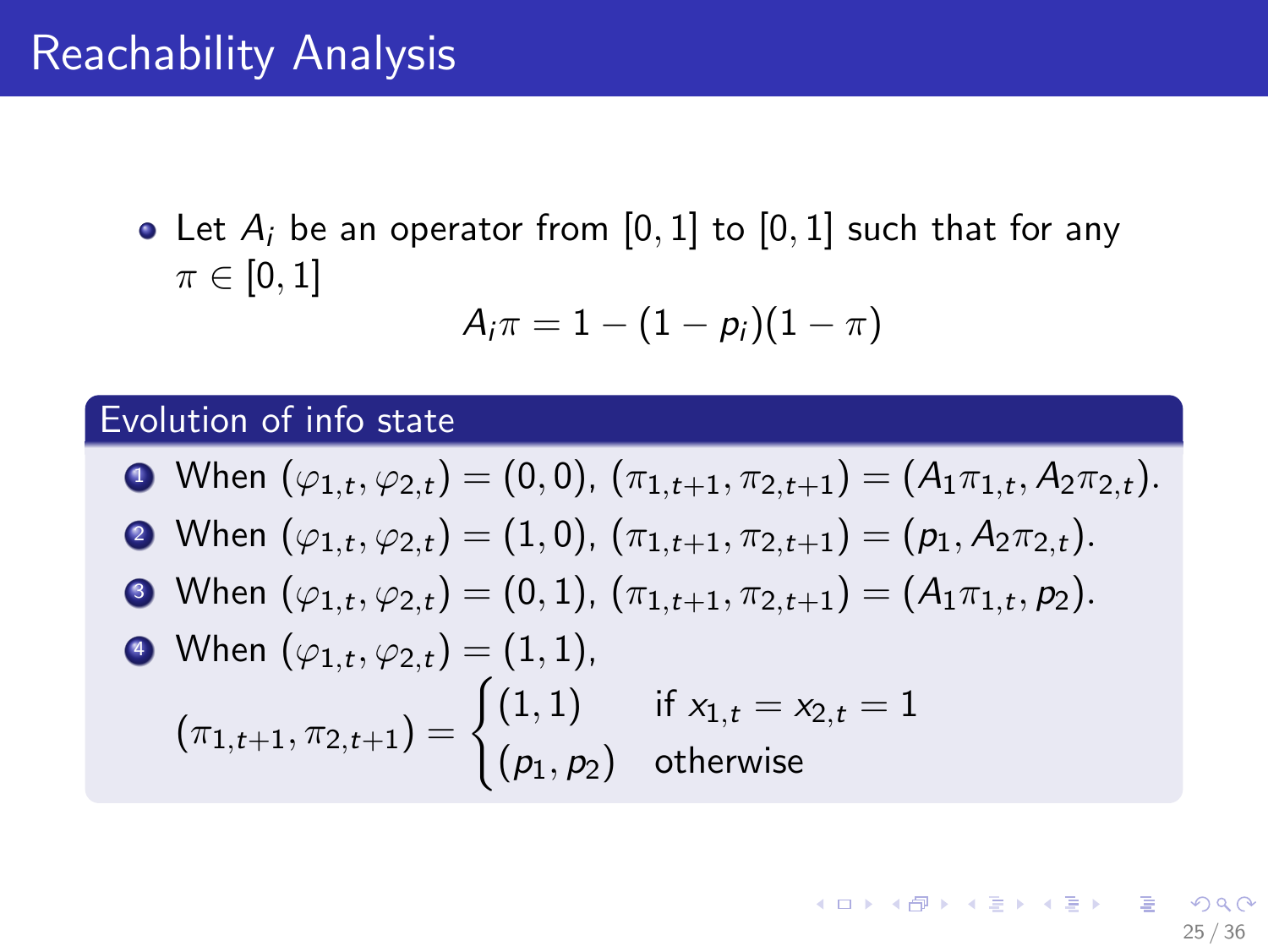#### Reachable Set

Suppose the system starts in state  $(\pi_1, \pi_2) = (p_1, p_2)$ . Then the reachable set of  $(\pi_1, \pi_2)$  is

$$
S = \{(1,1), (p_1,1), (1,p_2), (p_1,p_2)\}\
$$

$$
\bigcup \{(A_1^n p_1, p_2), (p_1, A_2^n p_2), : n \in \mathbb{N}\}\
$$



メロメ メ部 メメ きょうくきょう

26 / 36

 $209$ 

画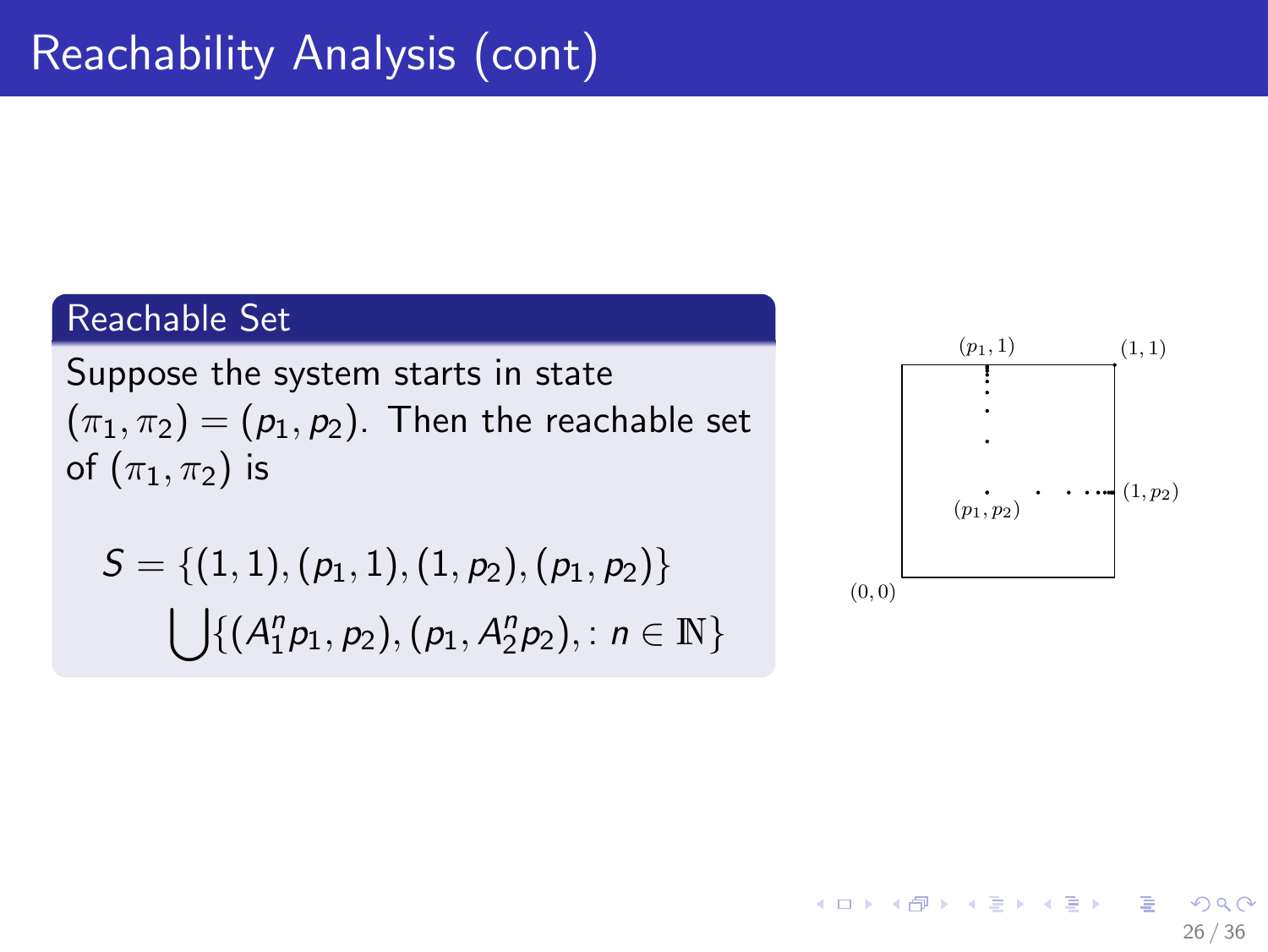- The reachable set of  $(\pi_{1,t}, \pi_{2,t})$  is countable.
- Thus, the inifnite horizon DP has countable state space and finite action space
- Stanard techniques to numerically solve such DP (e.g. Sennot, 97 , Leizarowitz Schwartz, 07)
- Contrast this with earlier attempt to obtain a numerical solution for this problem.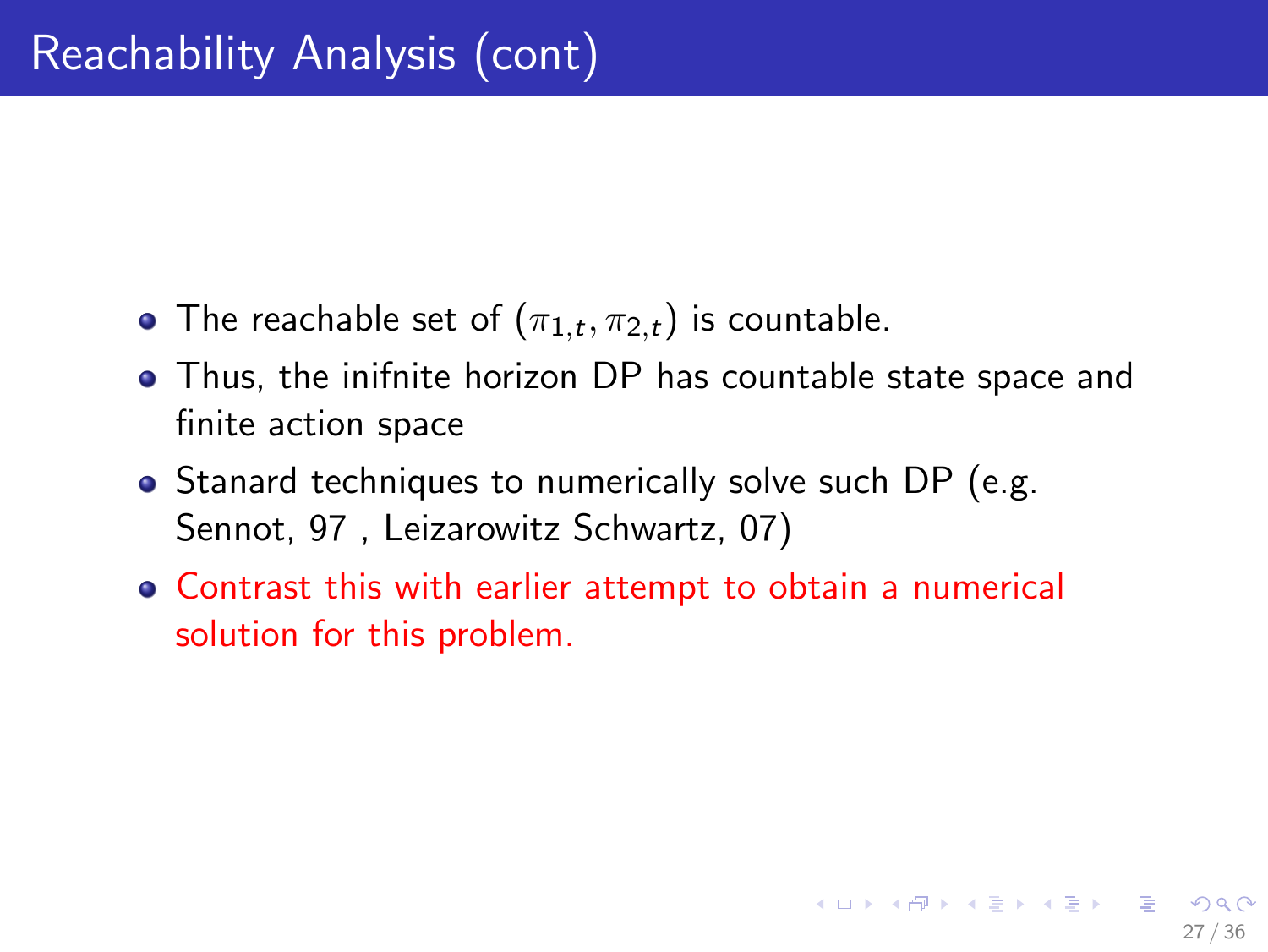• Optimal coordination policy is symmetric  $h(\pi_1, \pi_2) = h(\pi_2, \pi_1)$ 

#### Some definitions

Let  $\tau \approx 0.38196$  be the root of  $x = (1 - x)^2$  that lies in  $[0, 1]$ .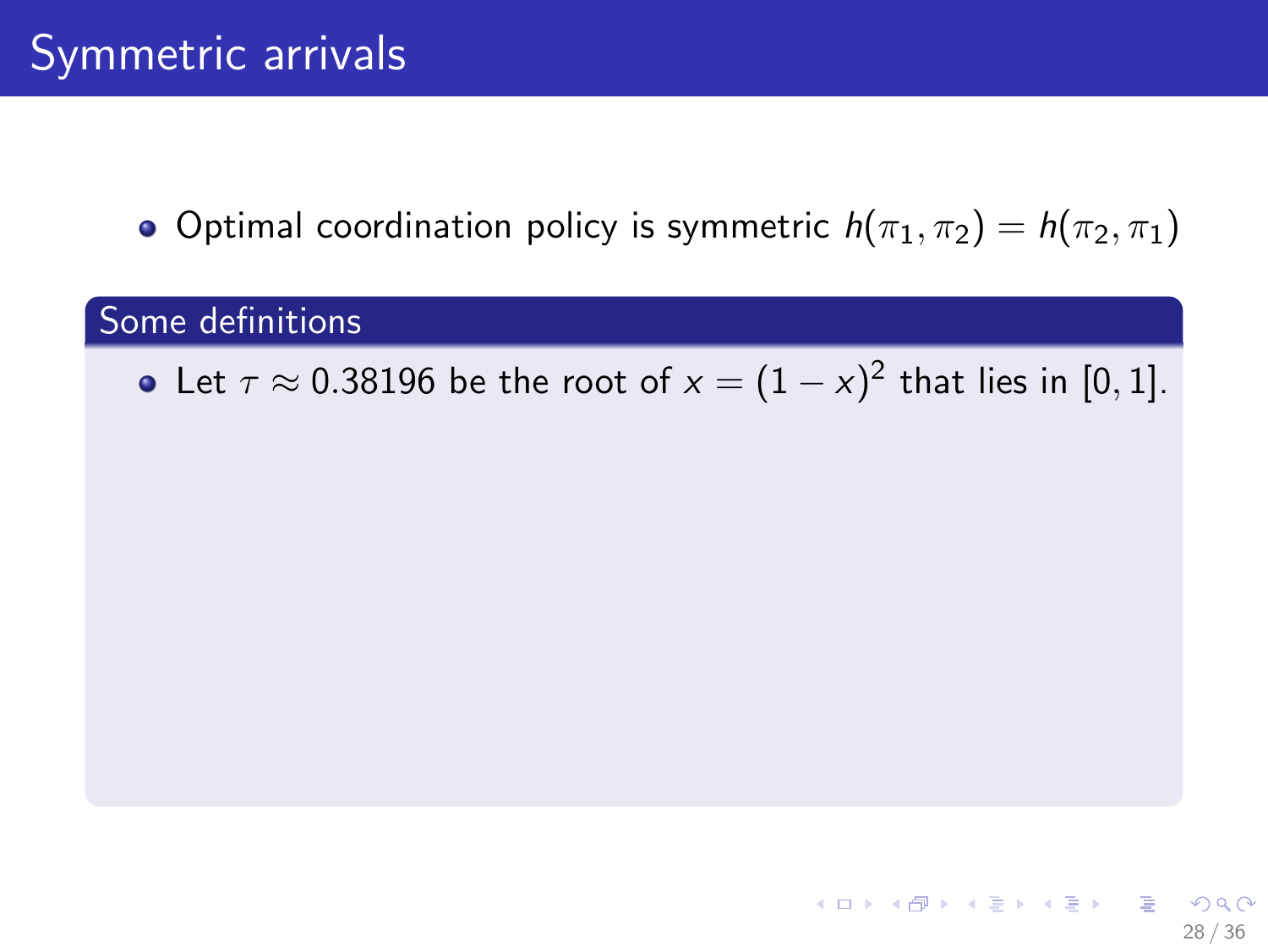• Optimal coordination policy is symmetric  $h(\pi_1, \pi_2) = h(\pi_2, \pi_1)$ 

#### Some definitions

Let  $\tau \approx 0.38196$  be the root of  $x = (1 - x)^2$  that lies in  $[0, 1]$ .

• Let 
$$
f_n(x) = 1 + (1 - x)^2 - (3 + x)(1 - x)^{n+1}
$$
  
 $f_n(x)$ 

and  $s_n$  denote the root of  $f_n(x)$  that is between [0, 1].  $\bullet$  s<sub>0</sub> >  $\tau$  > s<sub>1</sub> > s<sub>2</sub> >  $\cdots$ 0

28 / 36

K ロ ▶ K @ ▶ K 할 > K 할 > → 할 → 9 Q Q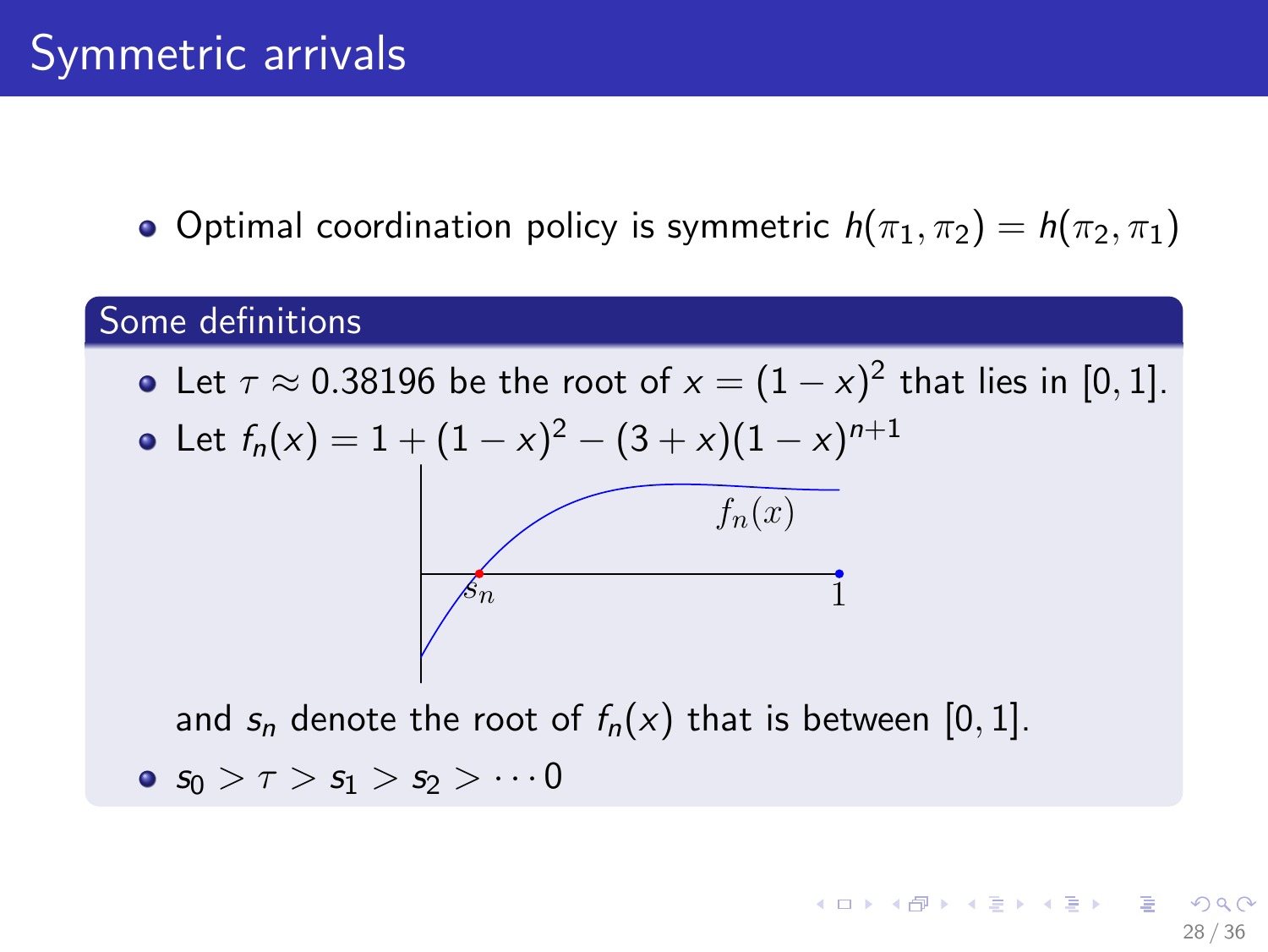### Symmetric arrivals

#### **Theorem**

An optimal policy of the infinite horizon variant of (P2) is:

• round-robin policy for  $p > \tau$ 

$$
h^*(\pi_1, \pi_2) = \begin{cases} (1,0) & \text{if } \pi_1 > \pi_2, \\ (0,1) & \text{if } \pi_1 < \pi_2, \\ (1,0) & \text{or } (0,1) & \text{if } \pi_1 = \pi_2. \end{cases}
$$

• transmit if you have a packet policy for  $p < \tau$ 

$$
h^*(\pi_1, \pi_2) = \begin{cases} (1, 1) & \text{if } \pi_1 \le A^m p, \pi_2 \le A^m p, \\ (1, 0) & \text{if } \pi_1 > \pi_2, \pi_1 > A^m p \\ (0, 1) & \text{if } \pi_1 < \pi_2, \pi_2 > A^m p \\ (1, 0) \text{ or } (0, 1) & \text{if } \pi_1 = \pi_2 = 1. \end{cases}
$$

where *m* is s.t.  $s_{m+1} < p < s_m$ .

イロト 不優 ト 不思 ト 不思 トー 理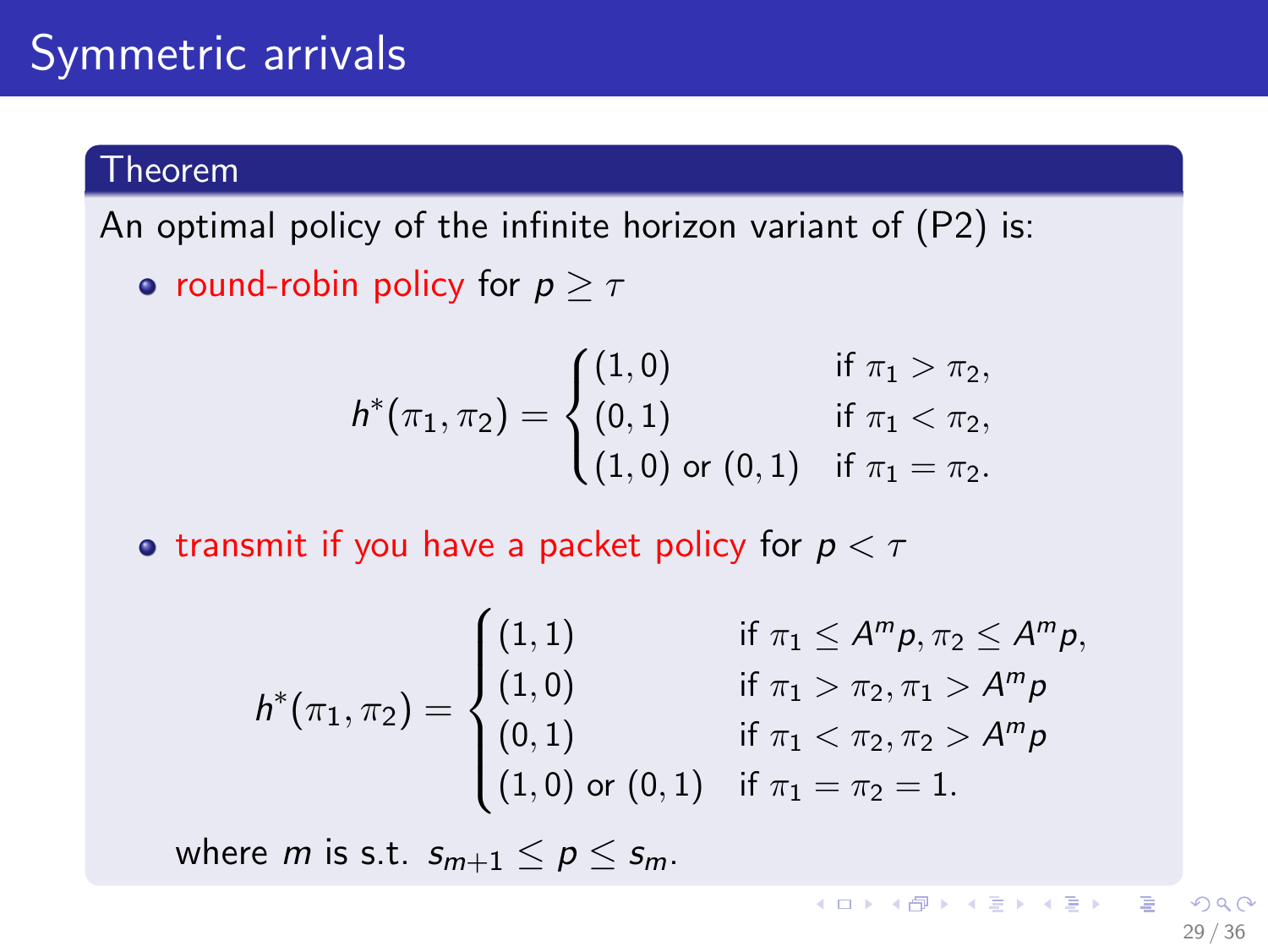#### **Theorem**

The average reward per unit time for the infinite horizon variant of (P2) is

$$
J^* = \begin{cases} p[1 - (2p^2 - 1)/D(p)] & \text{if } p \leq s_1, \\ (1 - \bar{p}^2) & \text{if } s_1 \leq p; \end{cases}
$$

30 / 36

K ロ ▶ K @ ▶ K 할 > K 할 > → 할 → 9 Q Q

where  $\bar{p}=1-p$  and  $D(p)=1+p^2+p^3.$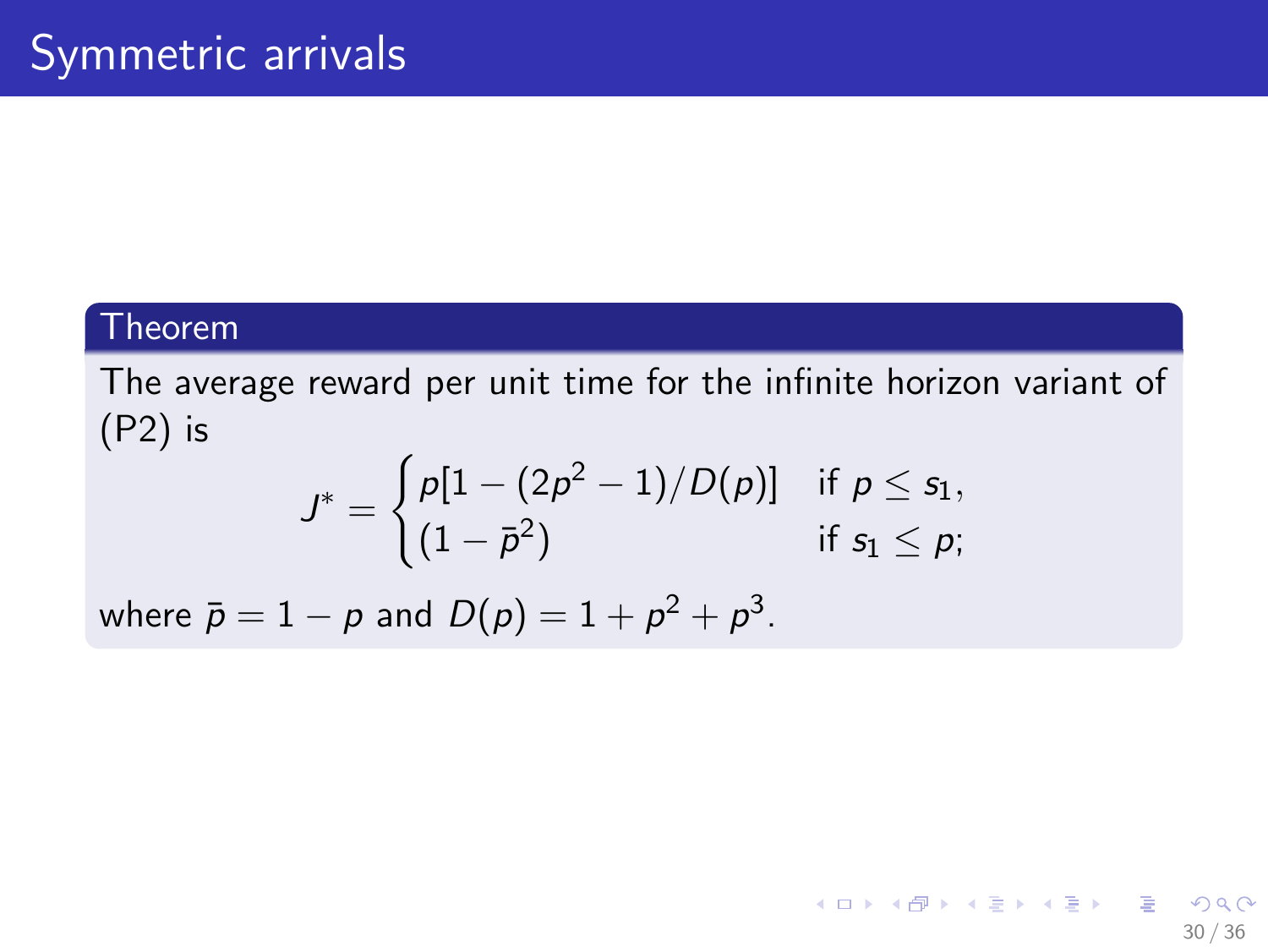### Symmetric arrivals

#### Proof

Guess the form of the value function and verify!

1. When  $p \geq s_1$ ,

$$
v(p, Anp) = v(Anp, p) = (1 - \bar{p}n+1), \quad n > 1
$$
  

$$
v(p, 1) = v(1, p) = 1,
$$
  

$$
v(1, 1) = (1 + \bar{p}2),
$$
  

$$
v(p, p) = p
$$

<span id="page-55-0"></span>31 / 36

K ロ X x (個) X x モ X x モ X = 三 → つ Q Q →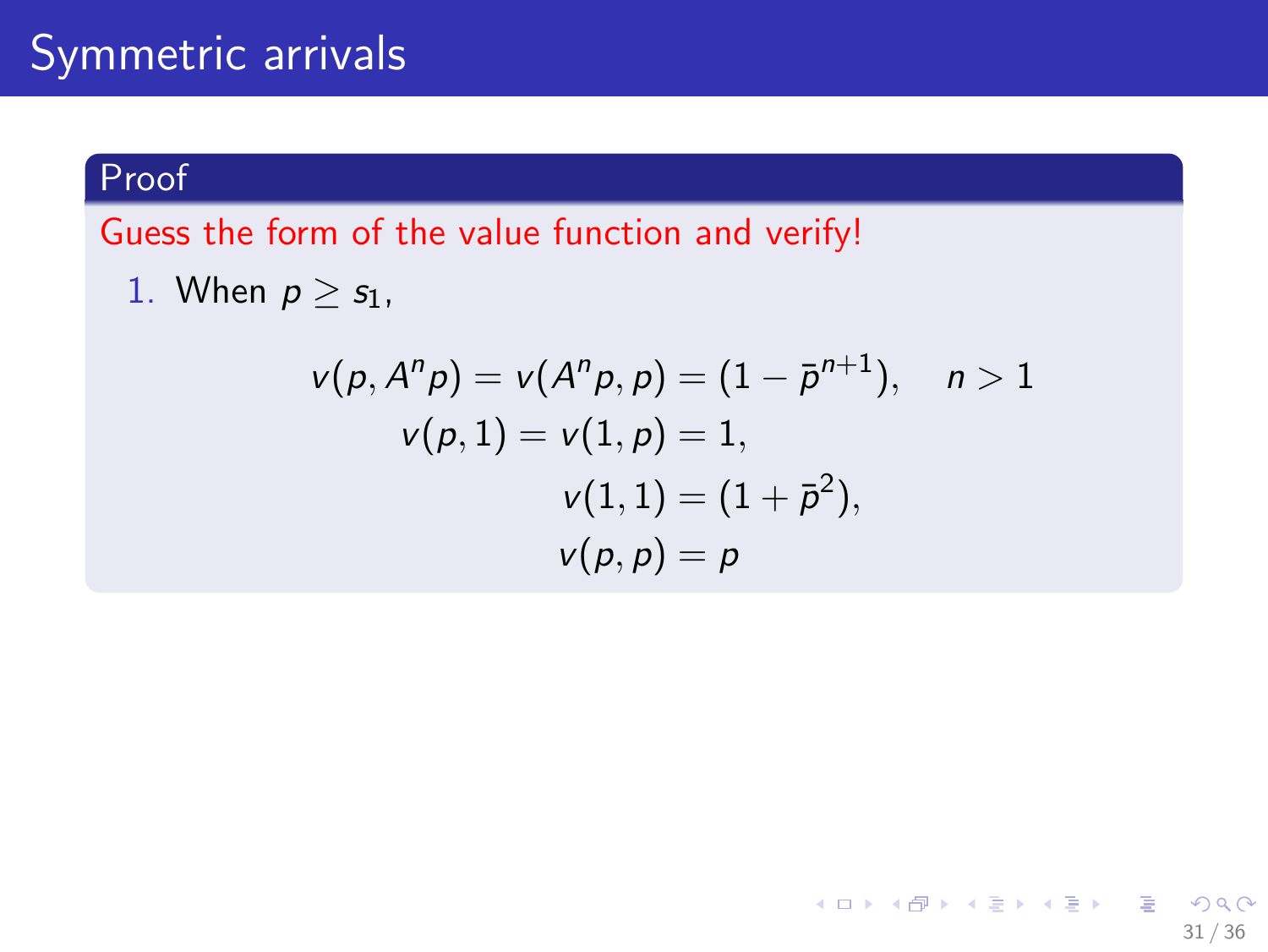### Symmetric arrivals

Proof (cont)

Guess the form of the value function and verify!

2. When  $s_{m+1} \leq p < s_m$ ,  $m \in \mathbb{N}$ 

$$
v(p, 1) = v(1, p) = p[1 - f_0(p)/D(p)],
$$
  

$$
v(1, 1) = 1,
$$
  

$$
v(p, p) = f_1(p)/D(p),
$$
  

$$
v(A^n p, p) = v(p, A^n p) = \begin{cases} c_*(n) & \text{if } n \le m, \\ c^*(n) & \text{if } n > m \end{cases}
$$

where

$$
c_*(n) = \frac{\bar{p}}{p}(1-\bar{p}^n)J^* + \bar{p}^{n+1} - \bar{p} + v(p,p),
$$
  

$$
c^*(n) = (1-\bar{p}^{n+1}) + c_*(1) - v(1,p)
$$

<span id="page-56-0"></span> $\Omega$ 32 / 36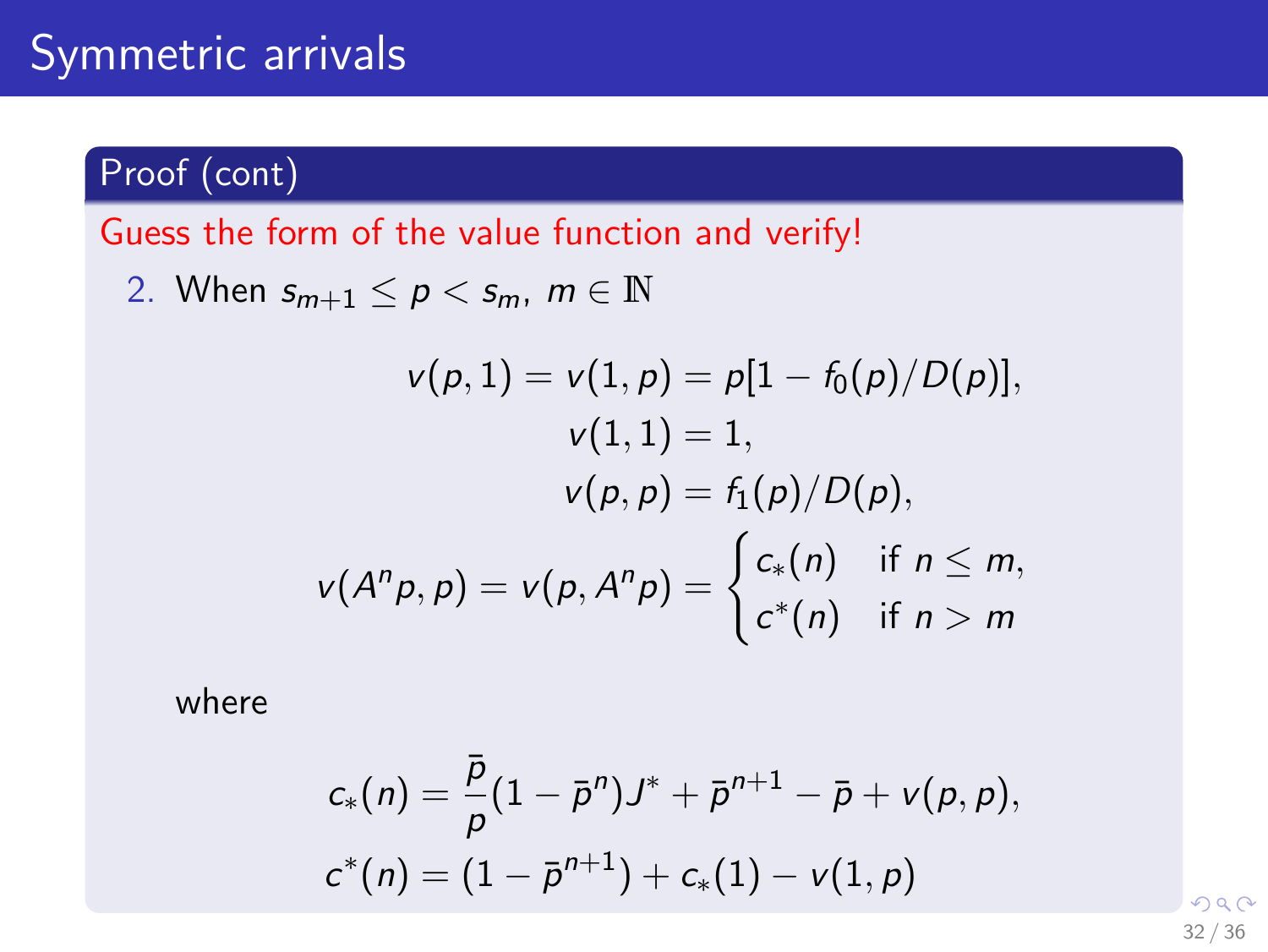#### Proof

#### Guess the form of the value function and verify!

- Rest is just a matter of elementary (but tedious) algebra.
- <span id="page-57-0"></span>The important point is that once we have a dynamic program, optimality of a particular policy can be checked systematically.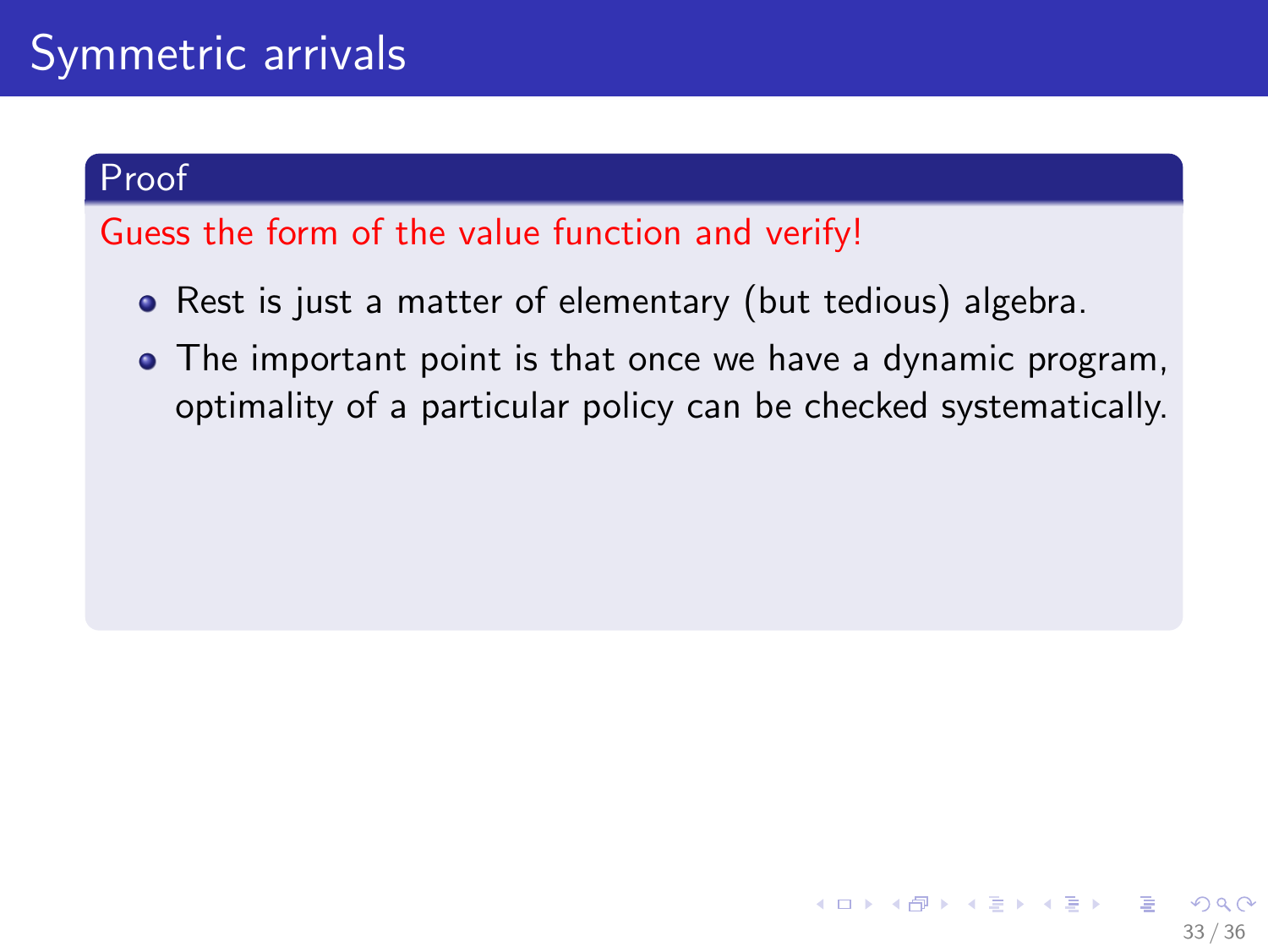#### Proof

#### Guess the form of the value function and verify!

- Rest is just a matter of elementary (but tedious) algebra.
- The important point is that once we have a dynamic program, optimality of a particular policy can be checked systematically.
- We also need to guess the differential reward functions for the non-optimal actions. In general, this can be difficult. But, we exploit the symmetry and the fact that state space is countable.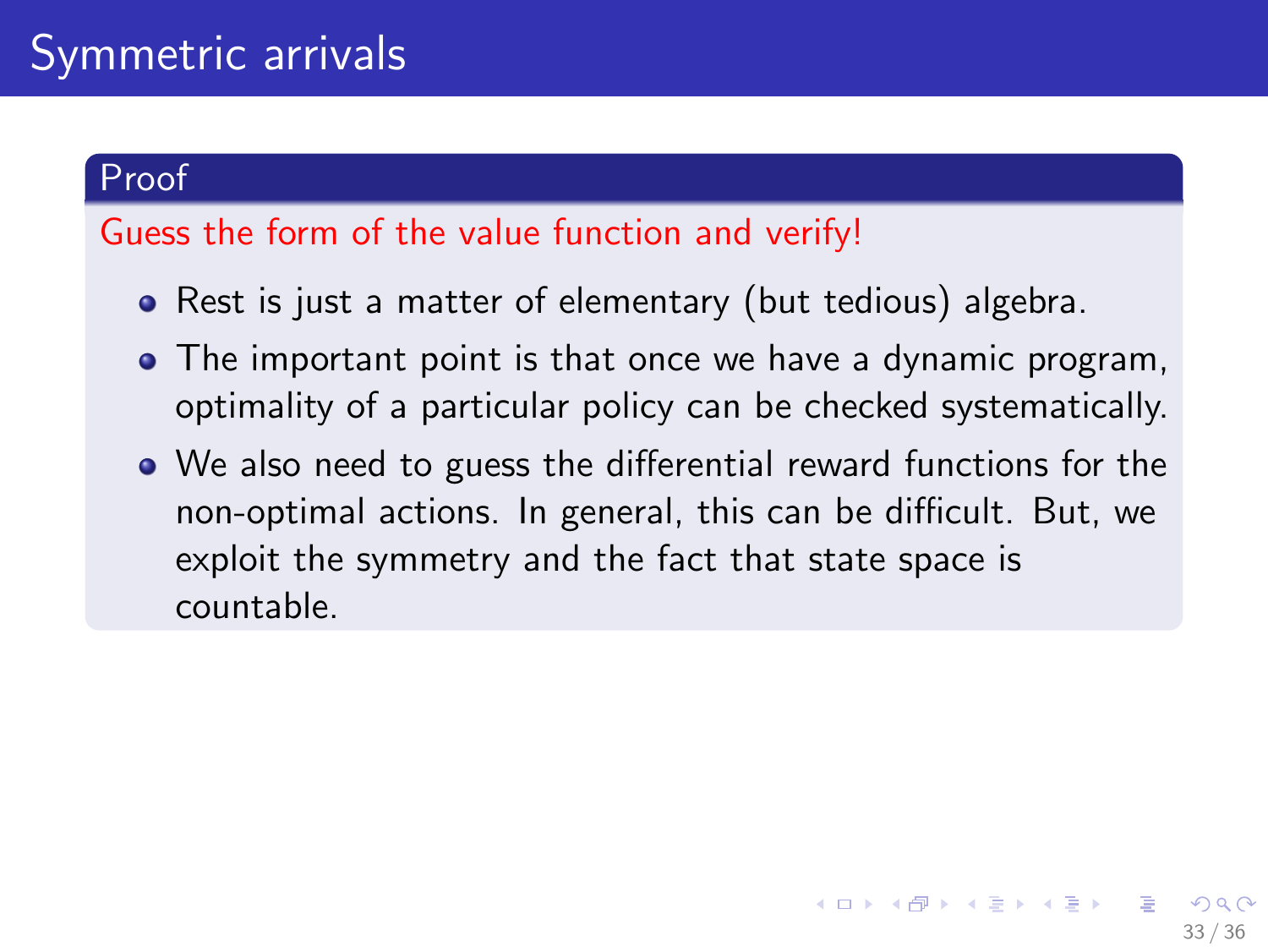#### **Contributions**

- An interesting example of two-user dynamic team that can be solved explicitly.
- For symmetric arrivals, identified the optimal policy analytically. The previous proof of optimality involved numerically solving a genie aided upper bound.
- For asymmetric arrivals, identified a DP with countable state space and finite action space. Earlier attempts for a numerical solution could only solve finite horizon problems with  $T = 4$ .

34 / 36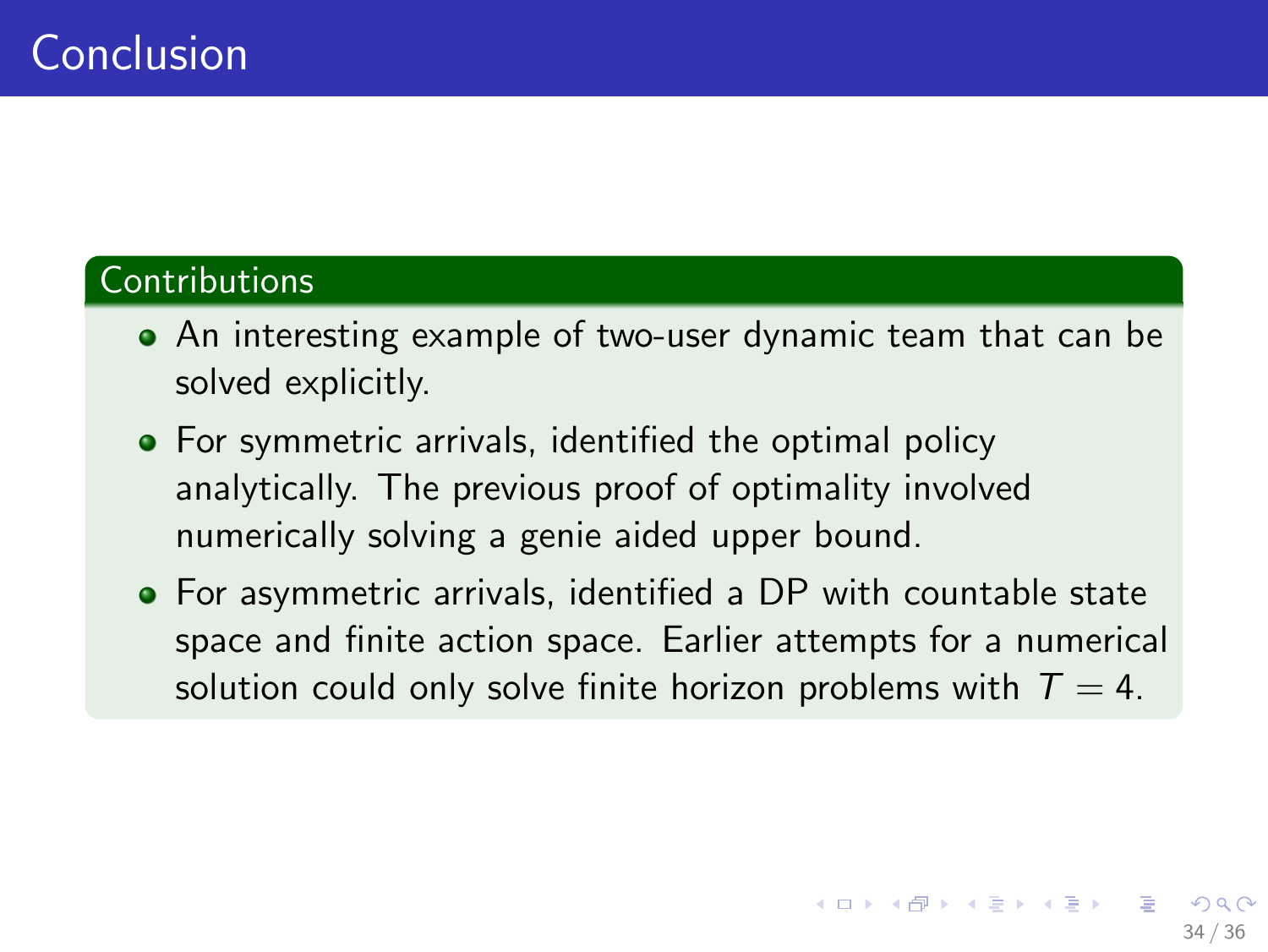#### Future work

- We are missing a structural result: Each user gets a transmission opportunity  $\varphi_{i,t} = 1$ , at least once in two consecutive time slots
- The optimal policy satisfies this property.
- If we can prove this upfront, the DP will be much simpler (finite state and finite action spaces).

35 / 36

K ロ X K @ X K 경 X X 경 X X 경